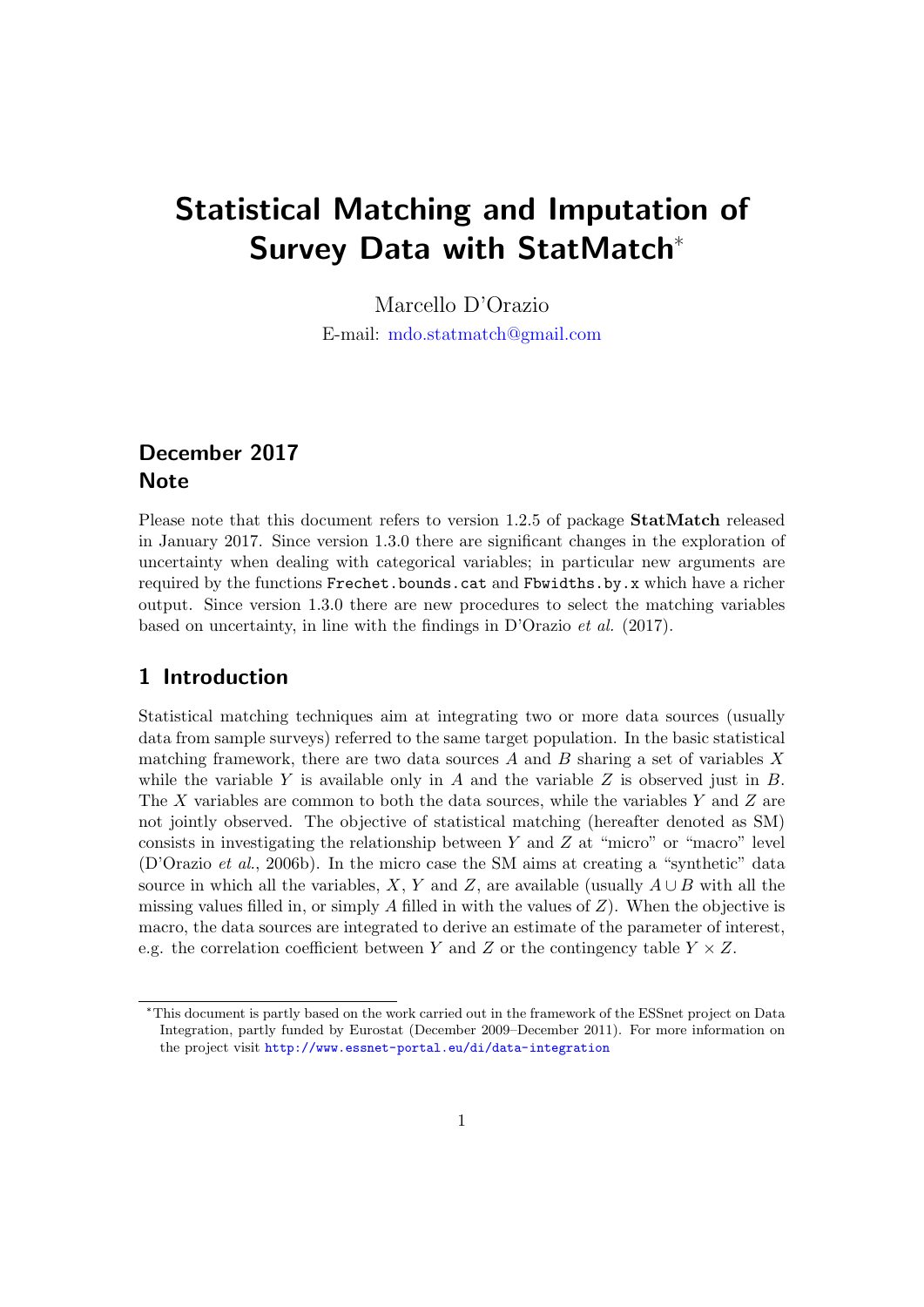| Objectives of        | Approaches to statistical Matching |                                |     |
|----------------------|------------------------------------|--------------------------------|-----|
| Statistical matching |                                    | Parametric Nonparametric Mixed |     |
| MAcro                | ves                                | yes                            | no  |
| MIcro                | yes                                | yes                            | yes |

Table 1: Objectives and approaches to Statistical matching.

A parametric approach to SM requires the explicit adoption of a model for  $(X, Y, Z)$ ; obviously, if the model is misspecified the results will not be reliable. The nonparametric approach is more flexible in handling complex situations (different types of variables). The two approaches can be mixed: first a parametric model is assumed and its parameters are estimated then a synthetic data set is derived through a nonparametric micro approach. In this manner, the advantages of both parametric and nonparametric approach are maintained: the model is parsimonious while nonparametric techniques offer protection against model misspecification. Table 1 provides a summary of the objectives and approaches to SM (D'Orazio et al., 2008).

In the traditional SM framework when only  $A$  and  $B$  are available, all the SM methods (parametric, nonparametric and mixed) that use the set of common variables  $X$  to match A and B, implicitly assume the *conditional independence* (CI) of Y and Z given X:

$$
f(x, y, z) = f(y|x) \times f(z|x) \times f(x)
$$

This assumption is particularly strong and seldom holds in practice. To avoid it the SM should incorporate some auxiliary information concerning the relationship between Y and Z (see Chap. 3 in D'Orazio et al. 2006b). The auxiliary information can be at micro level (a new data source in which  $Y$  and  $Z$  or  $X, Y$  and  $Z$  are jointly observed) or at macro level (e.g. an estimate of the correlation coefficient  $\rho_{XY}$  or an estimate of the contingency table  $Y \times Z$ , etc.) or simply consist of some logic constraints about the relationship between Y and Z (structural zeros, etc.; for further details see D'Orazio  $et$ al., 2006a).

An alternative approach to SM consists in the evaluation of the *uncertainty* when estimating the parameters of interest. This uncertainty is due to the lack of joint information concerning Y and Z. For instance, let us assume that  $(X, Y, Z)$  follows a trivariate normal distribution and the goal of SM consists in estimating the correlation matrix; in the basic SM framework the available data allow to estimate all the components of the correlation matrix with the exception of  $\rho_{YZ}$ ; in this case, due to the properties of the correlation matrix (has to be semidefinite positive), it is possible to conclude that:

$$
\rho_{XY}\rho_{XZ} - \sqrt{\left(1 - \rho_{YX}^2\right)\left(1 - \rho_{XZ}^2\right)} \le \rho_{YZ} \le \rho_{XY}\rho_{XZ} + \sqrt{\left(1 - \rho_{YX}^2\right)\left(1 - \rho_{XZ}^2\right)}
$$

The higher is the correlation between  $X$  and  $Y$  and between  $X$  and  $Z$ , the shorter will be the interval and, consequently, the lower will be the uncertainty. In practical applica-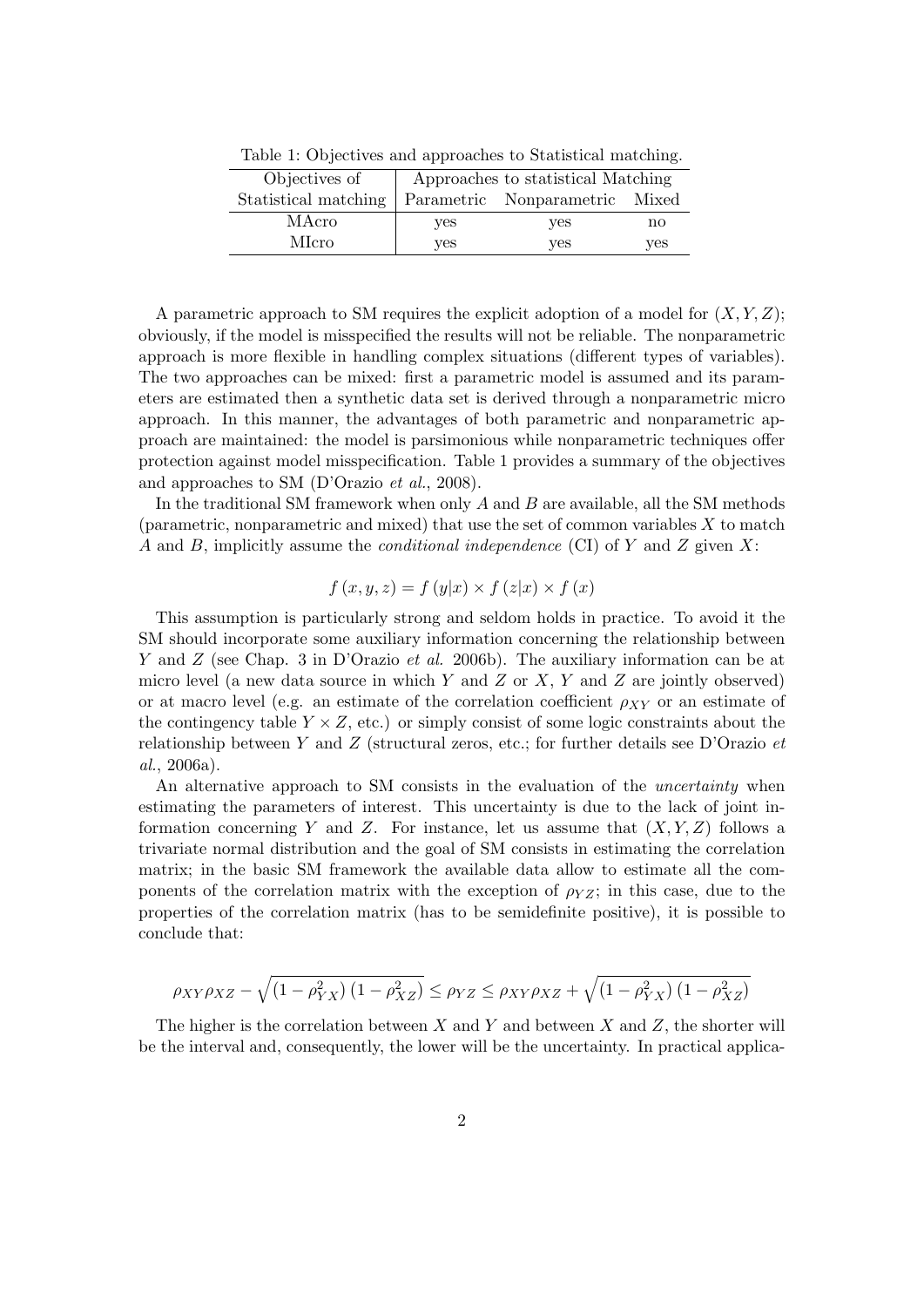tions, by substituting the correlation coefficients with the corresponding estimates it is possible to derive a "range" of admissible values of the unknown  $\rho_{YZ}$ . The investigation of the uncertainty in SM will be discussed in the Section 6.

Section 2 will discuss some practical aspects concerning the preliminary steps, with emphasis on the choice of the marching variables; moreover some example data will be introduced. In Section 3 some nonparametric approaches to SM at micro will be shown. Section 4 is devoted to mixed approaches to SM. Section 5 will discuss SM approaches to deal with data arising from complex sample surveys carried out on finite populations.

# 2 Practical steps in an application of statistical matching

Before applying SM methods in order to integrate two or more data sources some decisions and preprocessing steps are required (Scanu, 2008). In practice, given two data sources  $A$  and  $B$  related to the same target population, the following steps are necessary:

- 1. Choice of the target variables  $Y$  and  $Z$ , i.e. of the variables observed distinctly in two sample surveys.
- 2. Identification of all the common variables  $X$  shared by  $A$  and  $B$ . In this step some harmonization procedures may be required because of different definitions and/or classifications. Obviously, if two similar variables can not be harmonized they have to be discarded. The common variables should not present missing values and the observed values should be accurate (no measurement errors). If A and B are representative samples of the same population, then the common variables are expected to share the same marginal/joint distribution.
- 3. Potentially all the X variables can be used directly in the SM application, so called matching variables, actually not all them are used. Section 2.2 will provide more details concerning this topic.
- 4. The choice of the matching variables is strictly related to the matching framework (see Table 1).
- 5. Once decided the framework, a SM technique is applied to match the samples.
- 6. Finally the results of the matching should be evaluated.

#### 2.1 Example data

The next Sections will provide simple examples of application of some SM techniques in the R environment (R Core Team, 2017) by using the functions in StatMatch (D'Orazio, 2017). These examples will use artificial data set that come with StatMatch; these artificial data sets are generated by considering the variables usually observed in the EU-SILC (European Union Statistics on Income and Living Conditions) survey (for major details see StatMatch help pages).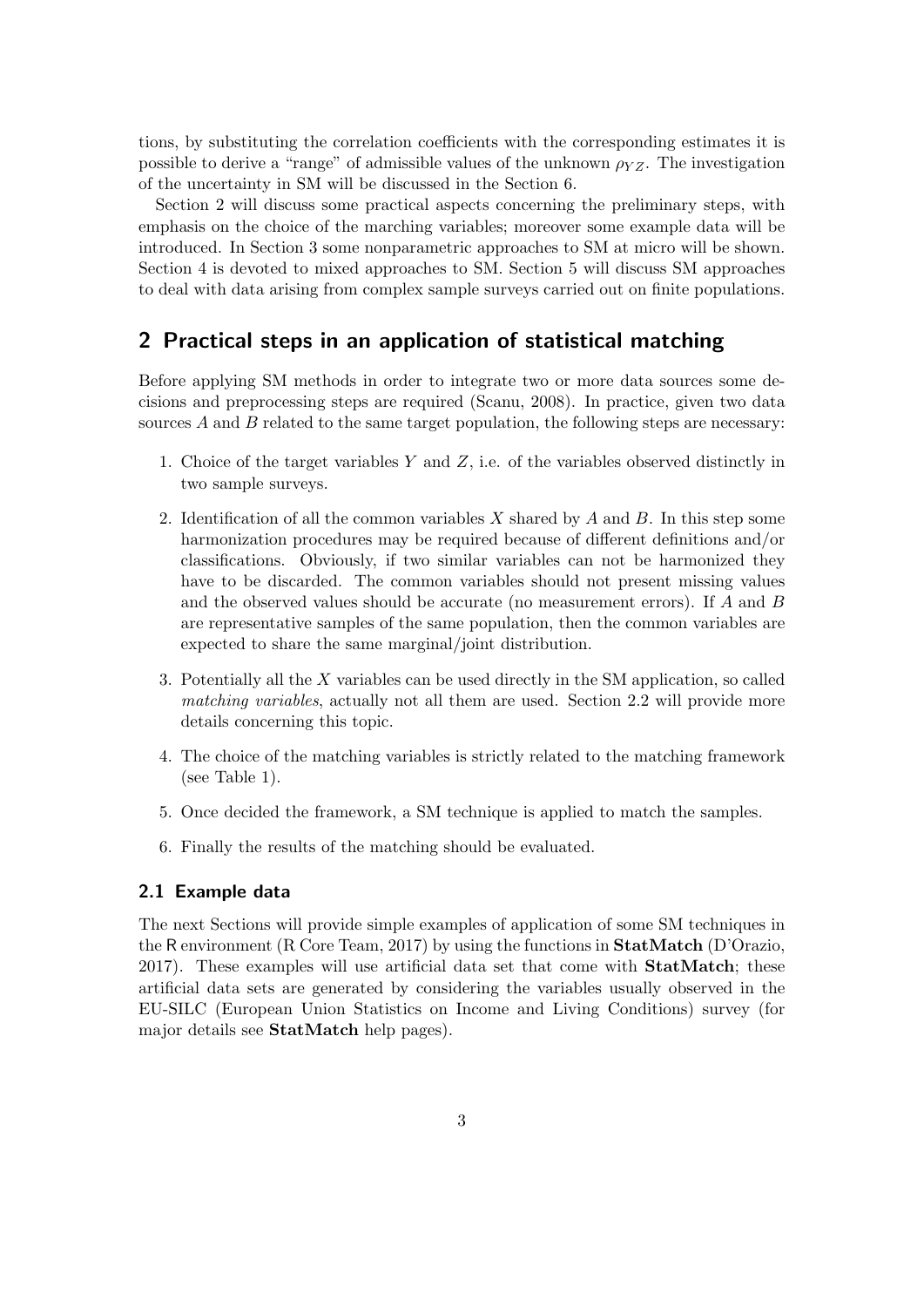```
> library(StatMatch) #loads pkg StatMatch
> data(samp.A) # sample A in SM examples
> str(samp.A)
'data.frame': 3009 obs. of 13 variables:
$ HH.P.id : chr "10149.01" "17154.02" "5628.01" "15319.01" ...
$ area5 : Factor w/ 5 levels "NE","NO","C",..: 1 1 2 4 4 3 4 5 4 3 ...
$ urb : Factor w/ 3 levels "1", "2", "3": 1 1 2 1 2 2 2 2 2 2 ...
$ hsize : int 1 2 1 2 5 2 4 3 4 4 ...
$ hsize5 : Factor w/ 5 levels "1","2","3","4",..: 1 2 1 2 5 2 4 3 4 4 ...
$ age : num 85 78 48 78 17 28 26 51 60 21 ...
$ c.age : Factor w/ 5 levels "[16,34]","(34,44]",..: 5 5 3 5 1 1 1 3 4 1 ...
$ sex : Factor w/ 2 levels "1", "2": 2 1 1 1 1 2 2 2 2 2 ...
$ marital : Factor w/ 3 levels "1","2","3": 3 2 3 2 1 2 1 2 2 1 ...
$ edu7 : Factor w/ 7 levels "0","1","2","3",..: 4 4 4 2 2 6 6 3 2 4 ...
$ n.income: num 1677 13520 20000 12428 0 ...
$ c.neti : Factor w/ 7 levels "(-Inf,0]","(0,10]",..: 2 3 4 3 1 1 2 3 1 1 ...
$ ww : num 3592 415 2735 1240 5363 ...
> data(samp.B) # sample B in the SM examples
> str(samp.B)
'data.frame': 6686 obs. of 12 variables:
$ HH.P.id: chr "5.01" "5.02" "24.01" "24.02" ...
$ area5 : Factor w/ 5 levels "NE","NO","C",..: 5 5 3 3 1 1 2 2 2 2 ...
$ urb : Factor w/ 3 levels "1", "2", "3": 3 3 2 2 1 1 2 2 2 2 ...
$ hsize : int 2 2 2 2 2 2 3 3 3 3 ...
$ hsize5 : Factor w/ 5 levels "1","2","3","4",..: 2 2 2 2 2 2 3 3 3 3 ...
$ age : num 45 18 76 74 47 46 53 55 21 53 ...
$ c.age : Factor w/ 5 levels "[16,34]","(34,44]",..: 3 1 5 5 3 3 3 4 1 3 ...
$ sex : Factor w/ 2 levels "1", "2": 2 2 1 2 1 2 2 1 2 1 ...
$ marital: Factor w/ 3 levels "1","2","3": 3 1 2 2 1 1 2 2 1 2 ...
$ edu7 : Factor w/ 7 levels "0","1","2","3",..: 4 3 2 3 3 6 4 4 4 3 ...
$ labour5: Factor w/ 5 levels "1","2","3","4",..: 3 5 4 4 1 5 5 1 5 1 ...
$ ww : num 179 179 330 330 1116 ...
```
The two data frames samp.A and samp.B share the variables X.vars; the net income  $(z.var)$  is available in samp. A while the person's economic status  $(y.var)$  is available only in samp.B.

> X.vars <- intersect(names(samp.A), names(samp.B)) > X.vars

| $[1]$ "HH.P.id" "area5" "urb" |                       | "hsize" "hsize5" "age" |  |
|-------------------------------|-----------------------|------------------------|--|
| $[7]$ "c.age" "sex"           | "marital" "edu7" "ww" |                        |  |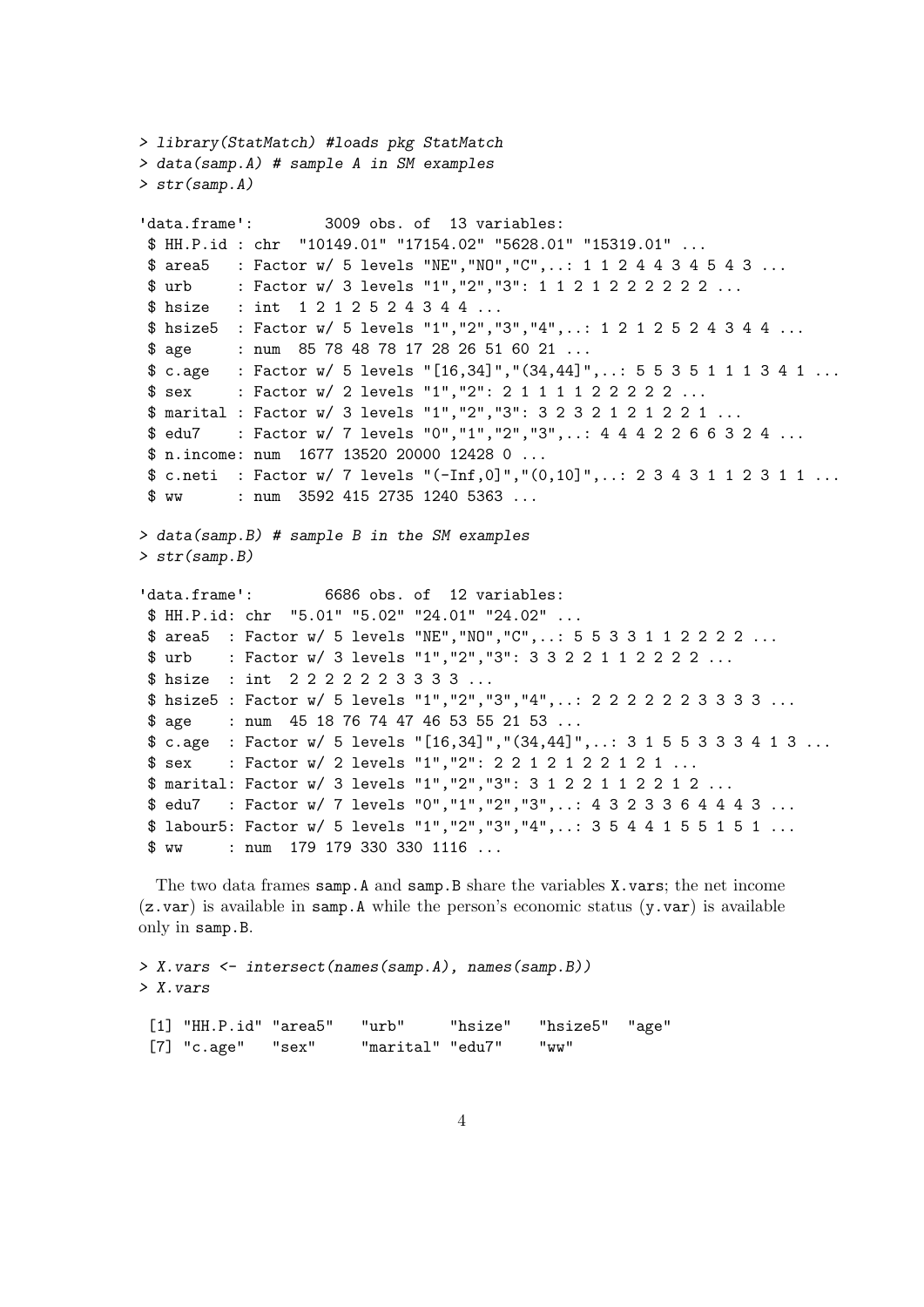```
> setdiff(names(samp.A), names(samp.B)) # available just in A
[1] "n.income" "c.neti"
> setdiff(names(samp.B), names(samp.A)) # available just in B
```
[1] "labour5"

.

For major details on the variables contained in  $A$  and  $B$  see the corresponding help pages.

#### 2.2 The choice of the matching variables

In statistical matching applications A and B may share many common variables. In practice, just the most relevant ones, called matching variables, are used in the matching. The selection of these variables should be performed through opportune statistical methods (descriptive, inferential, etc.) and by consulting subject matter experts.

From a statistical point of view, the choice of the marching variables  $X_M$  ( $X_M \subseteq X$ ) should be carried out in a "multivariate sense" in order to identify the subset of the  $X_M$  variables connected at the same time with Y and Z (Cohen, 1991); unfortunately this would require the availability of an auxiliary data source in which all the variables  $(X, Y, Z)$  are observed. In the basic SM framework the data in A permit to explore the relationship between Y and X, while the relationship between  $Z$  and  $X$  can be investigated in B. Then the results of the two separate analyses have to be combined in some manner; usually the subset of the matching variables is obtained as  $X_M = X_Y \cup X_Z$ , being  $X_Y$  ( $X_Y \subseteq X$ ) the subset of the common variables that better explains Y, while  $X_Z$  is the subset of the common variables that better explain  $Z(X_Z \subseteq X)$ . The risk is that of ending with too many matching variables, thereby increasing the complexity of the problem and potentially affecting negatively the results of SM. In particular, in the micro approach this may introduce additional undesired variability and bias as far as the joint (marginal) distribution of  $X_M$  and Z is concerned. For this reason sometimes the set of the matching variables is obtained as a compromise:

$$
X_Y \cap X_Z \subseteq X_M \subseteq X_Y \cup X_Z
$$

The simplest procedure to identify  $X<sub>Y</sub>$  consists in calculation of pairwise correlation/association measures between Y and each of the available predictors  $X$ . The same analysis should be performed on  $B$  to identify the best predictors of  $Z$ . When the response variable is continuous one can look at correlation with the predictors. In order to identify eventual nonlinear relationship it may be convenient to consider the ranks (Spearman's rank correlation coefficient). An interesting suggestion from Harrell (2015) consists in looking at the adjusted  $R^2$  related to the regression model rank $(Y)$  vs. rank $(X)$  (unadjusted  $\mathbb{R}^2$  corresponds to squared Spearman's rank correlation coefficient). When  $X$  is categorical nominal variable it is considered the adjusted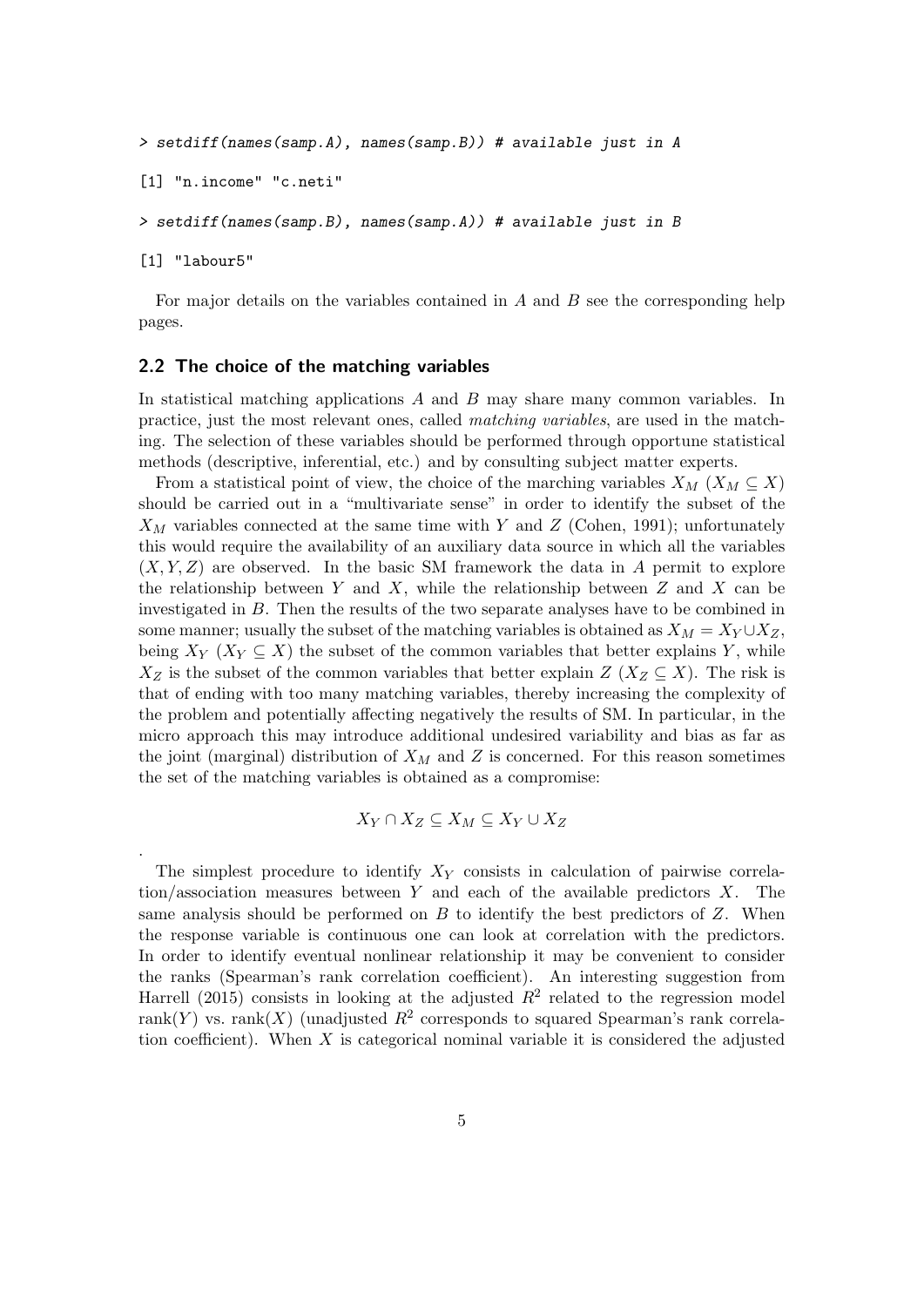$R^2$  of the regression model rank(Y) vs. dummies(X). The function spearman2 in the package **Hmisc** (Harrell *et al.*, 2017) computes automatically the adjusted  $R^2$  for each couple response-predictor.

```
> require(Hmisc)
> spearman2(n.income~area5+urb+hsize+age+sex+marital+edu7,
+ p=2, data=samp.A)
Spearman rho<sup>2</sup> Response variable:n.income
       rho2 F df1 df2 P Adjusted rho2 n
area5  0.033  25.45  4  3004  0.0000  0.031  3009
urb 0.000 0.49 2 3006 0.6105 0.000 3009
hsize 0.032 49.82 2 3006 0.0000 0.031 3009
age 0.136 236.99 2 3006 0.0000 0.136 3009
sex   0.120 410.25  1 3007 0.0000  0.120 3009
marital 0.034 53.02 2 3006 0.0000 0.033 3009
edu7  0.071  38.17  6  3002  0.0000  0.069  3009
```
By looking at the adjusted  $R^2$ , it comes out that just the gender (sex) and age (age) have a certain predictive power on n.income.

When response and predictors are all categorical, then Chi-square based association measures (Cramer's  $V$ ) or proportional reduction of the variance measures can be considered. The function pw.assoc in StatMatch computes some of them.

> pw.assoc(labour5~area5+urb+hsize5+c.age+sex+marital+edu7, data=samp.B)

\$V

| labour5.area5 | labour5.urb                 | labour5.hsize5 | labour5.c.age |
|---------------|-----------------------------|----------------|---------------|
| 0.10968031    | 0.03222037                  | 0.11125871     | 0.39412166    |
|               | labour5.sex labour5.marital | labour5.edu7   |               |
| 0.32181407    | 0.23630089                  | 0.23968345     |               |
|               |                             |                |               |
| \$lambda      |                             |                |               |
| labour5.area5 | labour5.urb                 | labour5.hsize5 | labour5.c.age |
| 0.04360596    | 0.00000000                  | 0.02598283     | 0.29530050    |
|               | labour5.sex labour5.marital | labour5.edu7   |               |
| 0.08788974    | 0.04586534                  | 0.15386353     |               |
| \$tau         |                             |                |               |
|               |                             |                |               |
| labour5.area5 | labour5.urb                 | labour5.hsize5 | labour5.c.age |
| 0.0129525034  | 0.0004782976                | 0.0142621011   | 0.1988405973  |
|               | labour5.sex labour5.marital | labour5.edu7   |               |
| 0.0329951308  | 0.0299137496                | 0.0776071229   |               |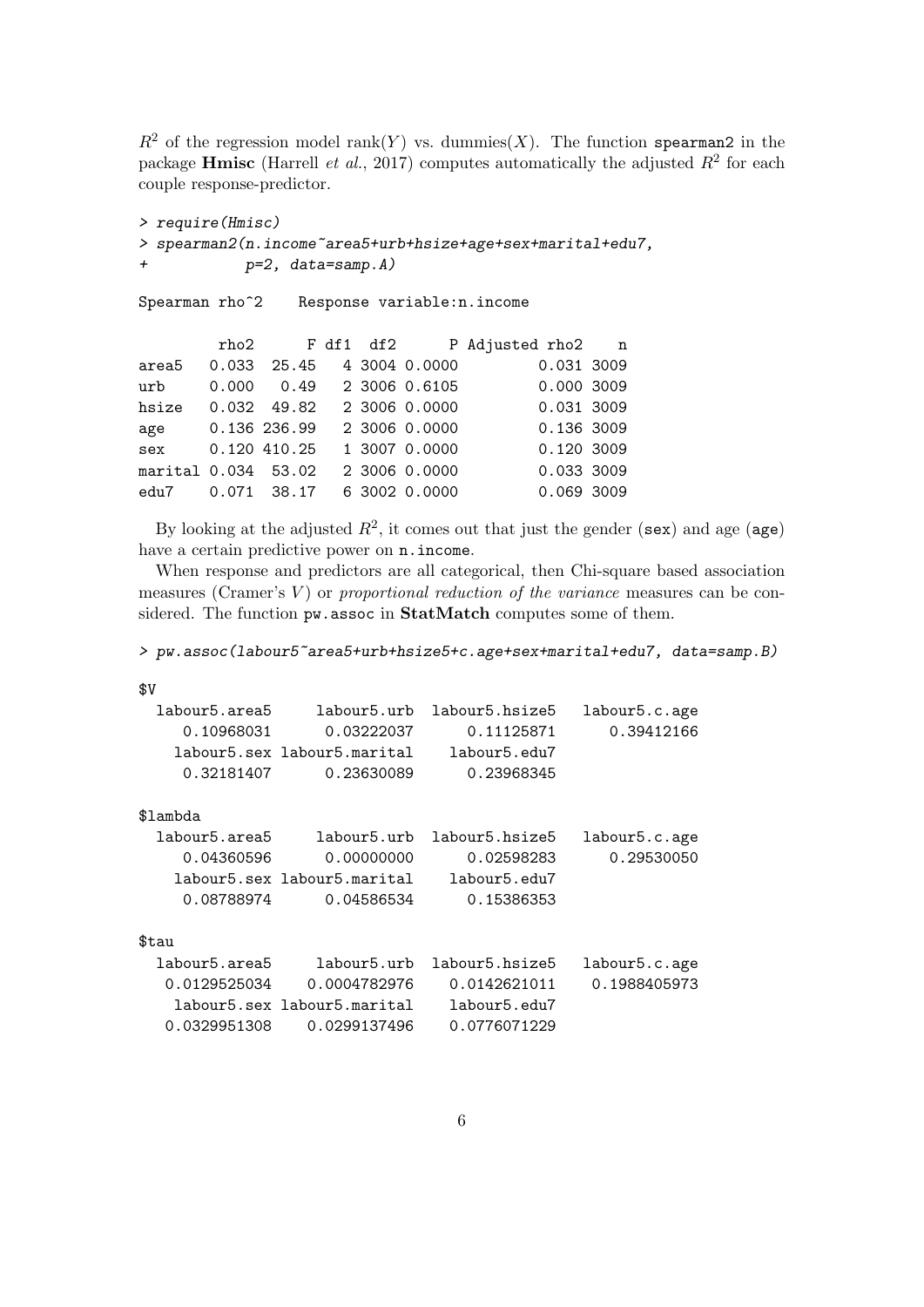| labour5.c.age | labour5.urb labour5.hsize5 |                             | labour5.area5 |
|---------------|----------------------------|-----------------------------|---------------|
|               |                            |                             |               |
| 0.2485754478  | 0.0166305027               | 0.0007064674                | 0.0163106664  |
|               | labour5.edu7               | labour5.sex labour5.marital |               |
|               | 0.0803914797               | 0.0420075216                | 0.0371158413  |

In practice it comes out the best predictor of person's economic status (labour5) is the age conveniently categorized  $(c, \text{age})$ , among the remaining variables, just the education levels (edu7) has some a certain predictive power on labour5.

To summarize, in this example the set of the matching variables could be composed by age, sex and edu7 (i.e.  $X_M = X_Y \cup X_Z$ ).

When too many variables are available, before computing pairwise association/correlation measures it would be necessary to discard the redundant predictors (functions redun and varclus in Hmisc can be of help).

Sometimes the important predictors can be identified by fitting models and then running procedures for selecting the best predictors. The selection of the subset  $X<sub>Y</sub>$  can also go through nonparametric procedures such as Classification And Regression Trees (Breiman et al., 1984). Instead of fitting a single tree, it would be better to fit a random forest (Breiman, 2001) by means of the function randomForest available in the package randomForest (Liaw and Wiener, 2002) which provides a measure of importance for the predictors (to be used with caution; see Strobl et al., 2007).

The approach to SM based on the study of uncertainty offers the possibility of choosing the matching variable by selecting just those common variables with the highest contribution to the reduction of the uncertainty. The function Fbwidths.by.x in StatMatch permits to explore the reduction of uncertainty when all the variables  $(X, Y, Z)$  are categorical. In particular, assuming that  $X_D$  correspond to the complete crossing of the matching variables  $X_M$ , it is possible to show that in the basic SM framework

$$
P_{j,k}^{(low)} \le P_{Y=j,Z=k} \le P_{j,k}^{(up)},
$$

being

\$U

$$
P_{j,k}^{(low)} = \sum_{i} P_{X_D=i} \times \max\left\{0; P_{Y=j|X_D=i} + P_{Z=k|X_D=i} - 1\right\}
$$
  

$$
P_{j,k}^{(up)} = \sum_{i} P_{X_D=i} \times \min\left\{P_{Y=j|X_D=i}; P_{Z=k|X_D=i}\right\}
$$

for  $j = 1, \ldots, J$  and  $k = 1, \ldots, K$ , being J and K the categories of Y and Z respectively.

The function Fbwidths.by.x estimates  $(P_{j,k}^{(low)}, P_{j,k}^{(up)})$  for each cell in the contingency table  $Y \times Z$  for all the possible combinations of the input X variables; then the reduction of uncertainty is measured naively by the average widths of the intervals:

$$
\bar{d} = \frac{1}{J \times K} \sum_{j,k} (\hat{P}_{j,k}^{(up)} - \hat{P}_{j,k}^{(low)})
$$

7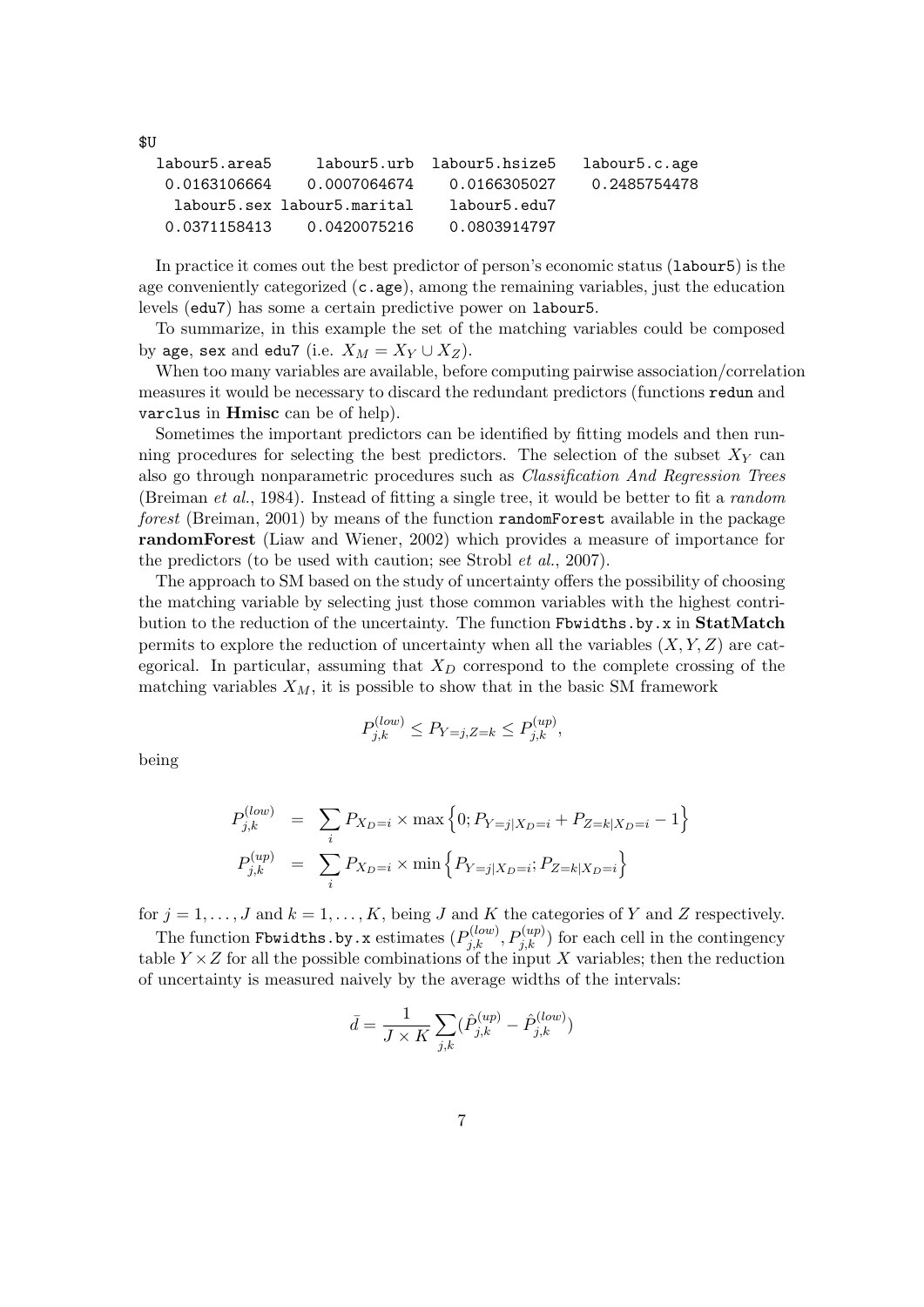```
> # choice of the matching variables based on uncertainty
> xxA <- xtabs(~c.age+sex+marital+edu7, data=samp.A)
> xxB <- xtabs(~c.age+sex+marital+edu7, data=samp.B)
> xx <- xxA+xxB # pooled estimate
> xy <- xtabs(~c.age+sex+marital+edu7+c.neti, data=samp.A)
> xz <- xtabs(~c.age+sex+marital+edu7+labour5, data=samp.B)
> out.fbw <- Fbwidths.by.x(tab.x=xx, tab.xy=xy, tab.xz=xz)
> # sort output according to average width
> sort.av <- out.fbw$sum.unc[order(out.fbw$sum.unc$av.width),]
> head(sort.av) # best 6 combinations of the Xs
```

|                                         |      | x.vars x.cells x.freq0 xy.cells xy.freq0 |          |                |           |
|-----------------------------------------|------|------------------------------------------|----------|----------------|-----------|
| c.age*sex*marital*edu7                  | 4    | 210                                      | 31       | 1470           | 863       |
| c.age*sex*edu7                          | 3    | 70                                       | 2        | 490            | 168       |
| c.age*sex*marital                       | 3    | 30                                       | 0        | 210            | 18        |
| c.age*marital*edu7                      | 3    | 105                                      | 9        | 735            | 341       |
| $ c \cdot \text{age} \cdot \text{sex} $ | 2    | 10                                       | $\Omega$ | 70             | $\Omega$  |
| c.age*edu7                              | 2    | 35                                       | $\Omega$ | 245            | 55        |
|                                         |      |                                          |          |                |           |
|                                         |      | xz.cells xz.freq0 av.width rel.av.width  |          |                |           |
| c.age*sex*marital*edu7                  | 1050 |                                          |          | 538 0.06548204 | 0.5645295 |
| c.age*sex*edu7                          | 350  |                                          |          | 111 0.07138629 | 0.6154308 |
| c.age*sex*marital                       | 150  |                                          |          | 22 0.07565075  | 0.6521953 |
| c.age*marital*edu7                      | 525  |                                          |          | 213 0.07737723 | 0.6670795 |
| $ c \cdot \text{age} \cdot \text{sex} $ | 50   |                                          |          | 3 0.07810516   | 0.6733551 |

By looking at the average width of the cells bounds it appears that all Xs being considered should be used as matching variables, this is not surprising since uncertainty reduces by adding more and more  $X$  variables. The choice should be done also looking at sparseness of input tables  $tab.xy$  and  $tab.xy$ , when all the Xs are considered they have a lot of empty cells (cells with frequency equal to zero; 863 out of 1470 in tab.xy and 538 out of 1050 in tab.xy); in such a context the results may be unreliable. For this reason, the second best choice of combination of  $X$  variables, even if determines a slight worsening of the average width of intervals, seems a viable alternative having input tables much less sparse; notice that in this case the  $X$  variables are the same that would be chosen as matching variables at the end of the previous analyses based on computations of pairwise association/correlations measures. In the presence of sparse contingency tables a possible alternative way of working may consist in estimating the cells probabilities by applying a pseudo-Bayes estimator, implemented in the function pBayes available in StatMatch (see corresponding help pages for major details).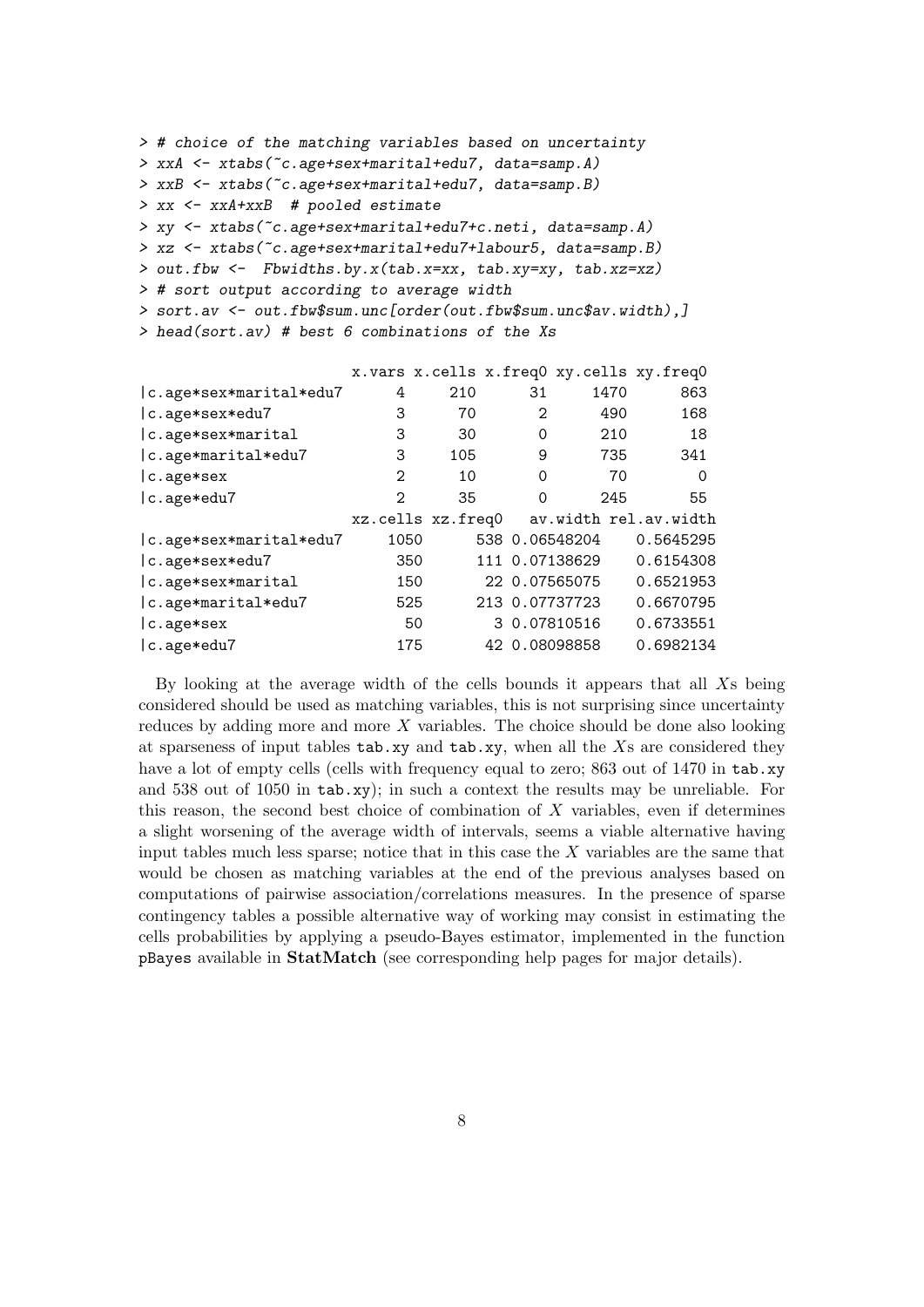# 3 Nonparametric micro techniques

Nonparametric approach is very popular in SM when the objective is the creation of a synthetic data set. Most of the nonparametric micro approaches consists in filling in the data set chosen as the recipient with the values of the variable which is available only in the other data set, the donor one. In this approach it is important to decide which data set plays the role of the recipient; usually it is the data set to be used as the basis for further statistical analyses. The obvious choice would be that of using the larger one because it is expected to provide more accurate estimates; unfortunately, such a way of working may provide inaccurate SM results, especially when the sizes of the two data sources are very different. In practice, the larger is the recipient with respect to the donor, the more times a unit in the latter could be selected as a donor. In this manner, there is a high risk that the distribution of the imputed variable does not reflect the original one (estimated form the donor data set). In the following it will be assumed that A is the recipient while B is the donor, being  $n_A \leq n_B$  ( $n_A$  and  $n_B$  are the sizes of A and B respectively). Hence the objective of SM will be that of filling in A with values of Y (variable available only in  $B$ ).

In StatMatch the following nonparametric micro techniques are available: random hot deck, nearest neighbor hot deck and rank hot deck (see Section 2.4 in D'Orazio et al., 2006b; Singh et al., 1993).

#### 3.1 Nearest neighbor distance hot deck

The nearest neighbor distance hot deck techniques are implemented in the function NND.hotdeck. This function searches in data.don the nearest neighbor of each unit in data.rec according to a distance computed on the matching variables  $X_M$  specified with the argument match.vars. By default the Manhattan (city block) distance is considered (dist.fun="Manhattan"). In order to reduce the effort in computing distances it is preferable to define some donation classes (argument don.class): for a recipient record in given donation class it will be selected a donor in the same class (the distances are computed only between units belonging to the same class). Usually, the donation classes are defined according to one or more categorical common variables (geographic area, etc.); size of donation classes should be checked before performing matching so as to avoid having an empty class in the donor in correspondence of a non-empty class in the recipient (no donors available); more in general donation classes should not be too small and in each class donors should be possibly greater than recipients.

In the following, a simple example of usage of NND.hotdeck is reported; donation classes are formed using large geographical areas ("area5") and gender ("sex"), while distances are computed on age ("age"):

```
> # check sizes of donation classes in recipient and donor
```

```
> groups.A <- xtabs(~area5+sex, data=samp.A)
```
- > groups.B <- xtabs(~area5+sex, data=samp.B)
- > groups.A/groups.B # expected to be <1 and without Inf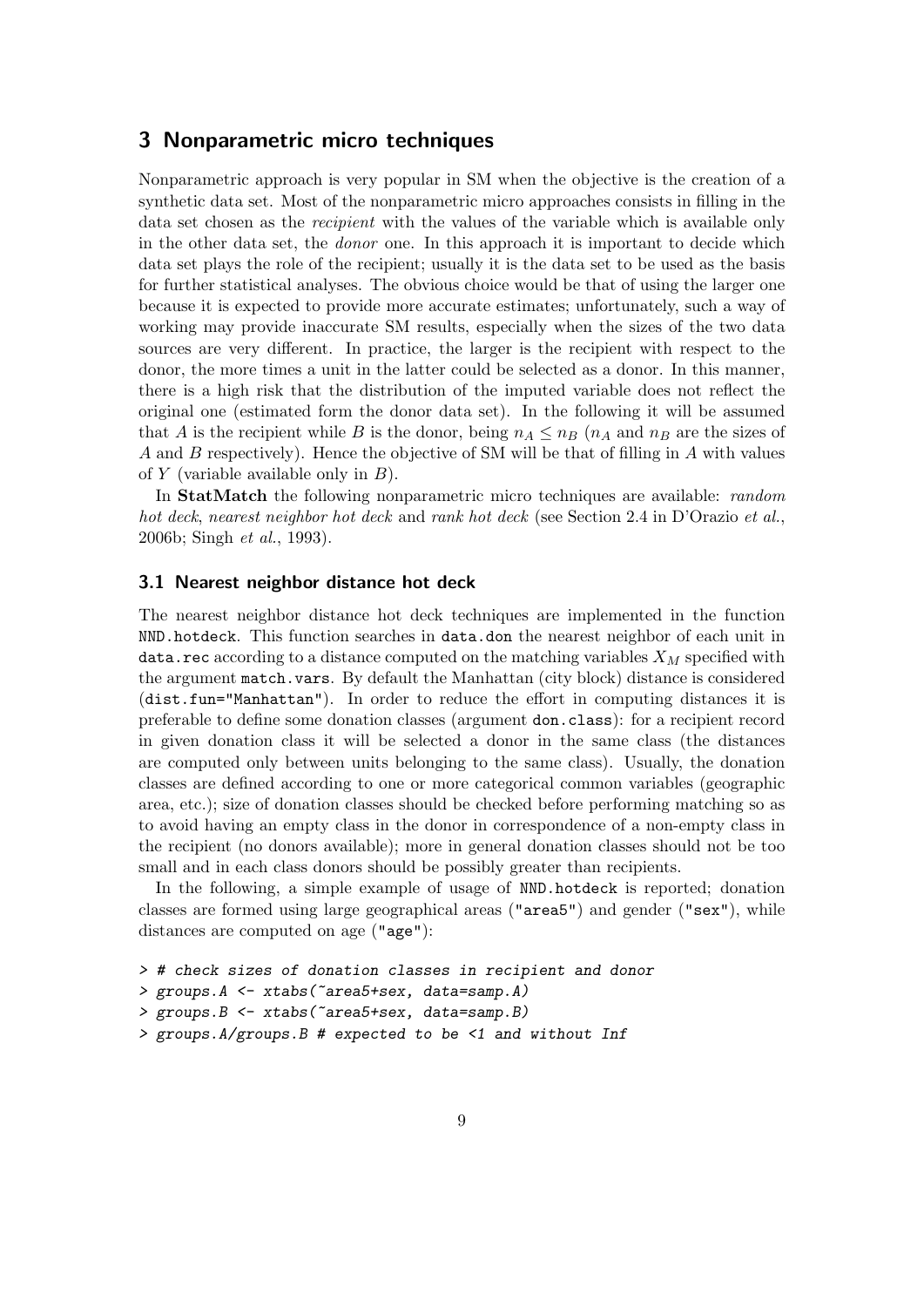```
sex
area5 1 2
  NE 0.3803596 0.4026846
  NO 0.4533333 0.4571429
  C 0.4510067 0.4748804
  S 0.4846797 0.5127175
  I 0.4471831 0.4054054
> group. v < -c ("area5", "sex")
> X.mtc < - "age"
> out.nnd <- NND.hotdeck(data.rec=samp.A, data.don=samp.B,
+ match.vars=X.mtc, don.class=group.v)
Warning: The Manhattan distance is being used
```

```
All the categorical matching variables in rec and don
data.frames, if present are recoded into dummies
```
The function  $NND$ . hotdeck does not create the synthetic data set; for each unit in A the corresponding closest donor in  $B$  is identified according to the imputation classes (when defined) and the chosen distance function; the recipient-donor units' identifiers are saved in the data.frame mtc.ids stored in the output list returned by NND.hotdeck. This list provides also the distance between each couple recipient-donor (saved in the dist.rd component of the output list) and the number of available donors at the minimum distance for each recipient (component noad). Note that when there are more donors at the minimum distance, then one of them is picked up at random.

```
> summary(out.nnd$dist.rd) # summary distances rec-don
```
Min. 1st Qu. Median Mean 3rd Qu. Max. 0.000000 0.000000 0.000000 0.003988 0.000000 6.000000

```
> summary(out.nnd$noad) # summary available donors at min. dist.
```
Min. 1st Qu. Median Mean 3rd Qu. Max. 1.00 8.00 11.00 10.82 14.00 28.00

In order to derive the synthetic data set it is necessary to run the function create.fused which requires the output of NND.hotdeck function (component mtc.ids of the output's list) and the specification of the  $Z$  variables to donate from  $B$  to  $A$  via the argument z.vars:

> head(out.nnd\$mtc.ids)

rec.id don.id [1,] "35973" "10977"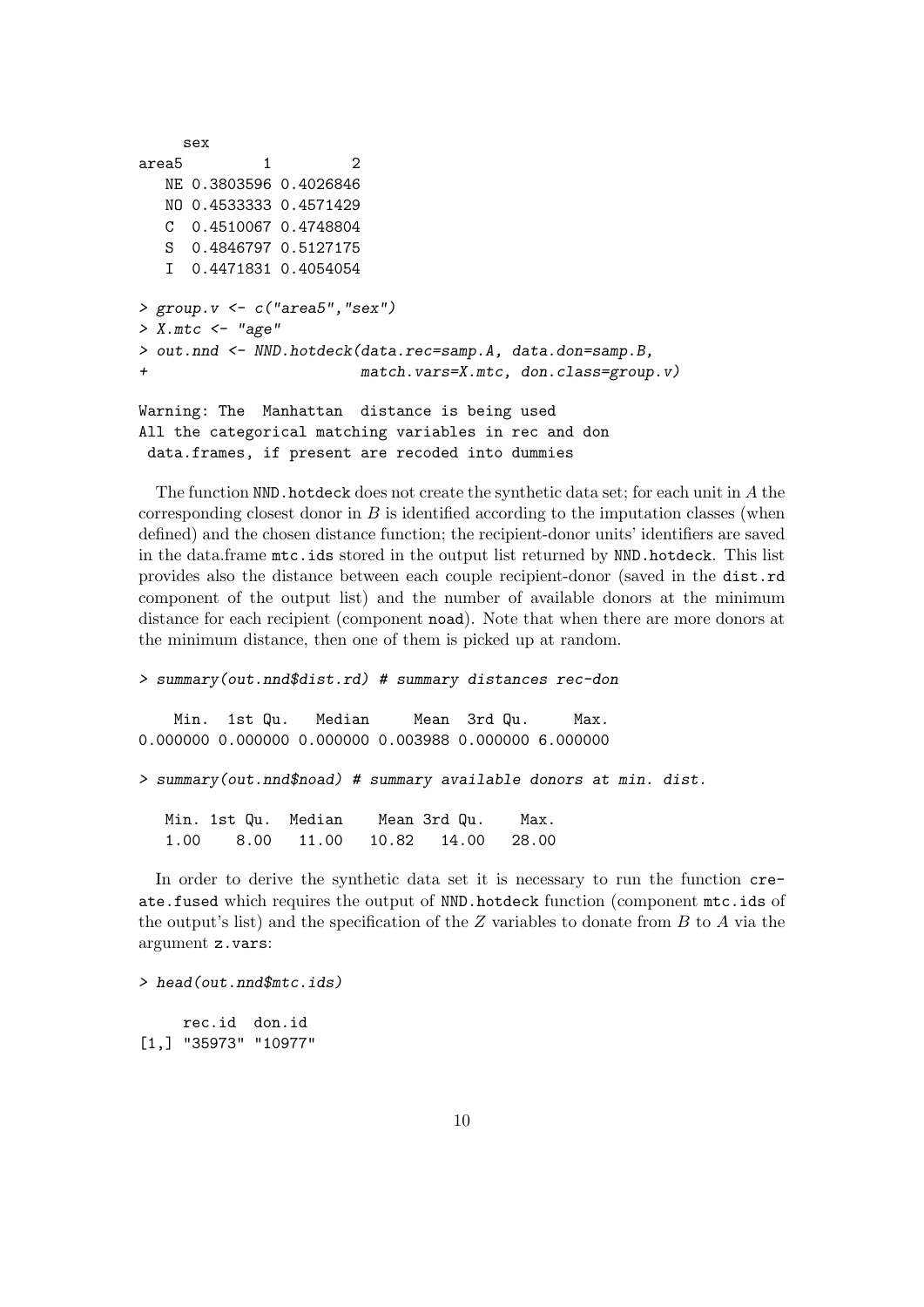|           | $[2,]$ "21483" "28728"         |                           |                         |   |                      |                                                            |              |                |
|-----------|--------------------------------|---------------------------|-------------------------|---|----------------------|------------------------------------------------------------|--------------|----------------|
|           | $[3,]$ "39095" "29461"         |                           |                         |   |                      |                                                            |              |                |
|           | $[4,]$ "36844" "36447"         |                           |                         |   |                      |                                                            |              |                |
|           | $[5,]$ "560" "9839"            |                           |                         |   |                      |                                                            |              |                |
|           | $[6,]$ "34062" "7114"          |                           |                         |   |                      |                                                            |              |                |
|           |                                |                           |                         |   |                      | > fA.nnd <- create.fused(data.rec=samp.A, data.don=samp.B, |              |                |
| $\ddot{}$ |                                |                           |                         |   |                      | $mtc.ids=out.nnd$mtc.ids$ ,                                |              |                |
| $\ddot{}$ |                                |                           |                         |   | $z.vars="labor5")$   |                                                            |              |                |
|           | > head(fA.nnd) #first $6$ obs. |                           |                         |   |                      |                                                            |              |                |
|           |                                |                           |                         |   |                      |                                                            |              |                |
|           |                                |                           |                         |   |                      | HH.P.id area5 urb hsize hsize5 age c.age sex marital       |              |                |
|           | 35973 17154.02                 | ΝE                        | 1                       | 2 |                      | 2 78 (64,104)                                              | 1            | $\overline{c}$ |
|           | 21483 10198.01                 |                           | NE 2 1                  |   |                      | 1 54 (44,54)                                               | $\mathbf{1}$ | $\overline{c}$ |
|           | 39095 18619.02 NE 1 2          |                           |                         |   |                      | 2 42 (34,44)                                               | $\mathbf{1}$ | $\mathbf{1}$   |
|           | 36844 17559.01 NE 2 2          |                           |                         |   |                      | 2 55 (54,64)                                               | $\mathbf{1}$ | $\overline{a}$ |
| 560 — 10  |                                |                           |                         |   |                      | 260.01 NE 2 2 2 70 (64,104)                                | 1            | $\overline{c}$ |
|           | 34062 16246.01                 |                           | NE 2 3                  |   |                      | 3 66 (64,104)                                              | $\mathbf{1}$ | $\overline{a}$ |
|           |                                | edu7 n.income c.neti      |                         |   |                      | ww labour5                                                 |              |                |
| 35973     | 3                              | 13520 (10,15] 415.1592    |                         |   |                      | 4                                                          |              |                |
| 21483 3   |                                |                           | $0$ (-Inf,0] $985.7281$ |   |                      | $\overline{2}$                                             |              |                |
| 39095 2   |                                | 18937 (15,20] 5728.2815 1 |                         |   |                      |                                                            |              |                |
| 36844 2   |                                | 18666 (15,20] 1592.5737   |                         |   |                      | $\mathbf{1}$                                               |              |                |
| 560       | $\overline{1}$                 | 8619                      | $(0,10]$ 2163.1869      |   |                      | 4                                                          |              |                |
| 34062     | 3                              | 21268                     |                         |   | $(20, 25]$ 1970.7038 | 4                                                          |              |                |

As far as distances are concerned (argument dist.fun), all the distance functions in the package proxy (Meyer and Butchta, 2015) are available. Anyway, for some particular distances it was decided to write specific R functions. In particular, when dealing with continuous matching variables it is possible to use the maximum distance  $(L^{\infty})$ norm) implemented in maximum.dist; this function works on the true observed values (continuous variables) or on transformed ranked values (argument rank=TRUE) as suggested in Kovar *et al.* (1988); the transformation (ranks divided by the number of units) removes the effect of different scales and the new values are uniformly distributed in the interval [0, 1]. The Mahalanobis distance can be computed by using mahalanobis.dist which allows an external estimate of the covariance matrix (argument vc). When dealing with mixed type matching variables, the Gowers's dissimilarity (Gower, 1981) can be computed (function gower.dist): it is an average of the distances computed on the single variables according to different rules, depending on the type of the variable. All the distances are scaled to range from 0 to 1, hence the overall distance cat take a value in [0, 1]. When dealing with mixed types matching variables it is still possible to use the distance functions for continuous variables but NND.hotdeck transforms factors into dummies (by means of the function fact2dummy).

By default NND.hotdeck does not pose constraints on the "usage" of donors: a record in the donor data set can be selected many times as a donor. The multiple usage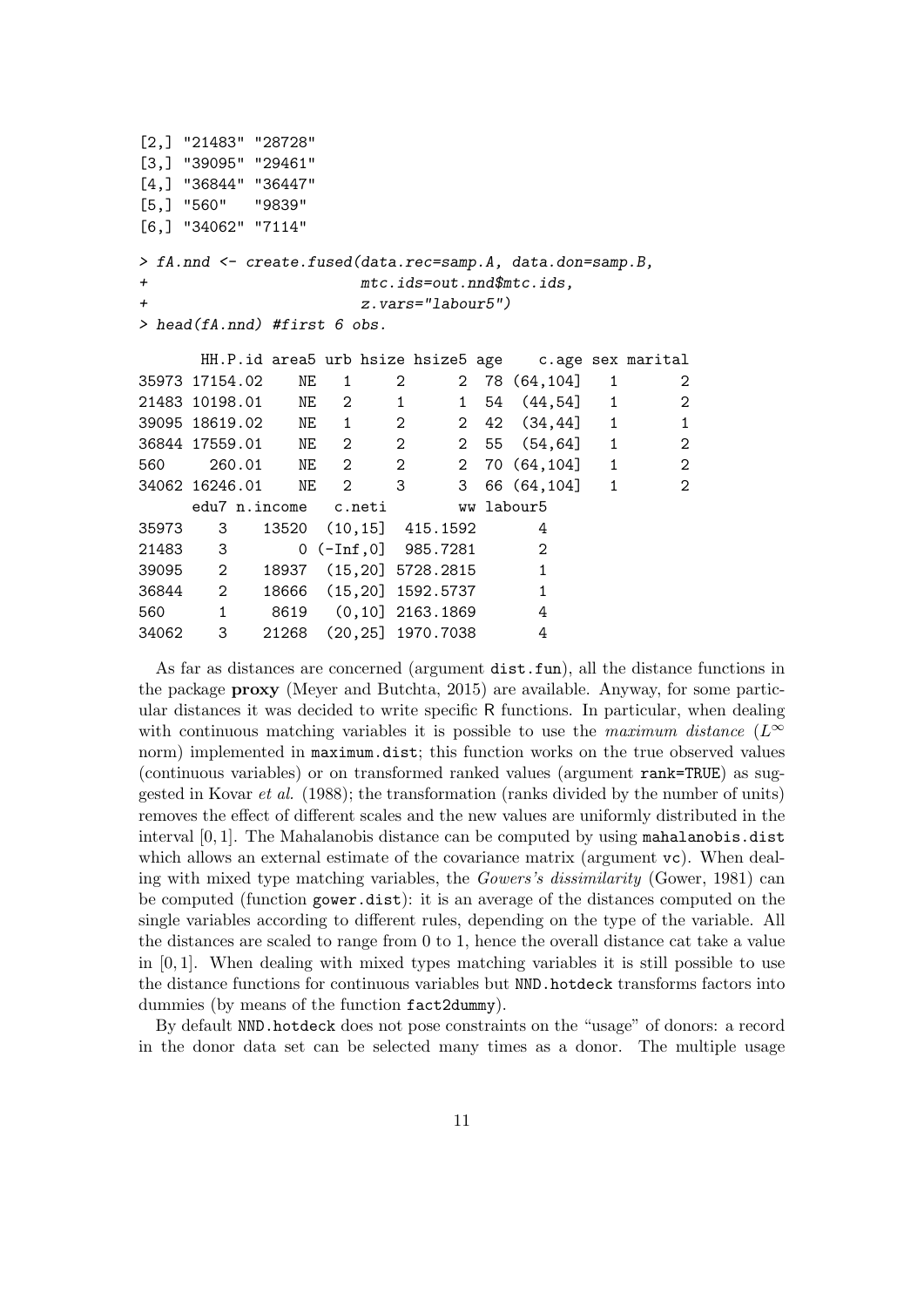of a donor can be avoided by resorting to a constrained hot deck (argument constrained=TRUE in NND.hotdeck); in such a case, a donor can be used just once and all the donors are selected in order to minimize the overall matching distance. In practice, the donors are identified by solving a traveling salesperson problem; two alternatives are available: the Hungarian algorithm (argument constr.alg="Hungarian" implemented in the function solve LSAP in the package clue (Hornik, 2005 and 2015) and the algorithm provided by the package **lpSolve** (Berkelaar *et al.*, 2015) (argument constr.alg="lPsolve"). Setting constr.alg="Hungarian" (default) is more efficient and faster.

```
> group.v <- c("sex","area5")
> X.mtc <- "age"
> out.nnd.c <- NND.hotdeck(data.rec=samp.A, data.don=samp.B,
+ match.vars=X.mtc, don.class=group.v,
+ dist.fun="Manhattan", constrained=TRUE,
+ constr.alg="Hungarian")
Warning: The Manhattan distance is being used
All the categorical matching variables in rec and don
data.frames, if present are recoded into dummies
> fA.nnd.c <- create.fused(data.rec=samp.A, data.don=samp.B,
```

```
+ mtc.ids=out.nnd.c$mtc.ids,
+ z.vars="labour5")
```
The constrained matching returns an overall matching distance greater than the one in the unconstrained case, but it tends to better preserve the marginal distribution of the variable imputed in the synthetic data set.

```
> #comparing distances
> sum(out.nnd$dist.rd) # unconstrained
[1] 12
```

```
> sum(out.nnd.c$dist.rd) # constrained
```
[1] 90

To compare the marginal joint distributions of a set of categorical variables it is possible to resort to the function  $comp.prop$  in StatMatch which provides some similarity measure among distributions of categorical variables and performs also the Chi-square test (for details see comp.prop the help pages).

```
> # estimating marginal distribution of labour5
> tt0 <- xtabs(~labour5, data=samp.B) # reference distr.
```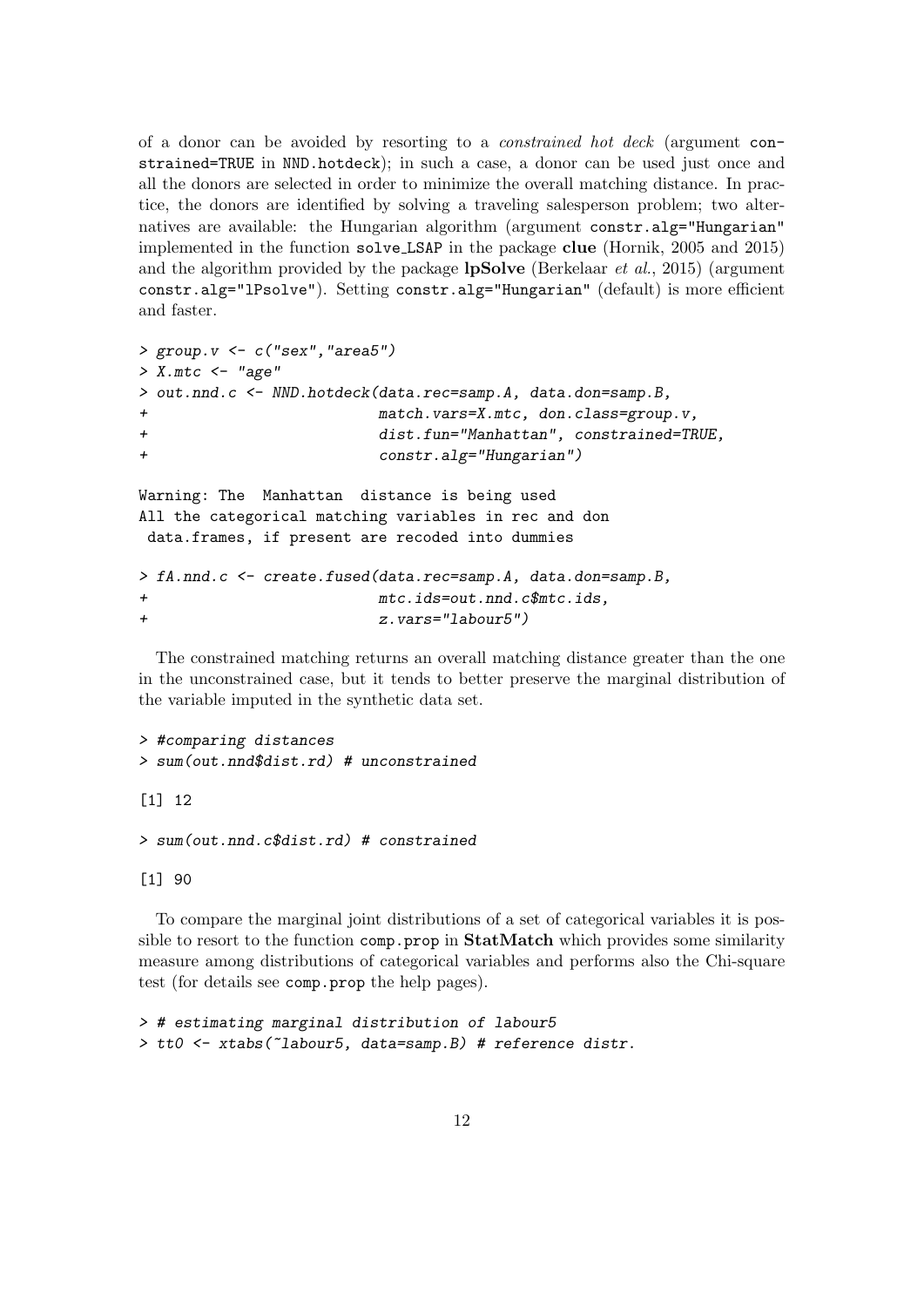```
> tt <- xtabs(~labour5, data=fA.nnd) # synt unconstr.
> ttc <- xtabs(~labour5, data=fA.nnd.c) #synt. constr.
> #
> # comparing marginal distributions
> cp1 <- comp.prop(p1=tt, p2=tt0, n1=nrow(fA.nnd), n2=NULL, ref=TRUE)
> cp2 <- comp.prop(p1=ttc, p2=tt0, n1=nrow(fA.nnd), n2=NULL, ref=TRUE)
> cp1$meas
       tvd overlap Bhatt Hell
0.011349191 0.988650809 0.999913493 0.009300898
> cp2$meas
       tvd overlap Bhatt Hell
0.004376739 0.995623261 0.999981040 0.004354333
```
By looking at comp.prop output it comes out that, as expected, the marginal distribution of c.netI in the synthetic file obtained after constrained NND is closer to the reference distribution (estimated on the donor dataset) than the one estimated from the synthetic file after the unconstrained NND.

### 3.2 Random hot deck

The function RANDwNND.hotdeck carries out the random selection of each donor from a suitable subset of all the available donors. This subset can be formed in different ways, e.g. by considering all the donors sharing the same characteristics of the recipient (defined according to some  $X_M$  variables, such as geographic region, etc.). The traditional random hot deck (Singh et al., 1993) within imputation classes is performed by simply specifying the donation classes via the argument don.class (the classes are formed by crossing the categories of the categorical variables being considered). For each recipient record in a given donation class, a donor is picked up completely at random within the same donation class.

```
> # random hot deck in classes formed crossing "area5" and "sex"
> group.v <- c("area5","sex")
> rnd.1 <- RANDwNND.hotdeck(data.rec=samp.A, data.don=samp.B,
                          match.vars=NULL, don.class=group.v)
> fA.rnd <- create.fused(data.rec=samp.A, data.don=samp.B,
                       mtc.ids=rnd.1$mtc.ids,
+ z.vars="labour5")
```
As for NND.hotdeck, the function RANDwNND.hotdeck does not create the synthetic data set; the recipient-donor units' identifiers are saved in the component mtc.ids of the list returned in output. The number of donors available in each donation class are saved in the component noad.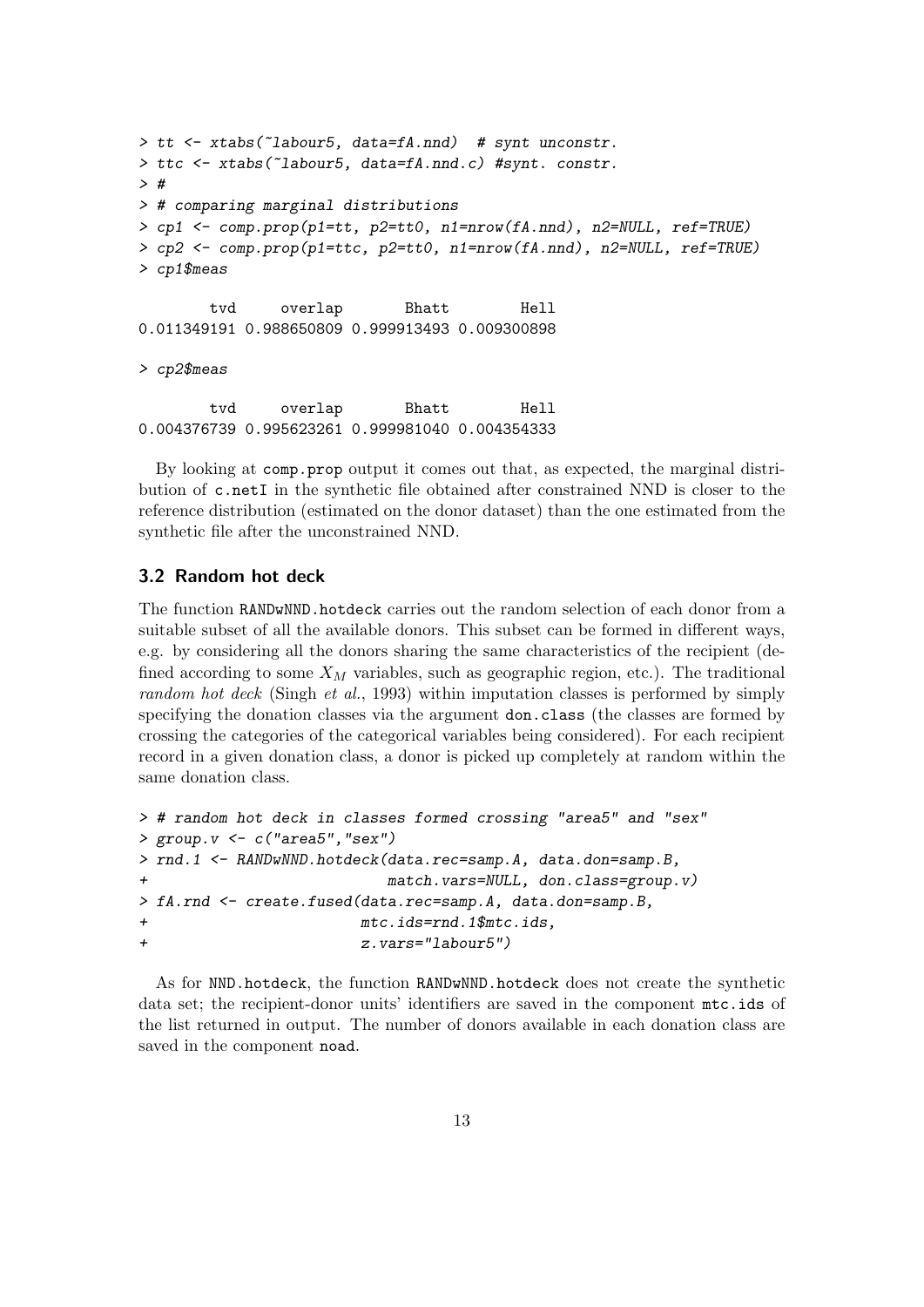RANDwNND.hotdeck implements various alternative methods to create classes of donors by using a continuous matching variable. These methods are based essentially on a distance measure computed on the matching variables provided via the argument match.vars. In practice, when cut.don="k.dist" only the donors whose distance from the recipient is less or equal to threshold k are considered (see Andridge and Little, 2010). By setting cut.don="exact" the k  $(0 < k \le n_D)$  closest donors are retained  $(n<sub>D</sub>)$  is the number of available donors for a given recipient). With cut.don="span" a proportion k  $(0 < k \le 1)$  of the closest available donors it is considered; while, setting cut.don="rot" and k=NULL the subset reduces to the  $\left[\sqrt{n_D}\right]$  closest donors; finally, when cut.don="min" only the donors at the minimum distance from the recipient are retained.

```
> # random choice of a donor among the closest k=20 wrt age
> # sharing the same values of "area5" and "sex"
> group.v < -c ("area5", "sex")
> X.mtc < - "age"
> rnd.2 <- RANDwNND.hotdeck(data.rec=samp.A, data.don=samp.B,
+ match.vars=X.mtc, don.class=group.v,
+ dist.fun="Manhattan",
+ cut.don="exact", k=20)
Warning: The Manhattan distance is being used
All the categorical matching variables in rec and don data.frames,
if present, are recoded into dummies
> fA.knnd <- create.fused(data.rec=samp.A, data.don=samp.B,
+ mtc.ids=rnd.2$mtc.ids,
+ z.vars="labour5")
```
When distances are computed on some matching variables, then the output of RANDwNND.hotdeck provides some information concerning the distances of the possible available donors for each recipient observation.

```
> head(rnd.2$sum.dist)
```

|       | min max |                |                | sd cut dist.rd |
|-------|---------|----------------|----------------|----------------|
| [1,]  |         | 0 61 17.204128 |                |                |
| [2,]  |         | 0 38 9.898723  | $\overline{1}$ | 0              |
| [3,]  |         | 0 50 11.642050 | $\overline{1}$ | 0              |
| [4,]  |         | 0 38 10.037090 |                | ∩              |
| [5,]  |         | 0 53 14.865282 | $\overline{1}$ | 1.             |
| [6.1] |         | 0 49 13.404280 | $\overline{1}$ | $\overline{1}$ |

In particular, "min", "max" and "sd" columns report respectively the minimum, the maximum and the standard deviation of the distances (all the available donors are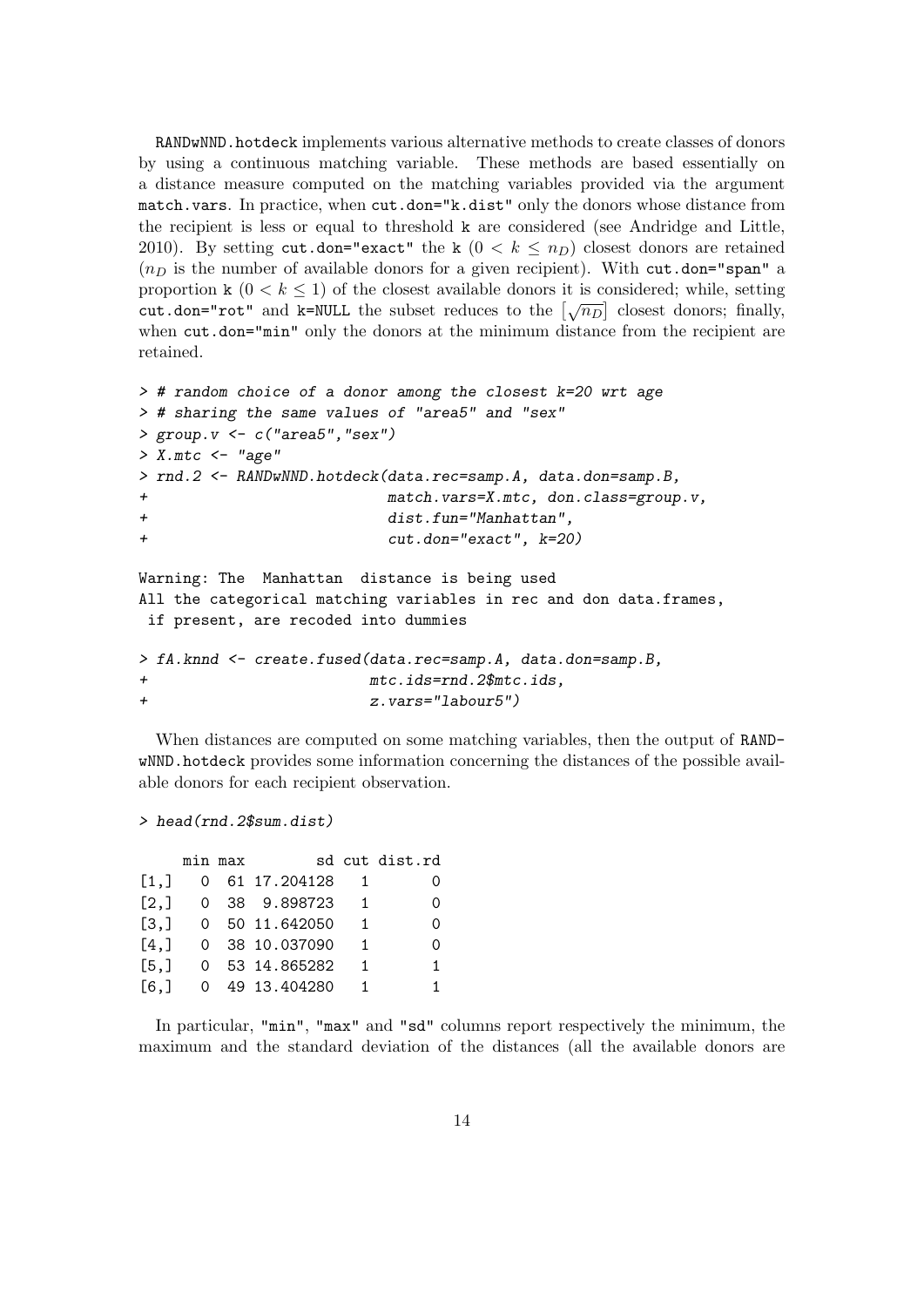considered), while "cut" refers to the distance of the furthest closest donor; "dist.rd" is distance existing among the recipient and the randomly chosen donor.

When selecting a donor among those available in the subset identified by the arguments cut.don and k, it is possible to use a weighted selection by specifying a weighting variable via weight.don argument. This topic will be tackled in Section 5.

#### 3.3 Rank hot deck

The rank hot deck distance method has been introduced by Singh et al. (1993). It searches for the donor at a minimum distance from the given recipient record but, in this case, the distance is computed on the percentage points of the empirical cumulative distribution function of the unique (continuous) common variable  $X_M$  being considered. The empirical cumulative distribution function is estimated by:

$$
\hat{F}(x) = \frac{1}{n} \sum_{i=1}^{n} I(x_i \le x)
$$

being  $I() = 1$  if  $x_i \leq x$  and 0 otherwise. This transformation provides values uniformly distributed in the interval [0, 1]; moreover, it can be useful when the values of  $X_M$  can not be directly compared because of measurement errors which however do not affect the "position" of a unit in the whole distribution (D'Orazio et al., 2006b). This method is implemented in the function rankNND.hotdeck. The following simple example shows how to call it.

```
> # distance computed on the percentage points of ecdf of "age"
> rnk.1 <- rankNND.hotdeck(data.rec=samp.A, data.don=samp.B,
+ var.rec="age", var.don="age")
> #create the synthetic data set
> fA.rnk <- create.fused(data.rec=samp.A, data.don=samp.B,
+ mtc.ids=rnk.1$mtc.ids,
+ z.vars="labour5",
+ dup.x=TRUE, match.vars="age")
> head(fA.rnk)
```

|  |                   |     |                                    | HH.P.id area5 urb hsize hsize5 age c.age sex marital |              |                         |
|--|-------------------|-----|------------------------------------|------------------------------------------------------|--------------|-------------------------|
|  | 21384 10149.01 NE | 1 1 | $1 \quad$                          | 85 (64,104) 2                                        |              | 3                       |
|  |                   |     |                                    | 35973 17154.02 NE 1 2 2 78 (64,104] 1                |              | 2                       |
|  |                   |     |                                    | 11774 5628.01 NO 2 1 1 48 (44,54) 1                  |              | $\overline{\mathbf{3}}$ |
|  |                   |     |                                    | 32127 15319.01 S 1 2 2 78 (64,104] 1                 |              | 2                       |
|  |                   |     |                                    | 6301 2973.05 S 2 5 >=5 17 [16,34] 1                  |              | $\mathbf{1}$            |
|  |                   |     |                                    |                                                      |              | $\overline{2}$          |
|  |                   |     |                                    | edu7 n.income c.neti ww age.don labour5              |              |                         |
|  |                   |     | 21384 3 1677 (0,10] 3591.8939      | 85                                                   | 5            |                         |
|  |                   |     | 35973 3 13520 (10,15] 415.1592 78  |                                                      | 4            |                         |
|  |                   |     | 11774 3 20000 (15,20] 2735.4029 48 |                                                      | $\mathbf{1}$ |                         |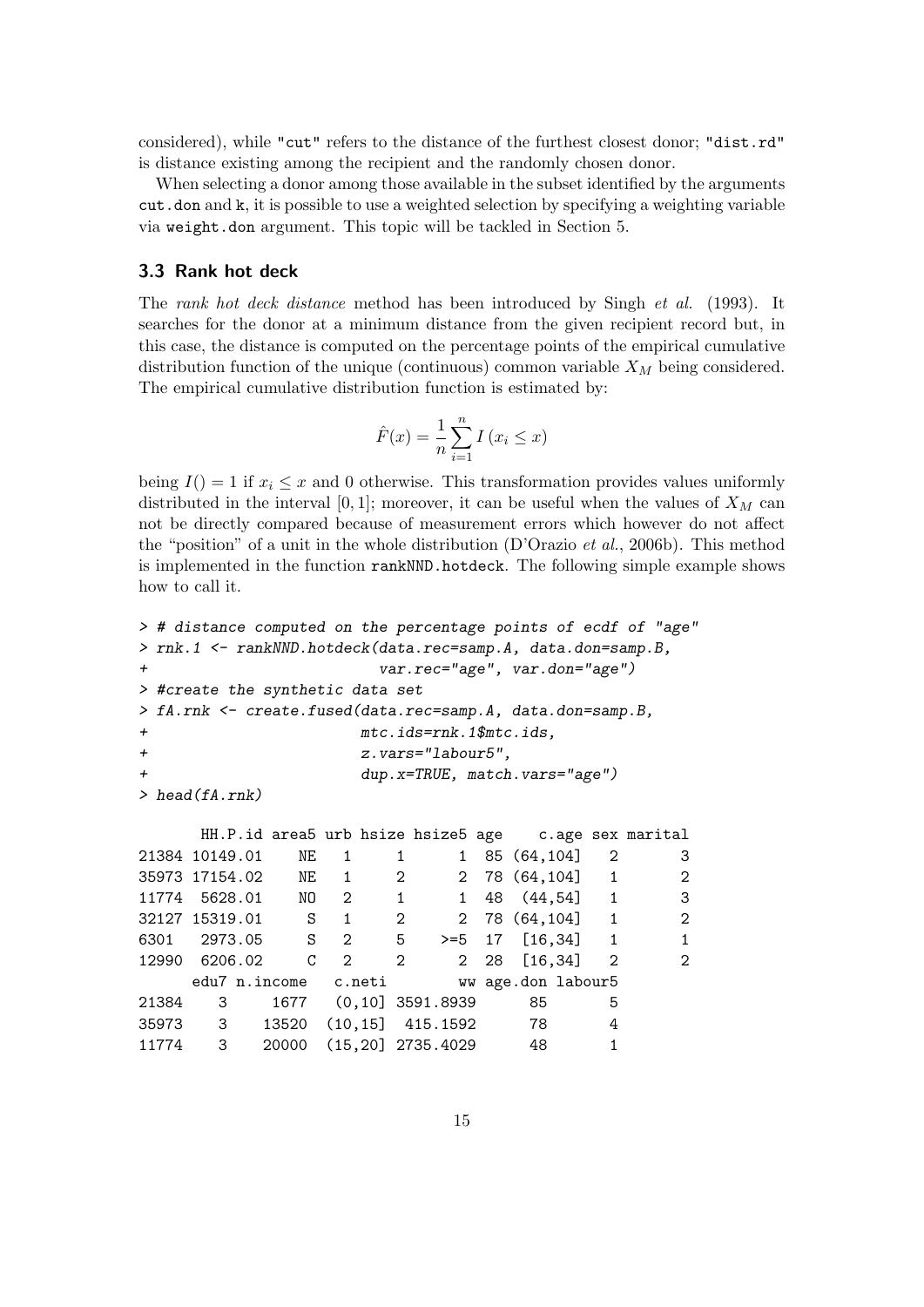| 32127 |  | 12428 (10,15) 1239.5086 | 78  | 5. |
|-------|--|-------------------------|-----|----|
| 6301  |  | $0$ (-Inf.0] 5362.7588  | -17 | -5 |
| 12990 |  | $0$ (-Inf, 0] 2077.7137 | -28 | 1. |

The function rankNND.hotdeck allows for constrained and unconstrained matching in the same manner as in NND.hotdeck. It is also possible to define some donation classes (argument don.class), in this case the empirical cumulative distribution is estimated separately class by class.

```
> # distance computed on the percentage points of ecdf of "age"
> # computed separately by "sex"
> rnk.2 <- rankNND.hotdeck(data.rec=samp.A, data.don=samp.B, var.rec="age",
+ var.don="age", don.class="sex",
+ constrained=TRUE, constr.alg="Hungarian")
> fA.grnk <- create.fused(data.rec=samp.A, data.don=samp.B,
+ mtc.ids=rnk.2$mtc.ids,
+ z.vars="labour5",
+ dup.x=TRUE, match.vars="age")
> head(fA.grnk)
    HH.P.id area5 urb hsize hsize5 age c.age sex marital
35973 17154.02 NE 1 2 2 78 (64,104] 1 2
11774 5628.01 NO 2 1 1 48 (44,54) 1 3
32127 15319.01 S 1 2 2 78 (64,104] 1 2
6301 2973.05 S 2 5 >=5 17 [16,34] 1 1
27740 13206.01 NO 1 3 3 61 (54,64] 1 2
21483 10198.01 NE 2 1 1 54 (44,54) 1 2
    edu7 n.income c.neti ww age.don labour5
35973 3 13520 (10,15] 415.1592 78 4
11774 3 20000 (15,20] 2735.4029 48 1
32127 1 12428 (10,15] 1239.5086 78 4
6301 1 0 (-Inf,0] 5362.7588 17 5
27740 3 22823 (20,25] 277.9246 62 4
```
In estimating the empirical cumulative distribution it is possible to consider the units' weights (arguments weight.rec and weight.don). This topic will be tackled in Section 5.

#### 3.4 Using functions in StatMatch to impute missing values in a survey

21483 3 0 (-Inf,0] 985.7281 55 1

All the functions in **StatMatch** that implement the hot deck imputation techniques can be used to impute missing values in a single data set. In this case it is necessary to:

1. separate the observations in two data sets: the file A plays the role of recipient and will contain the units with missing values on the target variable, while the file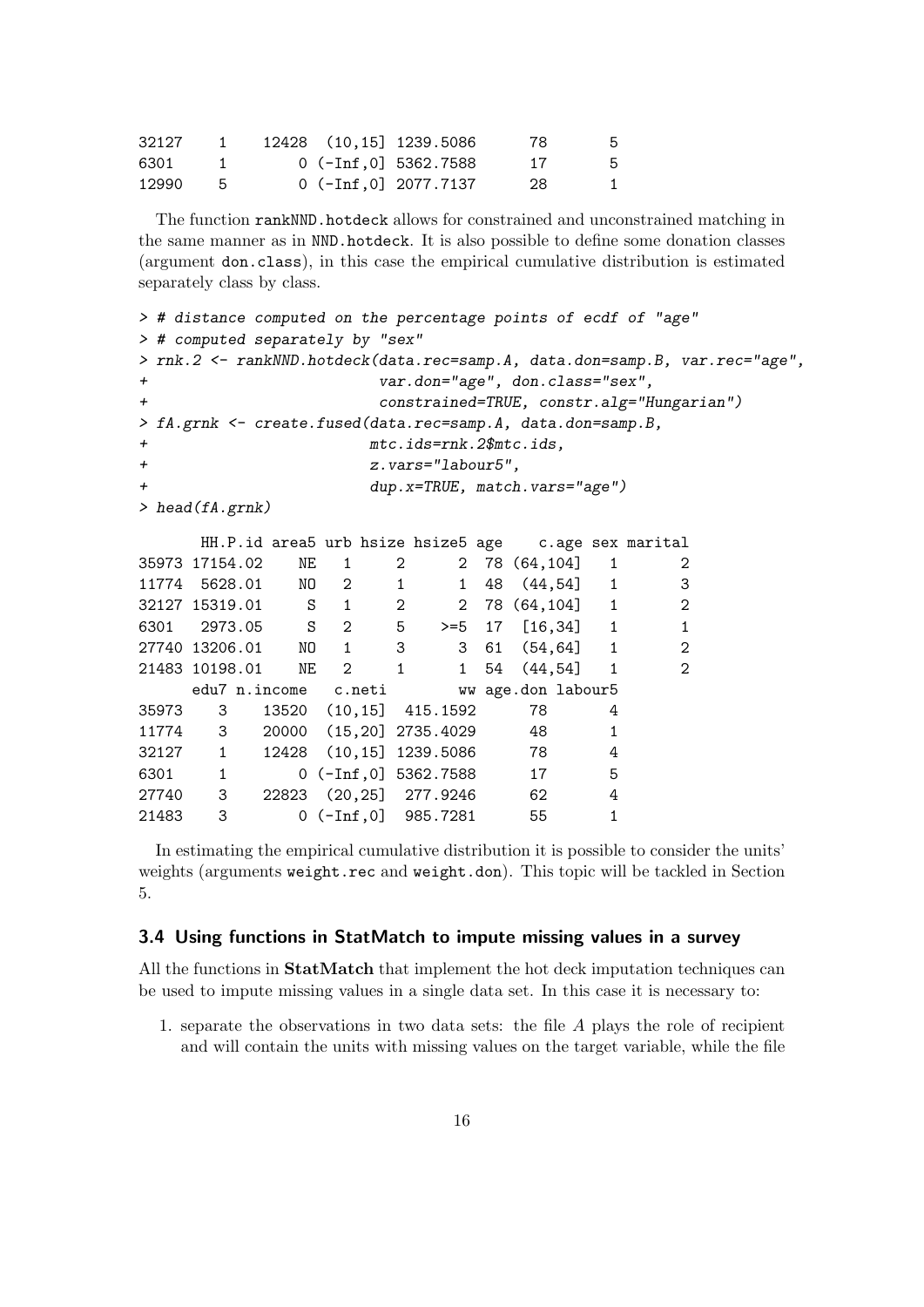B is the donor and will contain all the available donors (units with non missing values for the target variable).

- 2. Fill in the missing values in the recipient by means of an hot deck imputation technique.
- 3. Join recipient and donor file.

In the following a simple example with the iris data.frame is reported. Distance hot deck is used to fill missing values in the recipient.

```
> # step 0) introduce missing values in iris
> data(iris, package="datasets")
> set.seed(1324)
> miss <- rbinom(150, 1, 0.30) #generates randomly missing
> iris.miss <- iris
> iris.miss$Petal.Length[miss==1] <- NA
> summary(iris.miss$Petal.L)
  Min. 1st Qu. Median Mean 3rd Qu. Max. NA's
   1.1 1.6 4.3 3.8 5.1 6.9 46
> #
> # step 1) separate units in two data sets
> rec <- subset(iris.miss, is.na(Petal.Length), select=-Petal.Length)
> don <- subset(iris.miss, !is.na(Petal.Length))
> #
> # step 2) search for closest donors
> X.mtc <- c("Sepal.Length", "Sepal.Width", "Petal.Width")
> nnd <- NND.hotdeck(data.rec=rec, data.don=don,
+ match.vars=X.mtc, don.class="Species",
+ dist.fun="Manhattan")
Warning: The Manhattan distance is being used
All the categorical matching variables in rec and don
data.frames, if present are recoded into dummies
> # fills rec
> imp.rec <- create.fused(data.rec=rec, data.don=don,
+ mtc.ids=nnd$mtc.ids, z.vars="Petal.Length")
> imp.rec$imp.PL <- 1 # flag for imputed
> #
> # step 3) re-aggregate data sets
> don$imp.PL <- 0
> imp.iris <- rbind(imp.rec, don)
> #summary stat of imputed and non imputed Petal.Length
> tapply(imp.iris$Petal.Length, imp.iris$imp.PL, summary)
```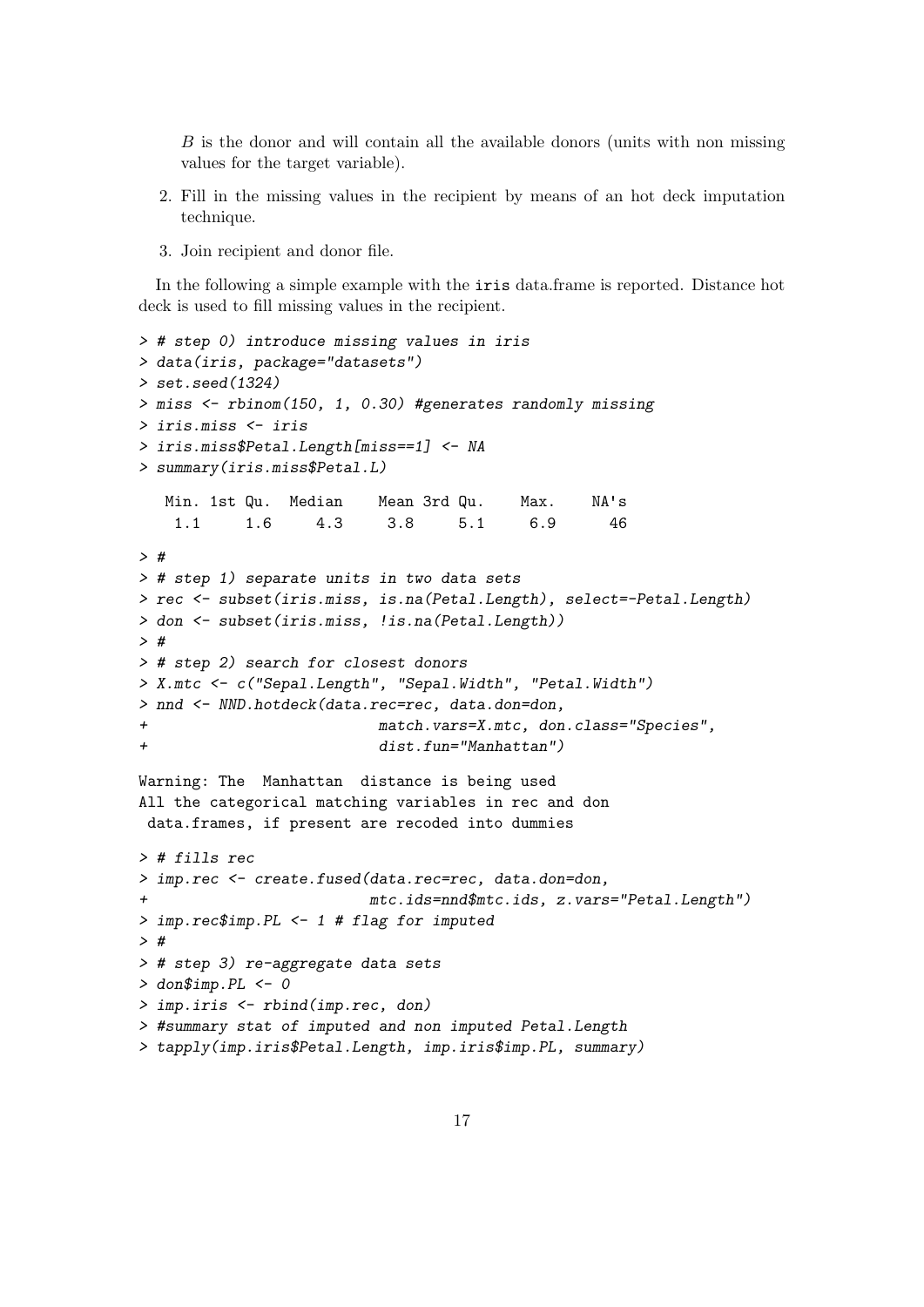```
$°0<sup>-</sup>
  Min. 1st Qu. Median Mean 3rd Qu. Max.
   1.1 1.6 4.3 3.8 5.1 6.9
$^{\circ}1^{\circ}Min. 1st Qu. Median Mean 3rd Qu. Max.
 1.300 1.425 4.200 3.591 5.100 6.700
```
# 4 Mixed methods

A SM mixed method consists of two steps: (1) a model is fitted and all its parameters are estimated, then (2) a nonparametric approach is used to create the synthetic data set. The model is more parsimonious while the nonparametric approach offers "protection" against model misspecification. The implemented mixed approaches for SM are based essentially on predictive mean matching imputation methods (see D'Orazio et al. 2006b, Section 2.5 and 3.6). In particular, the function mixed.mtc in StatMatch can use two similar mixed methods that manage variables  $(X_M, Y, Z)$  following the the multivariate normal distribution. The main difference is in step (1) when estimating the parameters of the two regressions Y vs.  $X_M$  and Z vs.  $X_M$ . By default the parameters are estimated through maximum likelihood (argument method="ML" in mixed.mtc); in alternative, a method proposed by Moriarity and Scheuren (2001, 2003) (argument method="MS") is available. At the end of the step  $(1)$ , the data set A is filled in with the "intermediate" values  $\tilde{z}_a = \hat{z}_a + e_a$   $(a = 1, \ldots, n_A)$  obtained by adding a random residual term  $e_a$  to the predicted values  $\hat{z}_a$ . The same happens in B which is filled in with the values  $\tilde{y}_b = \hat{y}_b + e_b$  $(b = 1, \ldots, n_B).$ 

In the step  $(2)$  each record in A is filled in with the value of Z observed on the donor found in B according to a constrained distance hot deck; the Mahalanobis distance is computed by considering the intermediate and live values: couples  $(y_a, \tilde{z}_a)$  in A and  $(\tilde{y}_b, z_b)$  in B.

Such a two steps procedure presents various advantages: it offers protection against model misspecification and at the same time reduces the risk of bias in the marginal distribution of the imputed variable because the distances are computed on intermediate and truly observed values of the target value instead of the matching variables  $X_M$ . In fact, when computing distances on many matching variables, the variables with low predictive power on the target variable may influence negatively the distances.

D'Orazio et al. (2005) compared the two alternative methods based in an extensive simulation study: in general ML tends to perform better, moreover it permits to avoid some incoherencies in the estimation of the parameters that can happen with the Moriarity and Scheuren approach.

In the following example the iris data set is used just to show how mixed.mtc works.

```
> # uses iris data set
> iris.A <- iris[101:150, 1:3]
> iris.B <- iris[1:100, c(1:2,4)]
```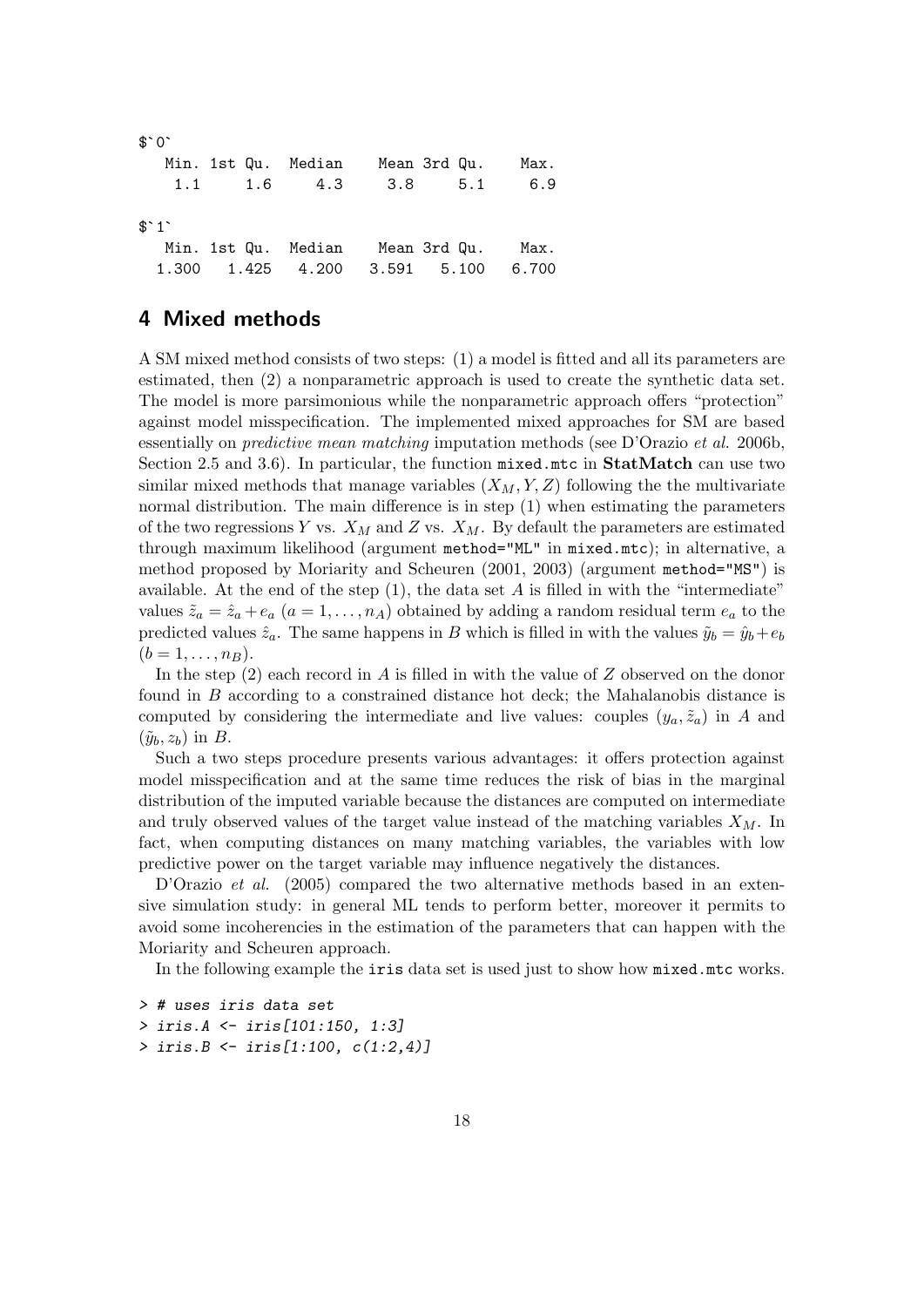```
> X.mtc <- c("Sepal.Length","Sepal.Width") # matching variables
> # parameters estimated using ML
> mix.1 <- mixed.mtc(data.rec=iris.A, data.don=iris.B, match.vars=X.mtc,
+ y.rec="Petal.Length", z.don="Petal.Width",
+ method="ML", rho.yz=0,
+ micro=TRUE, constr.alg="Hungarian")
> mix.1$mu #estimated means
Sepal.Length Sepal.Width Petal.Length Petal.Width
   5.843333 3.057333 4.996706 1.037109
> mix.1$cor #estimated cor. matrix
          Sepal.Length Sepal.Width Petal.Length Petal.Width
Sepal.Length  1.0000000 -0.1175698  0.9131794  0.8490516
Sepal.Width -0.1175698 1.0000000 -0.0992586 -0.4415012
Petal.Length  0.9131794 -0.0992586  1.0000000  0.7725288
Petal.Width 0.8490516 -0.4415012 0.7725288 1.0000000
> head(mix.1$filled.rec) # A filled in with Z
   Sepal.Length Sepal.Width Petal.Length Petal.Width
101 6.3 3.3 6.0 0.2
102 5.8 2.7 5.1 1.3
103 7.1 3.0 5.9 1.7
104 6.3 2.9 5.6 1.4
105 6.5 3.0 5.8 1.5
106 7.6 3.0 6.6 1.8
> cor(mix.1$filled.rec)
          Sepal.Length Sepal.Width Petal.Length Petal.Width
Sepal.Length 1.0000000 0.45722782 0.8642247 0.47606997
Sepal.Width  0.4572278  1.00000000  0.4010446 -0.01582276
Petal.Length 0.8642247 0.40104458 1.0000000 0.34391854
Petal.Width  0.4760700 -0.01582276  0.3439185  1.00000000
```
When using mixed.mtc the synthetic data set is provided in output as the component filled.rec of the list returned by calling it with the argument micro=TRUE. When micro=FALSE the function mixed.mtc returns just the estimates of the parameters (parametric macro approach).

The function mixed.mtc by default performs mixed SM under the CI assumption  $(\rho_{YZ|X_M} = 0$  argument rho.yz=0). When some additional auxiliary information about the correlation between  $Y$  and  $Z$  is available (estimates from previous surveys or form external sources) then it can be exploited in SM by specifying a value ( $\neq$  0) for the argument rho.yz; it represents a guess for  $\rho_{YZ|X_M}$  when using the ML estimation, or a guess for  $\rho_{YZ}$  when estimating the parameters via the Moriarity and Scheuren approach.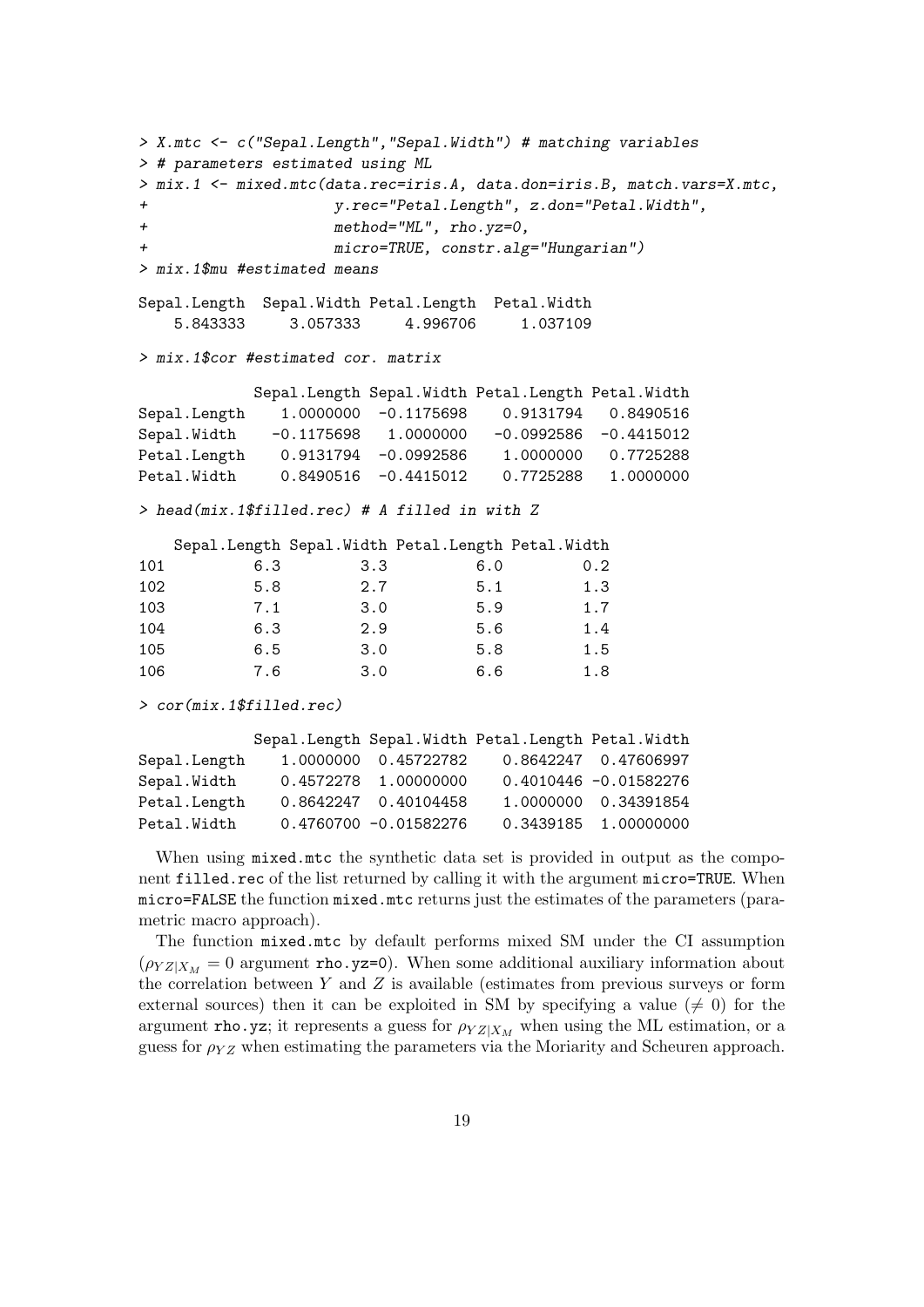```
> # parameters estimated using ML and rho_YZ|X=0.85
> mix.2 <- mixed.mtc(data.rec=iris.A, data.don=iris.B, match.vars=X.mtc,
+ y.rec="Petal.Length", z.don="Petal.Width",
+ method="ML", rho.yz=0.85,
+ micro=TRUE, constr.alg="Hungarian")
> mix.2$cor
         Sepal.Length Sepal.Width Petal.Length Petal.Width
Sepal.Length 1.0000000 -0.1175698 0.9131794 0.8490516
Sepal.Width -0.1175698 1.0000000 -0.0992586 -0.4415012
Petal.Length 0.9131794 -0.0992586 1.0000000 0.9113867
Petal.Width 0.8490516 -0.4415012 0.9113867 1.0000000
> head(mix.2$filled.rec)
  Sepal.Length Sepal.Width Petal.Length Petal.Width
101 6.3 3.3 6.0 1.5
102 5.8 2.7 5.1 1.2
103 7.1 3.0 5.9 1.6
104 6.3 2.9 5.6 1.4
105 6.5 3.0 5.8 1.5
106 7.6 3.0 6.6 1.5
```
Special attention is required when specifying a guess for  $\rho_{YZ}$  under the Moriarity and Scheuren estimation approach (method="MS"); in particular it may happen that the specified value for  $\rho_{YZ}$  is not compatible with the given SM framework (the correlation matrix must be positive semidefinite). If this is the case, then mixed.mtc substitutes the input value of rho.yz by its closest admissible value, as shown in the following example.

```
> mix.3 <- mixed.mtc(data.rec=iris.A, data.don=iris.B, match.vars=X.mtc,
+ y.rec="Petal.Length", z.don="Petal.Width",
+ method="MS", rho.yz=0.75,
+ micro=TRUE, constr.alg="Hungarian")
input value for rho.yz is 0.75
low(rho.yz) = -0.1662up(rho.yz)= 0.5565Warning: value for rho.yz is not admissible: a new value is chosen for it
The new value for rho.yz is 0.5465
> mix.3$rho.yz
 start low.lim up.lim used
0.7500 -0.1662 0.5565 0.5465
```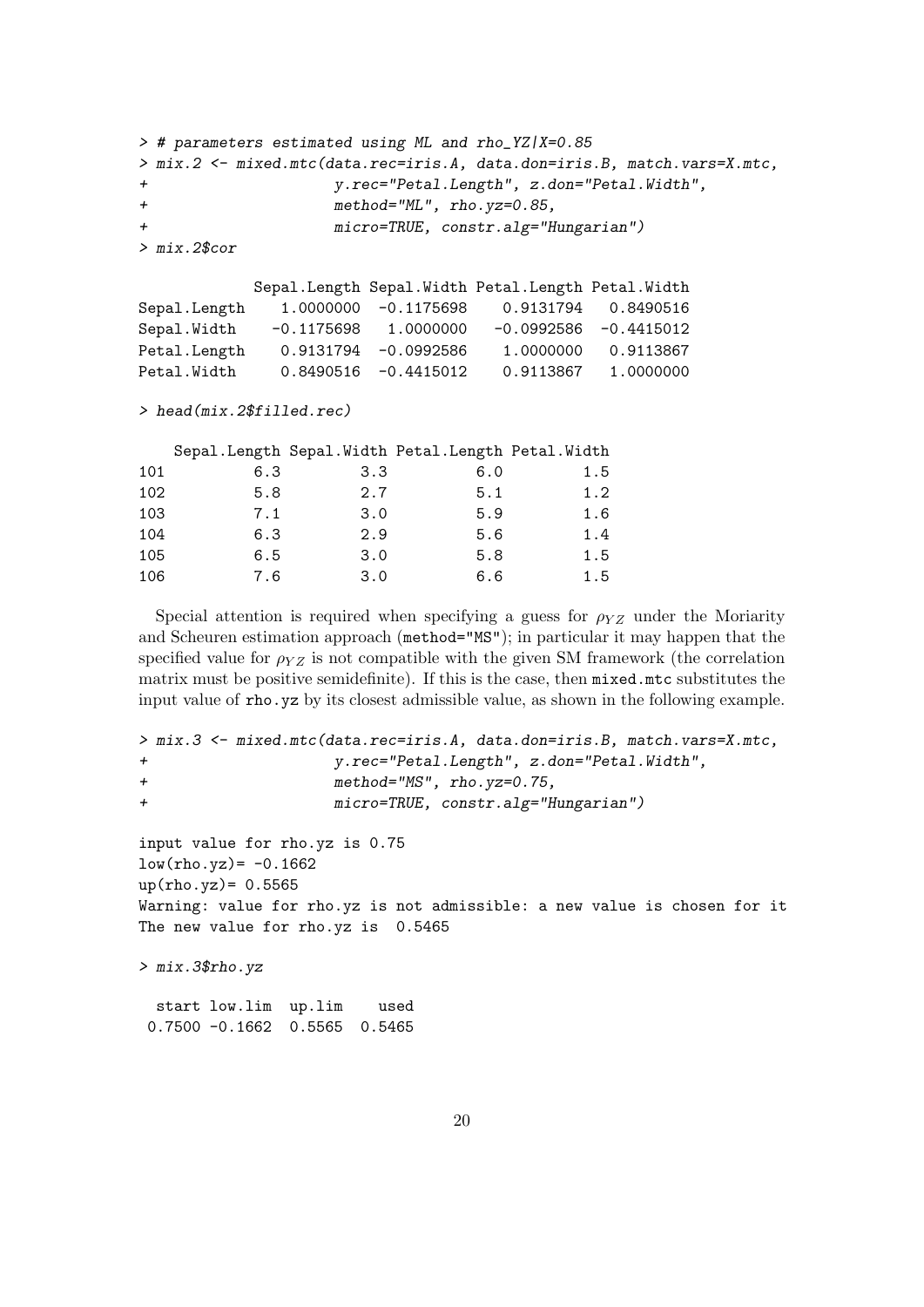# 5 Statistical matching of data from complex sample surveys

The SM techniques presented in the previous Sections implicitly or explicitly assume that the observed values in  $A$  and  $B$  are i.i.d. Unfortunately, when dealing with samples selected from a finite population by means of complex sampling designs (with stratification, clustering, etc.) it is difficult to maintain the i.i.d. assumption: it would mean that the sampling design can be ignored. If this is not the case, inferences have to account for sampling design and the weights assigned to the units (usually design weights corrected to account for unit nonresponse, frame errors, etc.) (see Särndal *et al.*, 1992, Section 13.6).

#### 5.1 Naive micro approaches

A naive approach to SM of data from complex sample surveys consists in applying nonparametric micro methods (NND, random or rank hot deck) without considering the design nor the units weights. Once obtained the synthetic dataset (recipient filled in with the missing variables), the subsequent statistical analyses are carried out by considering the sampling design underlying the recipient data set and the corresponding survey weights. In the following a simple example applying nearest neighbor hot deck is reported.

```
> # summary info on the weights
> sum(samp.A$ww) # estimated pop size from A
[1] 5094952
> sum(samp.B$ww) # estimated pop size from B
[1] 5157582
> summary(samp.A$ww)
  Min. 1st Qu. Median Mean 3rd Qu. Max.
 122.2 774.9 1417.4 1693.2 2282.7 8191.5
> summary(samp.B$ww)
  Min. 1st Qu. Median Mean 3rd Qu. Max.
 55.49 361.66 660.52 771.40 1042.50 3759.18
> # NND constrained hot deck
> group. v < -c ("sex", "area5")
> out.nnd <- NND.hotdeck(data.rec=samp.A, data.don=samp.B,
+ match.vars="age", don.class=group.v,
+ dist.fun="Manhattan",
+ constrained=TRUE, constr.alg="Hungarian")
```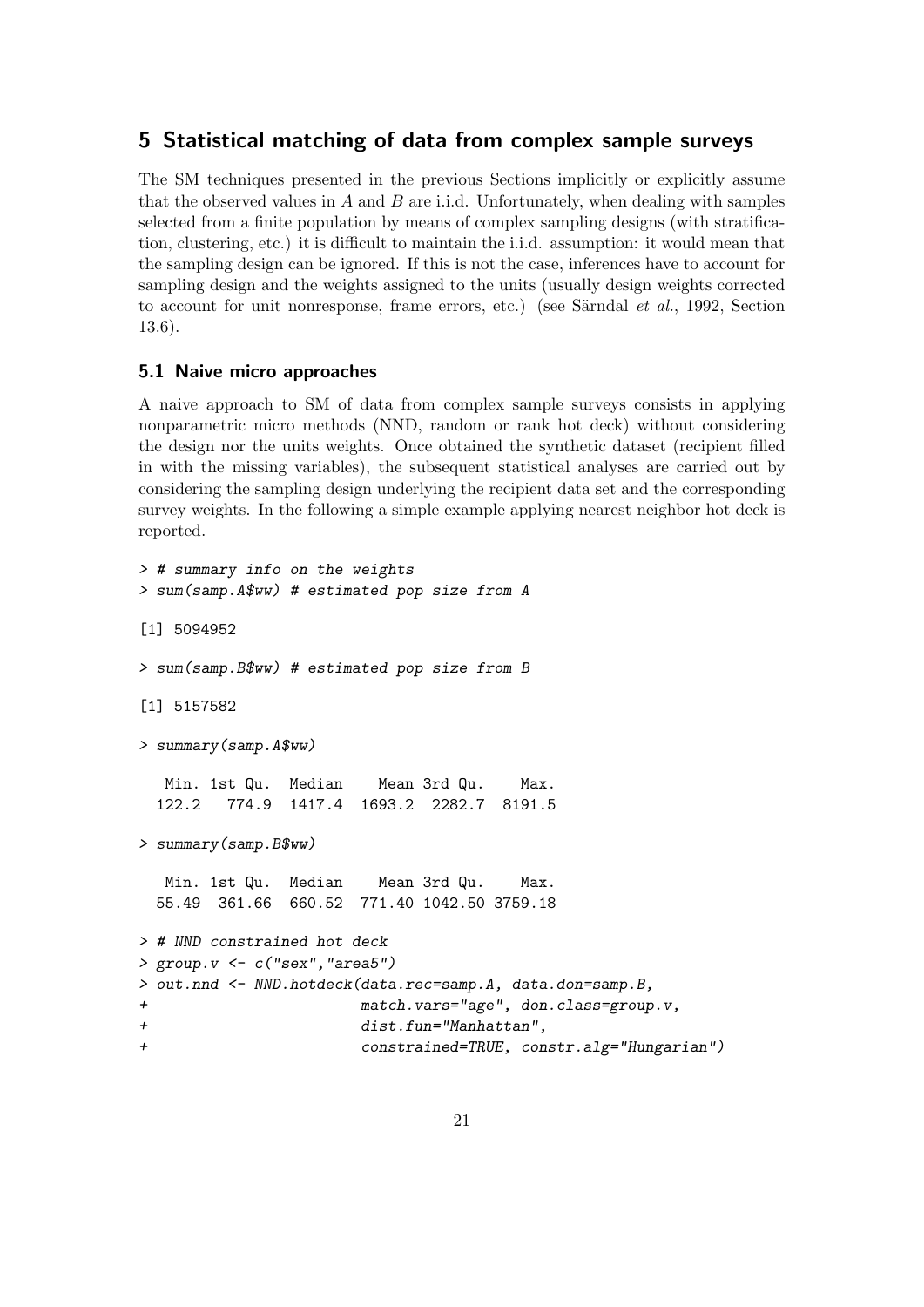```
Warning: The Manhattan distance is being used
All the categorical matching variables in rec and don
data.frames, if present are recoded into dummies
> fA.nnd.m <- create.fused(data.rec=samp.A, data.don=samp.B,
+ mtc.ids=out.nnd$mtc.ids,
+ z.vars="labour5")
> # estimating distribution of labour5 using weights
> t1 <- xtabs(ww~labour5, data=fA.nnd.m) # imputed in A
> t2 <- xtabs(ww~labour5, data=samp.B) # ref. estimate in B
> c1 <- comp.prop(p1=t1, p2=t2, n1=nrow(fA.nnd.m), ref=TRUE)
> c1$meas
```
tvd overlap Bhatt Hell 0.01964716 0.98035284 0.99975978 0.01549889

As far as imputation of missing values is concerned, a way of taking into account the sampling design can be in forming the donation classes by using the design variables (stratification and/or clustering variables) jointly with the most relevant common variables (Andridge and Little, 2010). Unfortunately in SM this can increase the complexity or may be unfeasible because the design variables may not be available or may be partly available. Moreover, the two sample surveys may have quite different designs and the design variables used in one survey maybe not available in the other one and vice versa.

When imputing missing values in a survey, another possibility, consists in using sampling weights (design weights) to form the donation classes (Andridge and Little, 2010). But again, in SM applications the problem can be slightly more complex even because the sets of weights can be quite different from one survey to the other (usually the available weights are the design weights corrected to compensate for unit nonresponse, to satisfy some given constraints etc.). The same Authors (Andridge and Little, 2010) indicate that when imputing the missing values, the selection of the donors can be carried out with probability proportional to weights associated to the donors (weighted random hot deck). This feature is implemented in RANDwNDD.hotdeck when the weight.don argument to pass the name of the weighting variable.

```
> group. v < -c ("sex", "area5")
> rnd.2 <- RANDwNND.hotdeck(data.rec=samp.A, data.don=samp.B,
+ match.vars=NULL, don.class=group.v,
                         weight.don="ww")> fA.wrnd <- create.fused(data.rec=samp.A, data.don=samp.B,
+ mtc.ids=rnd.2$mtc.ids,
                       z.vars="labour5")
> # comparing marginal distribution of labour5 using weights
> tt.0w <- xtabs(ww~labour5, data=samp.B)
> tt.fw <- xtabs(ww~labour5, data=fA.wrnd)
```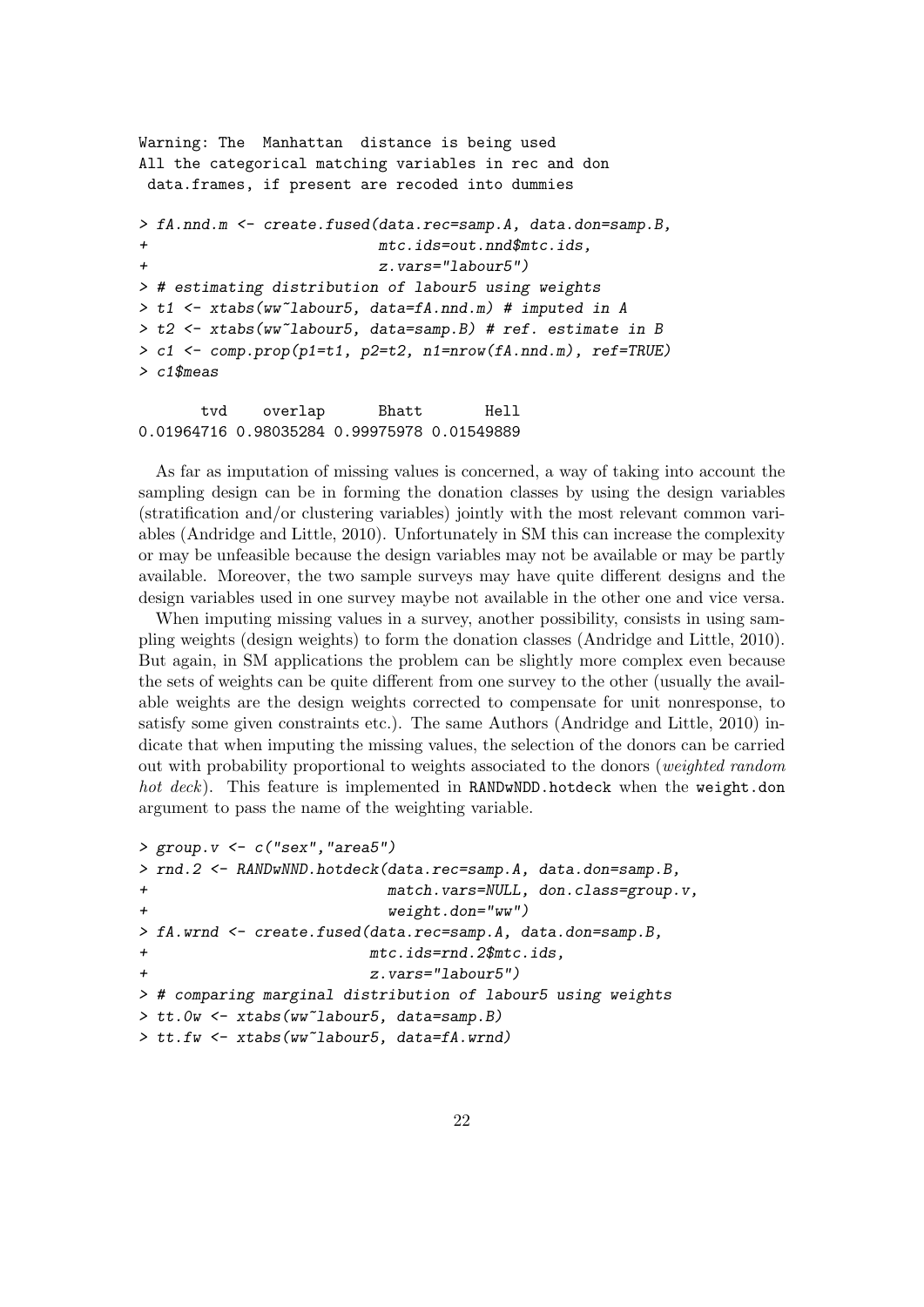```
> c1 <- comp.prop(p1=tt.fw, p2=tt.0w, n1=nrow(fA.wrnd), ref=TRUE)
> c1$meas
```
tvd overlap Bhatt Hell 0.02129280 0.97870720 0.99972761 0.01650429

The function rankNND.hotdeck can use the units' weights  $(w<sub>i</sub>)$  in estimating the percentage points of the the empirical cumulative distribution function:

$$
\hat{F}(x) = \frac{\sum_{i=1}^{n} w_i I(x_i \leq x)}{\sum_{i=1}^{n} w_i}
$$

In the following it is reported an very simple example with constrained rank hot deck.

```
> rnk.w <- rankNND.hotdeck(data.rec=samp.A, data.don=samp.B,
+ don.class="area5", var.rec="age",
+ var.don="age", weight.rec="ww",
+ weight.don="ww", constrained=TRUE,
+ constr.alg="Hungarian")
> #
> #create the synthetic data set
> fA.wrnk <- create.fused(data.rec=samp.A, data.don=samp.B,
+ mtc.ids=rnk.w$mtc.ids,
+ z.vars="labour5",
+ dup.x=TRUE, match.vars="age")
> # comparing marginal distribution of labour5 using weights
> tt.0w <- xtabs(ww~labour5, data=samp.B)
> tt.fw <- xtabs(ww~labour5, data=fA.wrnk)
> c1 <- comp.prop(p1=tt.fw, p2=tt.0w, n1=nrow(fA.wrnk), ref=TRUE)
> c1$meas
     tvd overlap Bhatt Hell
```
0.01872254 0.98127746 0.99973907 0.01615326

D'Orazio et al. (2012) compared several naive procedures. In general, when rank and random hot deck procedures use the weights, as shown before, they tend to perform quite well in terms of preservation of the marginal distribution of the imputed variable Z and of the joint distribution  $X \times Z$  in the synthetic data set. The nearest neighbor donor performs well only when constrained matching is used and a design variable (used in stratification) is considered in forming donation classes.

### 5.2 Statistical matching method that account explicitly for the sampling weights

In literature there are few SM methods that explicitly take into account the sampling design and the corresponding sampling weights: Renssen's approach based on weights'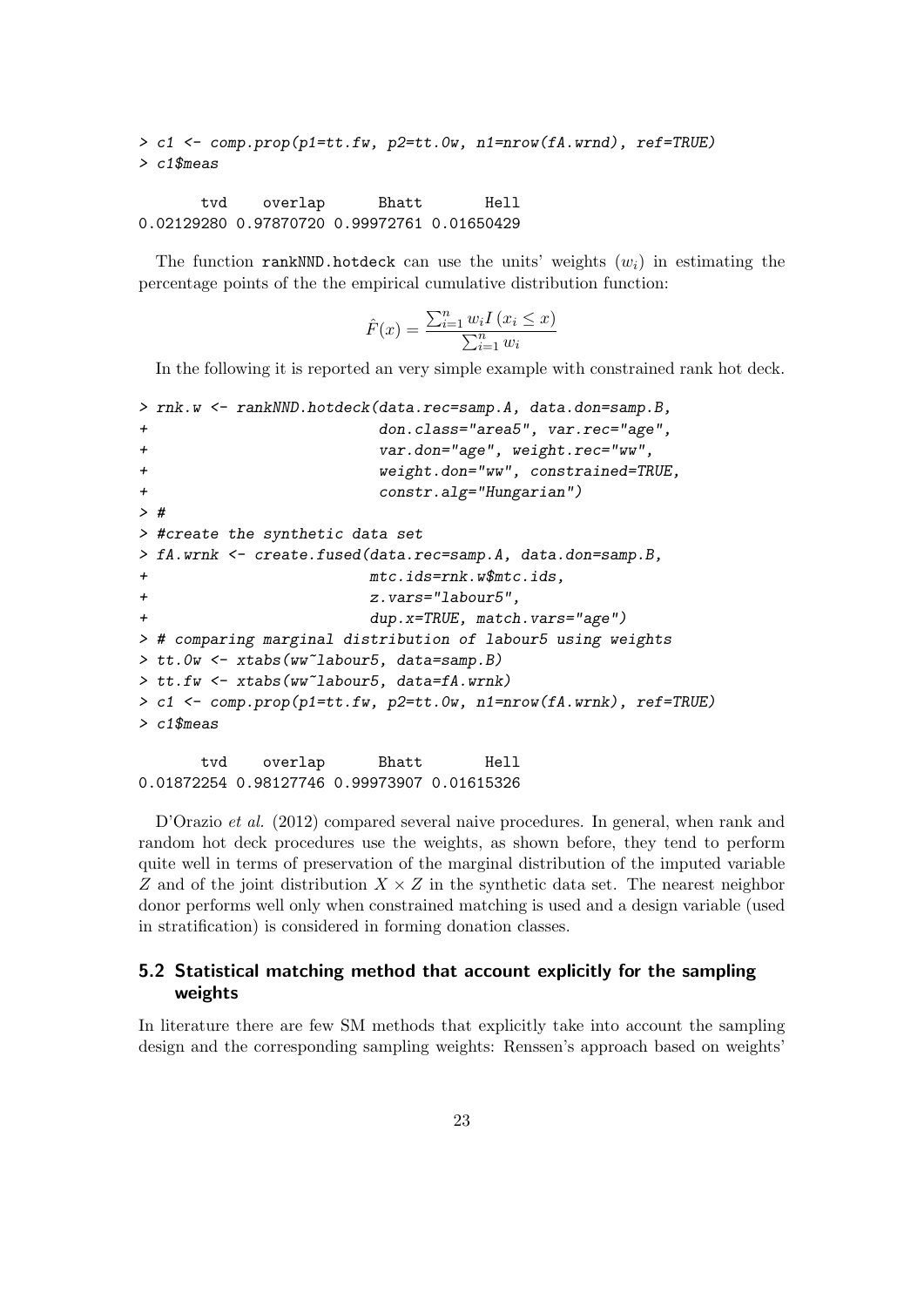calibrations (Renssen, 1998); Rubin's file concatenation (Rubin, 1986) and the approach based on the empirical likelihood proposed by Wu (2004). A comparison among these approaches can be found in D'Orazio et al. (2010).

The package StatMatch provides functions to apply the procedures suggested by Renssen (1998). Renssen's approach consists in a series of calibration steps of the survey weights in  $A$  and  $B$  in order to achieve consistency between estimates (mainly totals) computed separately from the two data sources. Calibration is a technique very common in sample surveys for deriving new weights, as close as possible to the starting ones, which fulfill a series of constraints concerning totals for a set of auxiliary variables (for further details on calibration see Särndal, 2005). The Renssen's approach works well when dealing with categorical variables or in a mixed case in which the number of continuous variables is very limited. In the following it will be assumed that all the variables  $(X_D, Y, Z)$  are categorical, being  $X_D$  a complete or an incomplete crossing of the matching variables  $X_M$ . The procedure and the functions developed in **StatMatch** permits to have one or more continuous variables (better just one) in the subset of the matching variables  $X_M$ , while Y and Z can be both categorical or a combination of categorical and continuous (e.g. Y categorical and Z continuous, or vice versa).

The first step in the Renssen's procedure consists in calibrating weights in  $A$  and in  $B$ so as to the new weights when applied to the set of the  $X_D$  variables allow to reproduce some known (or estimated) population totals. In **StatMatch** the harmonization step can be performed by using harmonize.x. This function performs weights calibration (or post-stratification) by means of functions available in the R package survey (Lumley, 2004 and 2014). When the population totals are already known then they have to be passed to harmonize.x via the argument x.tot; on the contrary, when they are unknown (x.tot=NULL) they are estimated by a weighted average of the totals estimated on the two surveys before the harmonization step:

$$
\tilde{t}_{X_D} = \lambda \hat{t}_{X_D}^{(A)} + (1 - \lambda) \,\hat{t}_{X_D}^{(B)}
$$

being  $\lambda = n_A/(n_A + n_B)$  ( $n_A$  and  $n_B$  are the sample sizes of A and B respectively) (Korn and Graubard, 1999, pp. 281–284).

The following example shows how to harmonize the joint distribution of the gender and classes of age with the data from the previous example, assuming that the joint distribution of age and gender is not known in advance.

```
> tt.A <- xtabs(ww~sex+c.age, data=samp.A)
> tt.B <- xtabs(ww~sex+c.age, data=samp.B)
> (prop.table(tt.A)-prop.table(tt.B))*100
  c.age
sex [16,34] (34,44] (44,54] (54,64] (64,104]
 1 -0.01897392 -0.64897955 1.33820068 -1.17082477 -0.04332117
 2 0.53926387 -0.13999008 -0.22698122 0.72274725 -0.35114110
> comp.prop(p1=tt.A, p2=tt.B, n1=nrow(samp.A),
+ n2=nrow(samp.B), ref=FALSE)
```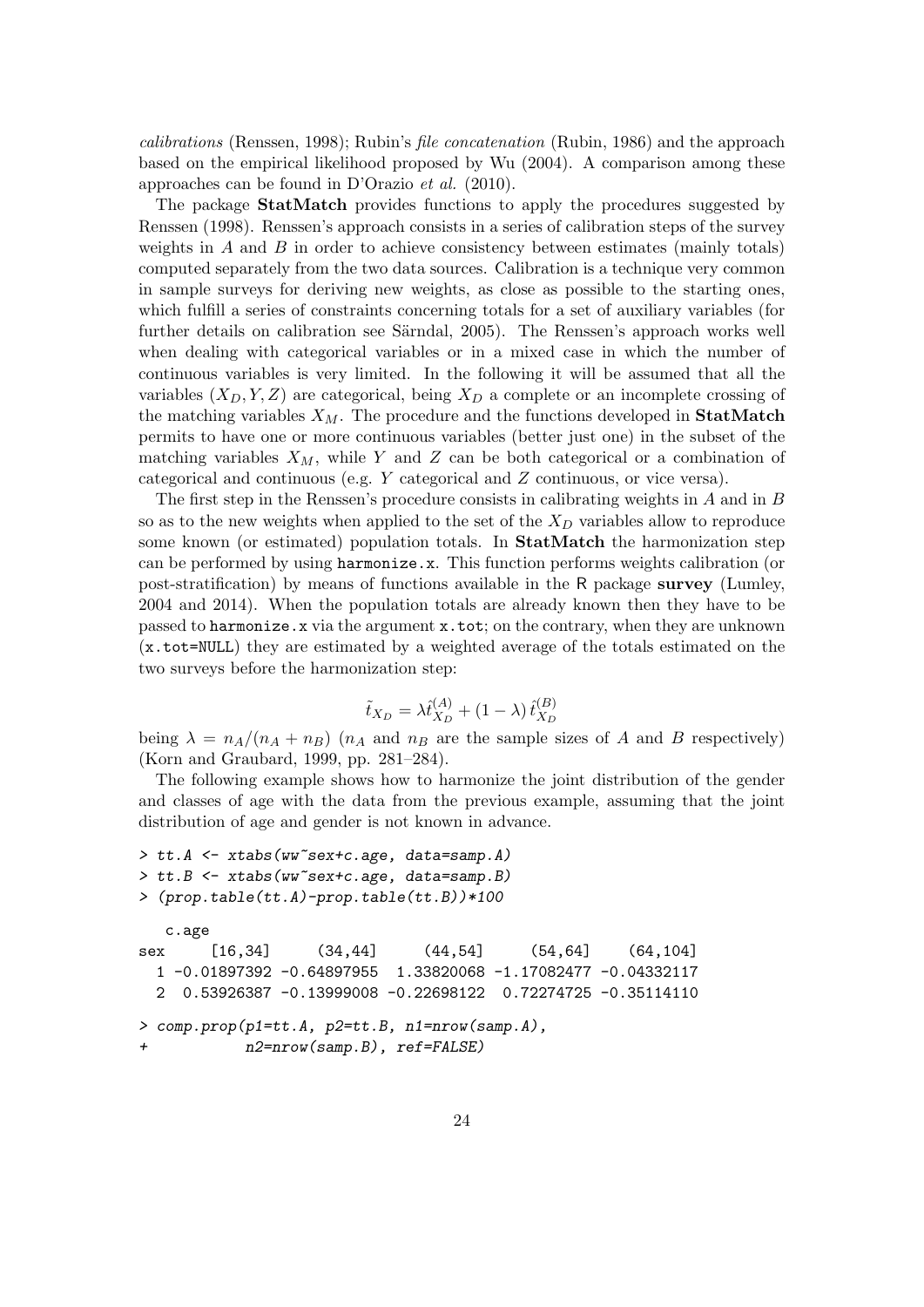\$meas tvd overlap Bhatt Hell 0.02600212 0.97399788 0.99931620 0.02614962 \$chi.sq Pearson df q0.05 delta.h0 11.3311924 9.0000000 16.9189776 0.6697327 \$p.exp c.age sex [16,34] (34,44] (44,54] (54,64] (64,104] 1 0.11982616 0.10203271 0.09082844 0.06953352 0.10327752 2 0.11640939 0.09715433 0.08531810 0.07641245 0.13920738 > library(survey, warn.conflicts=FALSE) # loads survey > # creates svydesign objects > svy.samp.A <- svydesign(~1, weights=~ww, data=samp.A) > svy.samp.B <- svydesign(~1, weights=~ww, data=samp.B) > # > # harmonizes wrt to joint distr. of gender vs. c.age > out.hz <- harmonize.x(svy.A=svy.samp.A, svy.B=svy.samp.B, + form.x=~c.age:sex-1) > # > summary(out.hz\$weights.A) # new calibrated weights for A Min. 1st Qu. Median Mean 3rd Qu. Max. 124.5 787.6 1435.4 1707.6 2318.2 8230.1 > summary(out.hz\$weights.B) # new calibrated weights for B Min. 1st Qu. Median Mean 3rd Qu. Max. 54.22 360.67 659.56 768.49 1039.97 3870.17 > tt.A <- xtabs(out.hz\$weights.A~sex+c.age, data=samp.A) > tt.B <- xtabs(out.hz\$weights.B~sex+c.age, data=samp.B) > c1 <- comp.prop(p1=tt.A, p2=tt.B, n1=nrow(samp.A), + n2=nrow(samp.B), ref=FALSE) > c1\$meas tvd overlap Bhatt Hell

The second step in the Renssen's procedure consists in estimating the the joint distribution  $Y$  and  $Z$ ; in practice, when they both are categorical variables of two-way contingency table  $Y \times Z$  is the target of estimation; on the contrary, in the mixed case,

8.326673e-17 1.000000e+00 1.000000e+00 0.000000e+00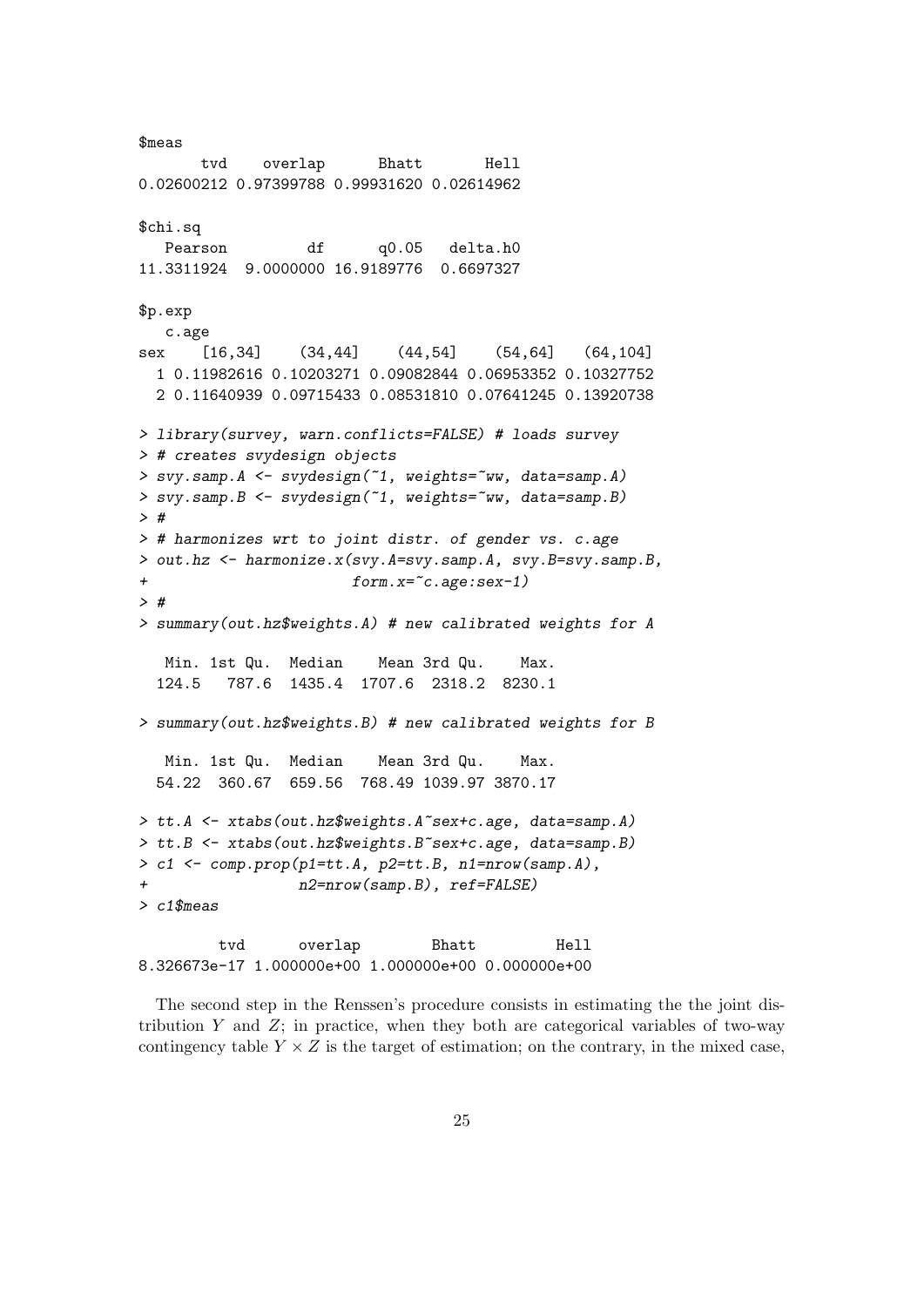the objective is the estimation of the total of the continuous variable for each category of the categorical one. When Y and Z are both categorical variables, in absence of auxiliary information, the two-way contingency table  $Y \times Z$  is estimated under the CI assumption by means of:

$$
\hat{P}_{(Y=j,Z=k)}^{(CIA)} = \hat{P}_{Y=j|X_D=i}^{(A)} \times \hat{P}_{Z=k|X_D=i}^{(B)} \times \hat{P}_{X_D=i}
$$

for  $i = 1, \ldots, I; j = 1, \ldots, J; K = 1, \ldots, K;$ 

In practice,  $\hat{P}_{V-}^{(A)}$  $Y_{j=1}^{(A)}|X_{D}=i}$  is computed from A;  $\hat{P}_{Z=i}^{(B)}$  $\sum_{Z=k|X_D=i}^{D(D)}$  is computed from data in B while  $P_{X_D=i}$  can be estimated indifferently from A or B (the data set are harmonized with respect to the  $X_D$  distribution).

In StatMatch an estimate of the table  $Y \times Z$  under the CIA is provided by the function comb.samples.

```
> # estimating c.netI vs. labour5 under the CI assumption
> out <- comb.samples(svy.A=out.hz$cal.A, svy.B=out.hz$cal.B,
+ svy.C=NULL, y.lab="c.neti", z.lab="labour5",
+ form.x=~c.age:sex-1)
> #
> addmargins(t(out$yz.CIA)) # table estimated under the CIA
    (-Inf,0] (0,10] (10,15] (15,20] (20,25] (25,35]
1 371437.37 300036.37 274311.45 330113.82 211281.36 214834.05
2 66423.86 72968.22 72975.95 97978.40 62237.15 68317.71
3 77131.99 52710.28 46296.31 47966.68 28773.09 29169.28
4 71486.63 321060.02 252077.13 189783.80 88163.94 94066.02
5 396817.21 402085.73 270202.33 176110.31 110621.43 86631.14
Sum 983297.07 1148860.62 915863.16 841953.00 501076.98 493018.19
   (35, Inf] Sum
1 105304.98 1807319.4
2 35320.81 476222.1
3 12929.49 294977.1
4 57905.82 1074543.4
5 42613.70 1485081.8
Sum 254074.80 5138143.8
```
When some auxiliary information is available, e.g. a third data source  $C$ , containing all the variables  $(X_M, Y, Z)$  or just  $(Y, Z)$ , the Renssen's approach permits to exploit it in estimating  $Y \times Z$ . Two alternative methods are available: (a) *incomplete two-way* stratification; and (b) synthetic two-way stratification. In practice, both the methods estimate  $Y \times Z$  from C after some further calibration steps (for further details see Renssen, 1998). The function comb.samples implements both the methods. In practice, the synthetic two-way stratification (argument estimation="synthetic") can be applied only when C contains all the variables of interest  $(X_M, Y, Z)$ ; on the contrary, when the data source  $C$  observes just  $Y$  and  $Z$ , only the incomplete two-way stratification method can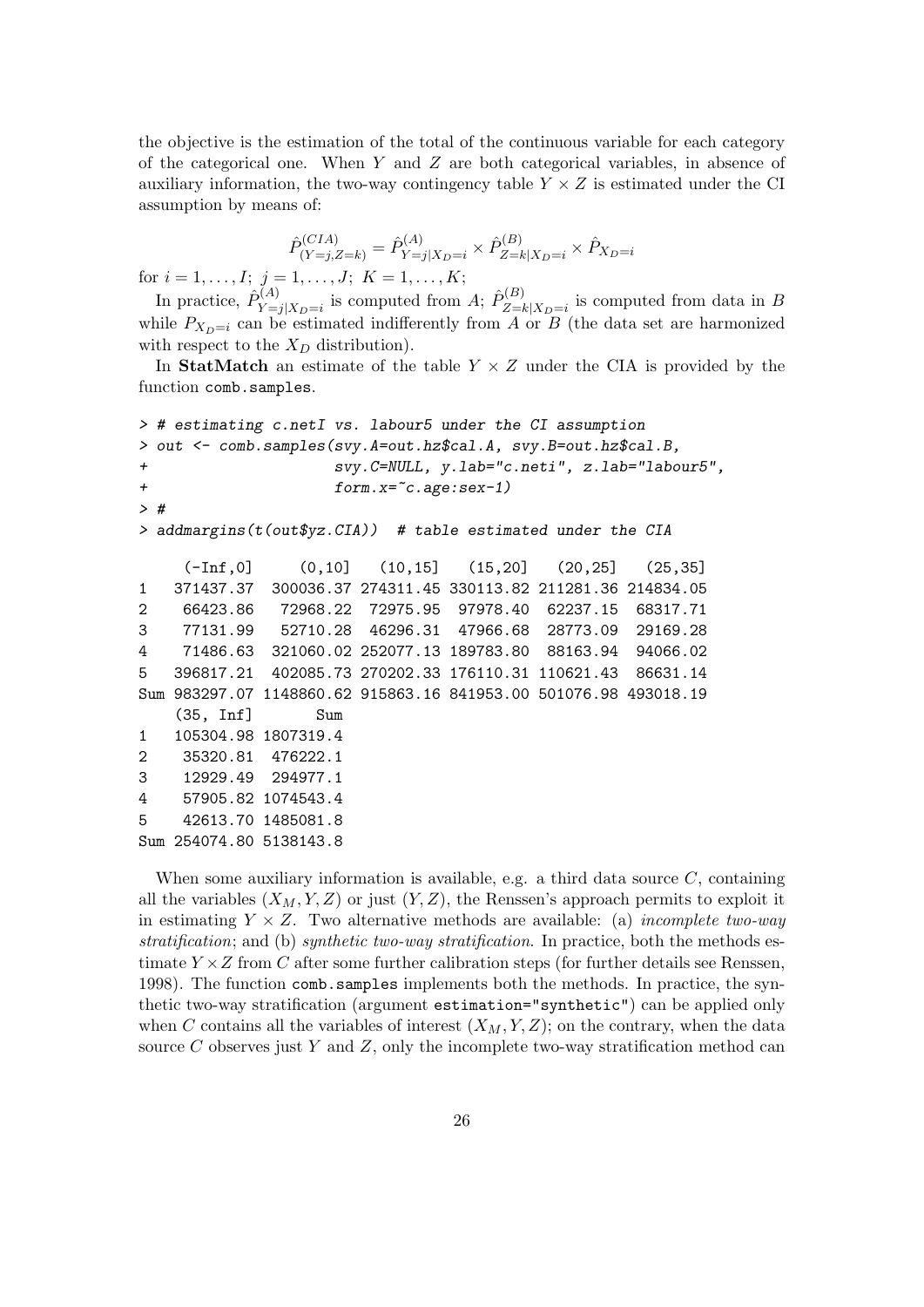be applied (argument estimation="incomplete"). In the following a simple example is reported based on the artificial EU-SILC data introduced in Section 2.1; here a relatively small sample C ( $n<sub>C</sub> = 980$ ) with all the variables of interest  $(X<sub>M</sub>, Y, Z)$  is considered.

```
> data(samp.C, package="StatMatch")
> str(samp.C)
'data.frame': 980 obs. of 14 variables:
$ HH.P.id : chr "14873.01" "396.02" "8590.01" "9829.02" ...
$ area5 : Factor w/ 5 levels "NE","NO","C",..: 3 4 1 3 4 3 3 2 1 3 ...
$ urb : Factor w/ 3 levels "1","2","3": 3 1 3 2 2 1 2 1 2 2 ...
$ hsize : int 3 2 4 4 3 3 2 2 1 4 ...
$ hsize5 : Factor w/ 5 levels "1","2","3","4",..: 3 2 4 4 3 3 2 2 1 4 ...
$ age : num 57 30 50 52 34 74 44 68 69 20 ...
$ c.age : Factor w/ 5 levels "[16,34]","(34,44]",..: 4 1 3 3 1 5 2 5 5 1 ...
$ sex : Factor w/ 2 levels "1", "2": 2 2 1 2 1 2 2 2 1 1 ...
$ marital : Factor w/ 3 levels "1","2","3": 2 2 1 2 1 2 2 2 1 1 ...
$ edu7 : Factor w/ 7 levels "0","1","2","3",..: 5 5 4 3 5 1 6 4 4 3 ...
$ labour5 : Factor w/ 5 levels "1","2","3","4",..: 1 5 2 1 2 5 5 5 4 5 ...
$ n.income: num 21992 5500 12000 19655 14117 ...
$ c.neti : Factor w/ 7 levels "(-Inf,0]","(0,10]",..: 5 2 3 4 3 1 1 1 3 1 ...
$ ww : num 5283 8263 393 4320 3095 ...
> #
> svy.samp.C <- svydesign(~1, weights=~ww, data=samp.C)
> #
> # incomplete two-way estimation
> out.inc <- comb.samples(svy.A=out.hz$cal.A, svy.B=out.hz$cal.B,
+ svy.C=svy.samp.C, y.lab="c.neti",
++> addmargins(t(out.inc$yz.est))
     c.neti
labour5 (-Inf,0] (0,10] (10,15] (15,20]
   1 7243.513 185219.341 381495.050 515181.965
   2 15874.055 72106.516 82623.354 58809.307
   3 155118.209 97829.755 12867.523 5343.608
   4 17683.292 339365.095 258388.148 206553.507
   5 787378.002 454339.908 180489.087 56064.617
   Sum 983297.071 1148860.615 915863.161 841953.003
     c.neti
labour5 (20,25] (25,35] (35, Inf] Sum
   1 283962.924 338163.812 96052.788 1807319.392
   2 65135.801 77292.219 104380.850 476222.101
```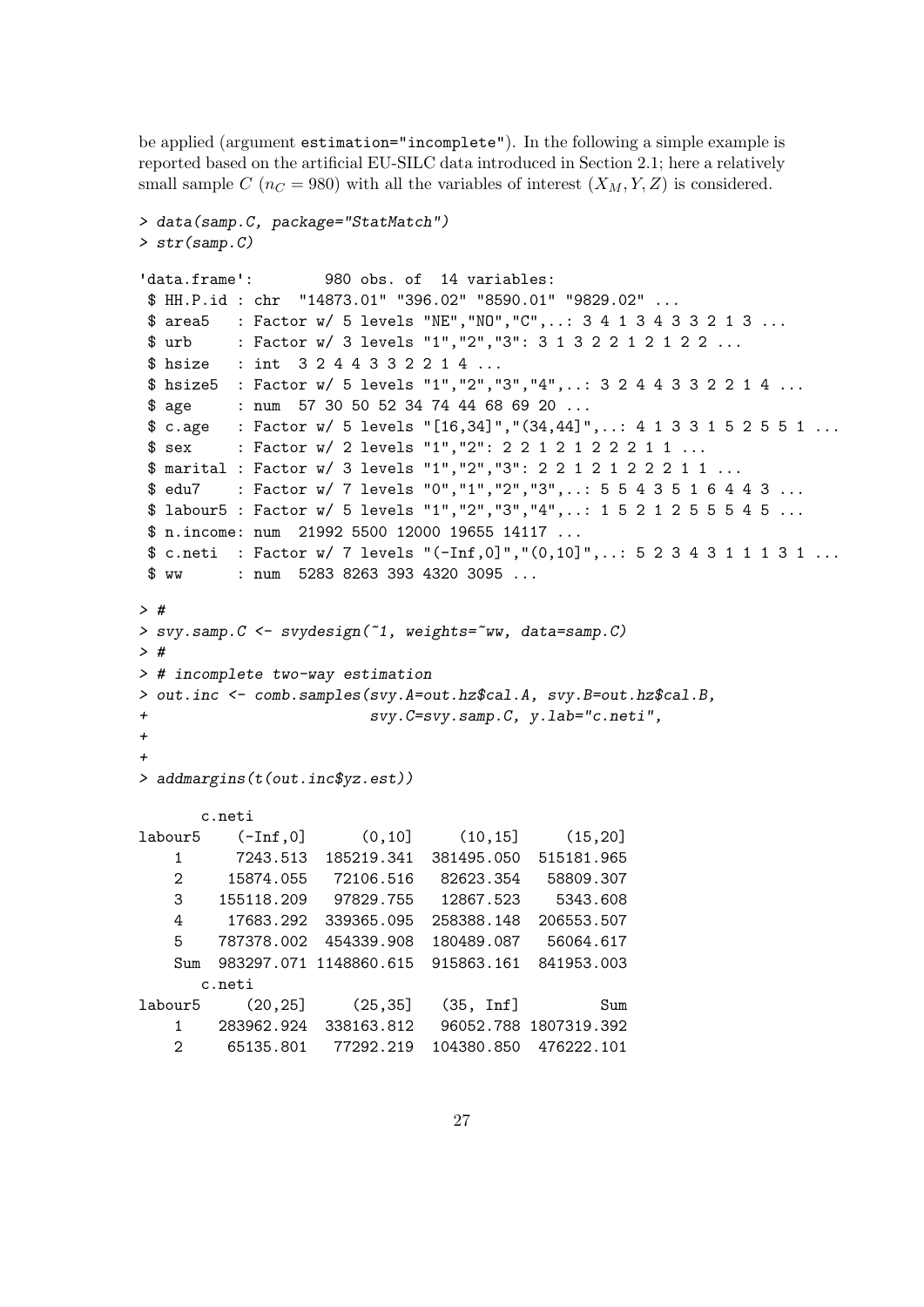| -3                | 6191.702   | 17626.324                                             | 0.000 294977.120      |
|-------------------|------------|-------------------------------------------------------|-----------------------|
| 4                 | 140799.992 | 59935.831                                             | 51817.497 1074543.361 |
| -5.               | 4986.563   | 0.000                                                 | 1823.668 1485081.846  |
| S <sub>11</sub> m |            | 501076.980    493018.185    254074.803    5138143.820 |                       |

The incomplete two-way stratification estimates the table  $Y \times Z$  from C by preserving the marginal distribution of Y and of Z estimated respectively from A and from B after the initial harmonization step; on the contrary, the joint distribution of the matching variables (which is the basis of the harmonization step) is not preserved.

```
> new.ww <- weights(out.inc$cal.C) #new cal. weights for C
> #
> # marginal distributions of c.neti
> m.work.cA <- xtabs(out.hz$weights.A~c.neti, data=samp.A)
> m.work.cC <- xtabs(new.ww~c.neti, data=samp.C)
> m.work.cA-m.work.cC
c.neti
     (-Inf, 0] (0,10] (10,15] (15,20]
0.000000e+00 0.000000e+00 0.000000e+00 0.000000e+00
      (20,25] (25,35] (35, Inf]
0.000000e+00 -5.820766e-11 0.000000e+00
> #
> # marginal distributions of labour5
> m.cnetI.cB <- xtabs(out.hz$weights.B~labour5, data=samp.B)
> m.cnetI.cC <- xtabs(new.ww~labour5, data=samp.C)
> m.cnetI.cB-m.cnetI.cC
labour5
           1 2 3 4 5
4.656613e-10 5.820766e-11 0.000000e+00 0.000000e+00 0.000000e+00
> # joint distribution of the matching variables
> tt.A <- xtabs(out.hz$weights.A~sex+c.age, data=samp.A)
> tt.B <- xtabs(out.hz$weights.B~sex+c.age, data=samp.B)
> tt.C <- xtabs(new.ww~sex+c.age, data=samp.C)
> c1 <- comp.prop(p1=tt.A, p2=tt.B, n1=nrow(samp.A),
+ n2=nrow(samp.B), ref=FALSE)
> c2 \leq \text{comp.} \text{prop}(\text{pl}=\text{tt.c}, \text{p2}=\text{tt.A}, \text{nl}=\text{mrow}(\text{samp.c}),n2=nrow(samp.A), ref=FALSE)
> c1$meas
```
tvd overlap Bhatt Hell 8.326673e-17 1.000000e+00 1.000000e+00 0.000000e+00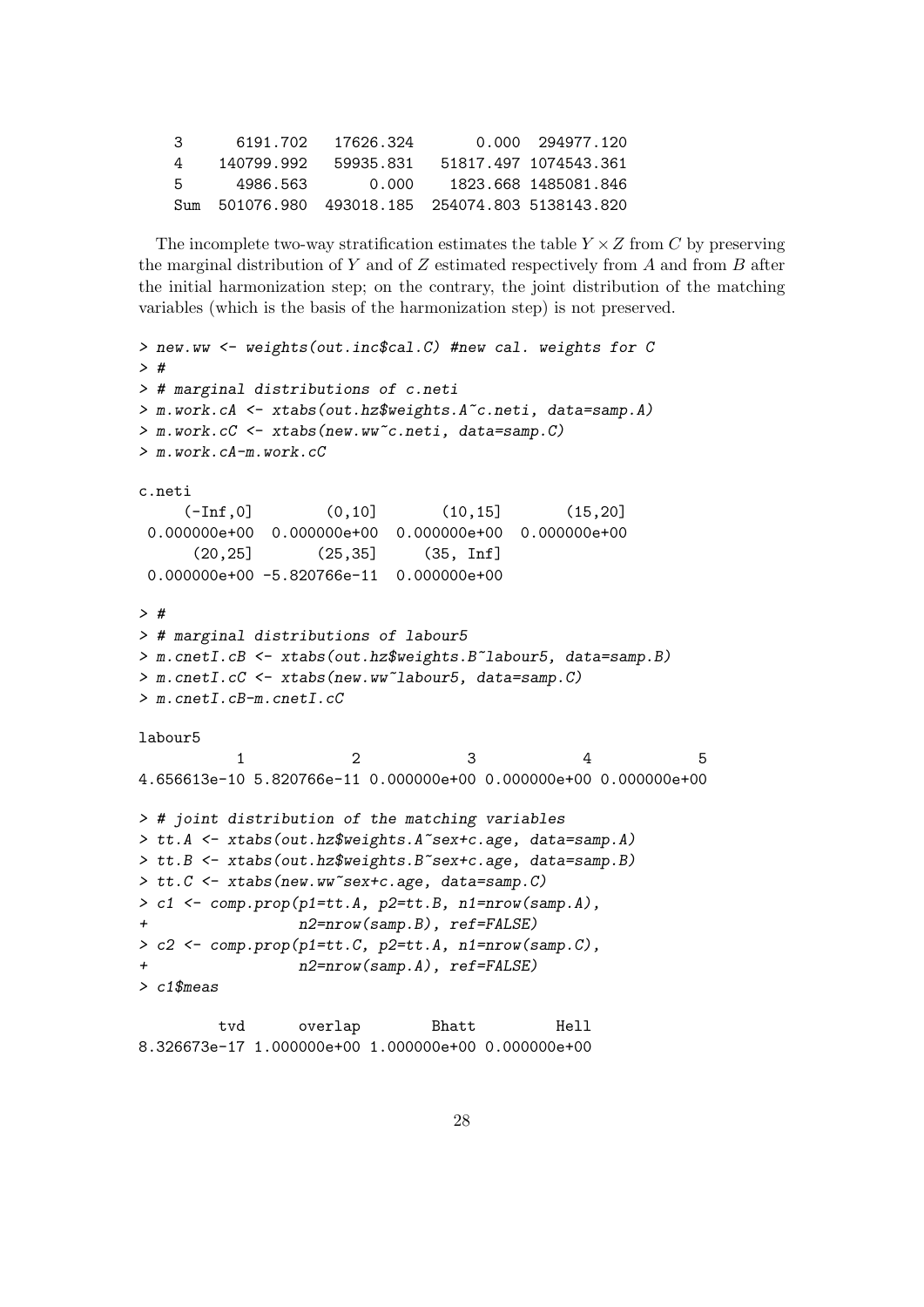> c2\$meas

tvd overlap Bhatt Hell 0.07017944 0.92982056 0.99689740 0.05570102

As said before, the synthetic two-way stratification (argument estimation="synthetic") requires that the auxiliary data source C contains the matching variables  $X_M$  and the target variables Y and Z.

```
> # synthetic two-way estimation
> out.synt <- comb.samples(svy.A=out.hz$cal.A, svy.B=out.hz$cal.B,
+ svy.C=svy.samp.C, y.lab="c.neti",
++> #
> addmargins(t(out.synt$yz.est))
    c.neti
labour5 (-Inf,0] (0,10] (10,15] (15,20]
  1 6413.645 185135.215 380521.561 512500.700
  2 10885.563 57412.300 87158.242 75001.590
  3 153869.170 98916.807 14426.512 8600.865
  4 16443.459 333130.110 275594.544 198336.224
  5 795685.234 474266.183 158162.302 47513.625
  Sum 983297.071 1148860.615 915863.161 841953.003
    c.neti
labour5 (20,25] (25,35] (35, Inf] Sum
  1 303097.057 330025.366 89625.848 1807319.392
  2 68339.486 76460.339 100964.582 476222.101
  3 5661.756 13502.009 0.000 294977.120
  4 116257.994 73030.471 61750.559 1074543.361
  5 7720.688 0.000 1733.814 1485081.846
  Sum 501076.980 493018.185 254074.803 5138143.820
```
As in the case of incomplete two-way stratification, also the synthetic two-way stratification derives the table  $Y \times Z$  from C by preserving the marginal distribution of Y and of  $Z$  estimated respectively from  $A$  and from  $B$  after the initial harmonization step; on the contrary, the joint distribution of the matching variables (which is the basis of the harmonization step) is still not preserved.

It is worth noting that comb.samples can also be used for micro imputation. In particular, when the argument micro is set to TRUE the function returns also the two data frames Z.A and Y.B. The first ones has the same rows as svy.A and predicted values for the  $Z$  variables; note that when  $Z$  is categorical then  $Z.A$  will have a number of columns equals the number of categories of the  $Z$  variable (specified via  $z.\text{lab}$ ); in this case, each row provides the estimated probabilities for a unit of assuming a value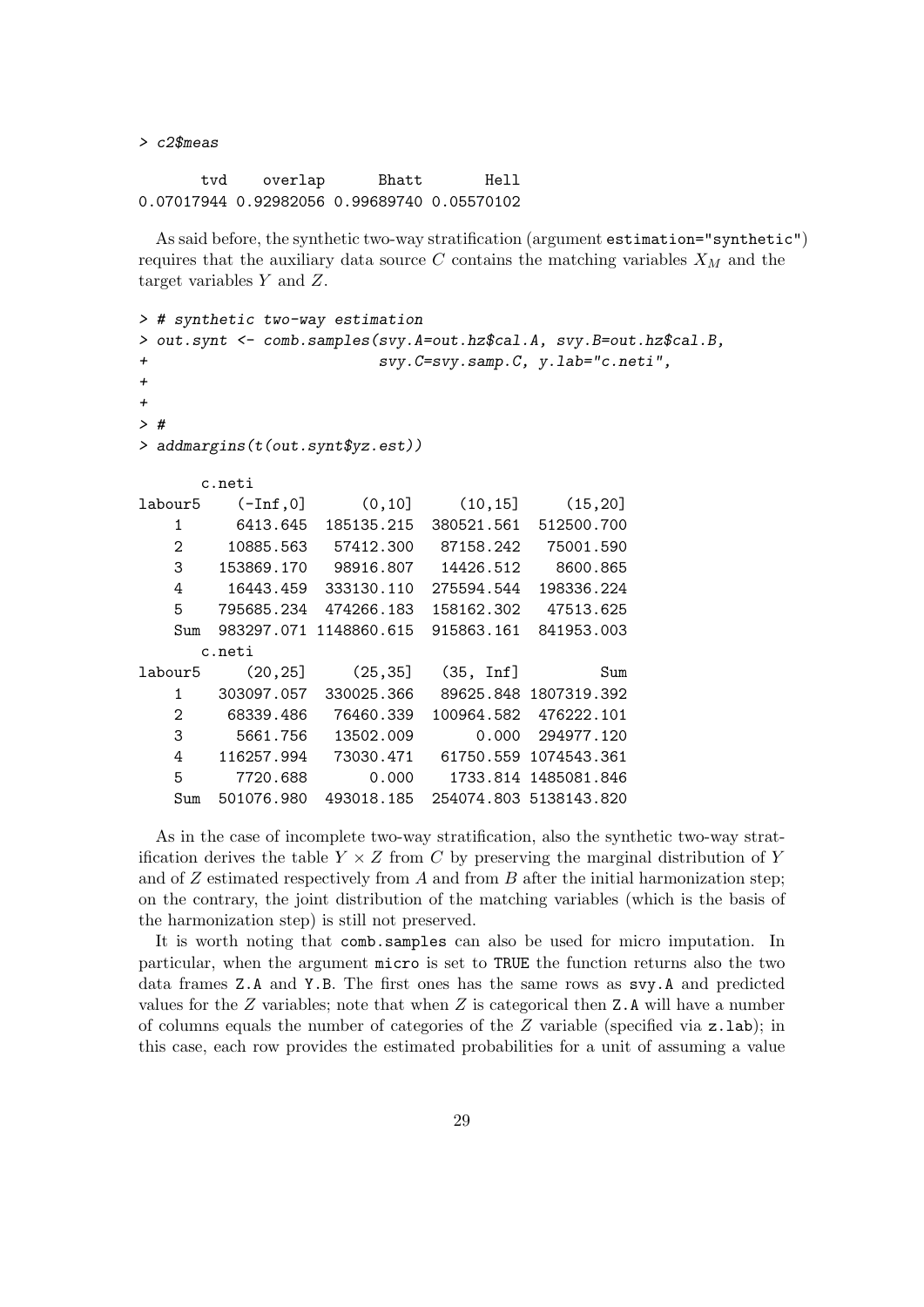in the various categories. The same happens for  $Y.B$  that with a categorical Y variable will provide the estimated probabilities of assuming a category of  $\mathbf{v}$ . Lab for each unit in B. The predictions are obtained as a by-product of the whole procedure which is based on the usage of the linear probability models (for major details see Renssen, 1998). The procedure corresponds to a regression imputation that, when dealing with all categorical variables  $(X_D, Y, Z)$ , provides a synthetic data set (A filled in with Z) which preserves the marginal distribution of the Z variable and the joint distribution  $X \times Z$ . Unfortunately, linear probability models have some well known drawbacks and may provide estimated probabilities less than 0 or greater than 1. For this reason, such predictions should be used carefully.

```
> # predicting prob of labour5 in A under the CI assumption
> out <- comb.samples(svy.A=out.hz$cal.A, svy.B=out.hz$cal.B,
+ svy.C=NULL, y.lab="c.neti", z.lab="labour5",
+ form.x=~c.age:sex-1, micro=TRUE)
> head(out$Z.A)
        labour51 labour52 labour53 labour54
21384 0.005895738 0.009457258 0.0005925546 5.060136e-01
35973 0.014861567 0.049402931 0.0014012439 8.649132e-01
11774 0.606176690 0.257693834 0.0610535722 2.369977e-02
32127 0.014861567 0.049402931 0.0014012439 8.649132e-01
6301 0.439783594 0.094976579 0.1220299990 0.000000e+00
12990 0.334682265 0.030621139 0.1043395013 1.727712e-20
       labour55
21384 0.47804089
35973 0.06942110
11774 0.05137614
32127 0.06942110
6301 0.34320983
12990 0.53035709
> sum(out$Z.A<0) # negative est. prob.
\lceil 1 \rceil 0
> sum(out$Z.A>1) # est. prob. >1
[1] 0
> # compare marginal distributions of Z
> t.zA <- colSums(out$Z.A * out.hz$weights.A)
> t.zB <- xtabs(out.hz$weights.B ~ samp.B$labour5)
> c1 <- comp.prop(p1=t.zA, p2=t.zB, n1=nrow(samp.A), ref=TRUE)
> c1$meas
```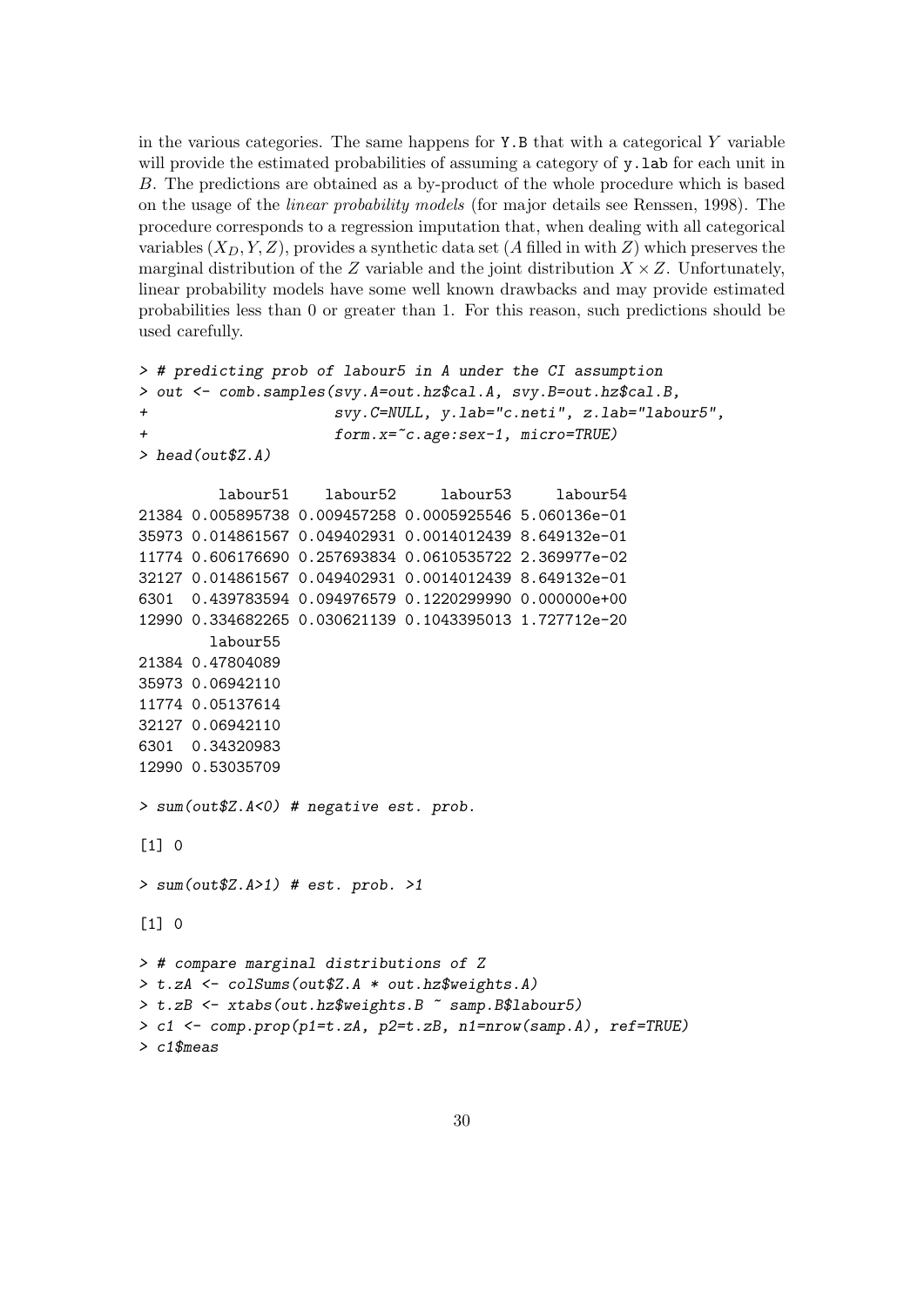tvd overlap Bhatt Hell 2.185752e-16 1.000000e+00 1.000000e+00 1.053671e-08

D'orazio et al. (2012) suggest using a randomization mechanism to derive the predicted category starting from the estimated probabilities.

```
> # predicting categories of labour5 in A
> # randomized prediction with prob proportional to estimated prob.
> pps1 <- function(x) sample(x=1:length(x), size=1, prob=x)
> pred.zA <- apply(out$Z.A, 1, pps1)
> samp.A$labour5 <- factor(pred.zA, levels=1:nlevels(samp.B$labour5),
+ labels=as.character(levels(samp.B$labour5)),
+ ordered=T)
> # comparing marginal distributions of Z
> t.zA <- xtabs(out.hz$weights.A ~ samp.A$labour5)
> c1 <- comp.prop(p1=t.zA, p2=t.zB, n1=nrow(samp.A), ref=TRUE)
> c1$meas
      tvd overlap Bhatt Hell
0.01281817 0.98718183 0.99985951 0.01185287
> # comparing joint distributions of X vs. Z
> t.xzA <- xtabs(out.hz$weights.A~c.age+sex+labour5, data=samp.A)
> t.xzB <- xtabs(out.hz$weights.B~c.age+sex+labour5, data=samp.B)
> out.comp <- comp.prop(p1=t.xzA, p2=t.xzB, n1=nrow(samp.A), ref=TRUE)
> out.comp$meas
      tvd overlap Bhatt Hell
0.04682085 0.95317915 0.99739102 0.05107817
> out.comp$chi.sq
 Pearson df q0.05 delta.h0
66.305895 46.000000 62.829620 1.055329
```
# 6 Exploring uncertainty due to the statistical matching framework

When the objective of SM consists in estimating a parameter (macro approach) it is possible to tackle SM in an alternative way consisting in the "exploration" of the uncertainty on the model chosen for  $(X_M, Y, Z)$ , due to the lack of knowledge typical of the basic SM framework (no auxiliary information is available). This approach does not end with a unique estimate of the unknown parameter characterizing the joint p.d.f. for  $(X_D, Y, Z)$ ; on the contrary it identifies an interval of plausible values for it. When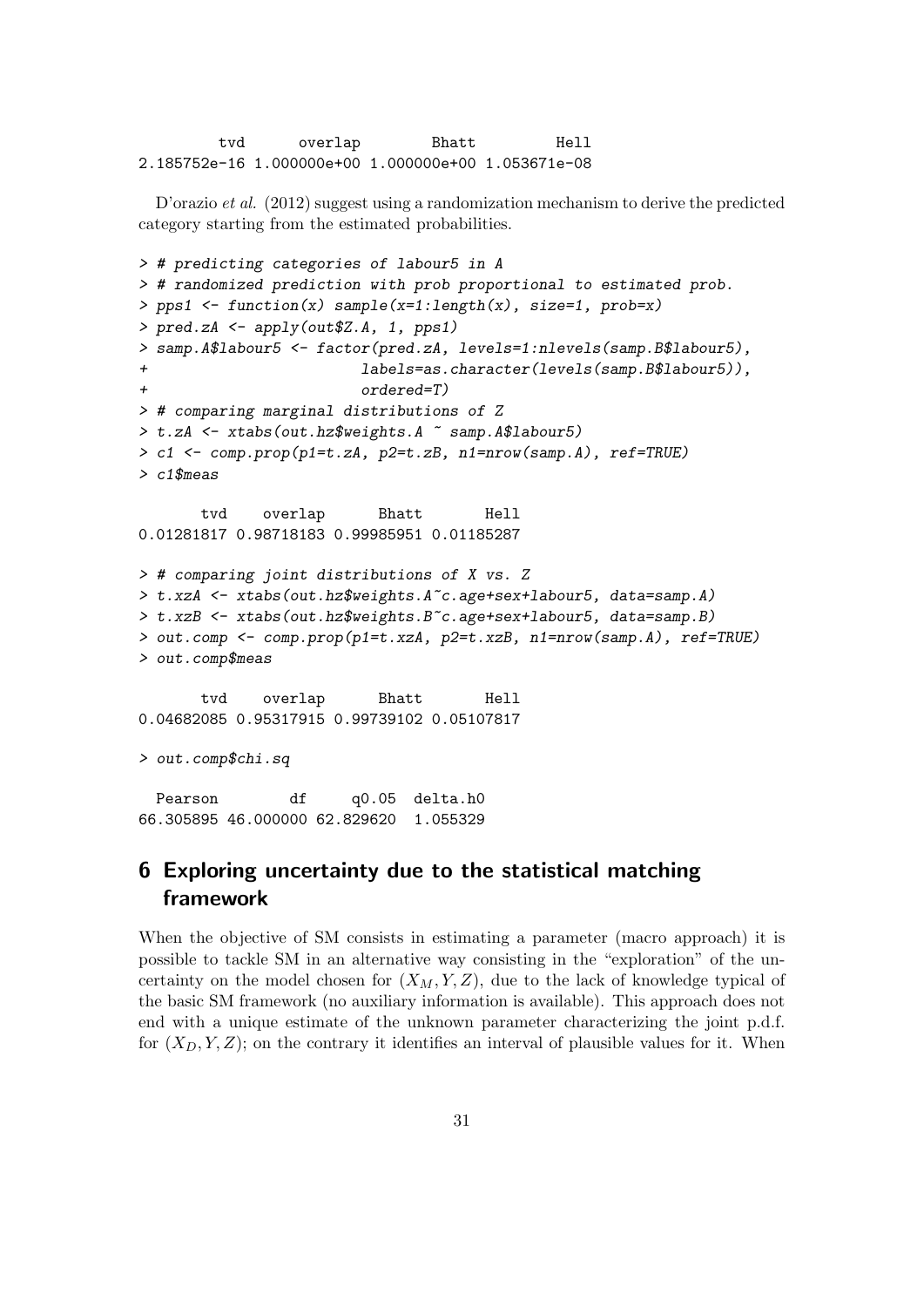dealing with categorical variables, the estimation of the intervals of plausible values for the probabilities in the table  $Y \times Z$  are provided by the Fréchet bounds:

 $\max\{0; P_{Y=i} + P_{Z=k} - 1\} \leq P_{Y=i,Z=k} \leq \min\{P_{Y=i}; P_{Z=k}\}$ 

for  $j = 1, \ldots, J$  and  $k = 1, \ldots, K$ , being J and K the categories of Y and Z respectively.

Let consider the matching variables  $X_M$ , for sake of simplicity let assume that  $X_D$  is the variable obtained by the crossproduct of the chosen  $X_M$  variables; by conditioning on  $X_D$ , it is possible to derive the following result (D'Orazio et al., 2006a):

$$
P_{j,k}^{(low)} \le P_{Y=j,Z=k} \le P_{j,k}^{(up)}
$$

with

$$
P_{j,k}^{(low)} = \sum_{i} P_{X_D=i} \times \max\left\{0; P_{Y=j|X_D=i} + P_{Z=k|X_D=i} - 1\right\}
$$
  

$$
P_{j,k}^{(up)} = \sum_{i} P_{X_D=i} \times \min\left\{P_{Y=j|X_D=i}; P_{Z=k|X_D=i}\right\}
$$

for  $j = 1, \ldots, J$  and  $k = 1, \ldots, K$ . It is interesting to observe that the CIA estimate of  $P_{Y=i,Z=k}$  is always included in the interval identified by such bounds:

$$
P_{j,k}^{(low)} \leq \, P_{Y=j,Z=k}^{(CIA)} \, \leq \, P_{j,k}^{(up)}
$$

In the SM basic framework, the probabilities  $P_{Y=j|X_D=i}$  are estimated from A, the  $P_{Z=k|X_D=i}$  are estimated from B, while the probabilities  $P_{X_D=i}$  can be estimated indifferently on  $A$  or on  $B$ , assuming that both the samples, being representative samples of the same population, provide not significantly different estimates. Usually, a pooled estimate may work well (as in the first step of Renssen's procedure). If the samples provide different estimates of distribution of  $X_D$  (this is expected to happen when  $X_D$ is the result of crossing many X variables), before computing the bounds it would be preferable to harmonize the distribution of  $X_D$  in A and in B by using the function harmonize.x.

In StatMatch the Fréchet bounds for  $P_{Y=j,Z=k}$   $(j = 1, \ldots, J$  and  $k = 1, \ldots, K)$ , conditioned or not on  $X_D$ , are provided by Frechet.bounds.cat.

```
> #comparing joint distribution of the X_M variables in A and in B
> t.xA <- xtabs(ww~c.age+sex, data=samp.A)
> t.xB <- xtabs(ww~c.age+sex, data=samp.B)
> comp.prop(p1=t.xA, p2=t.xB, n1=nrow(samp.A), n2=nrow(samp.B), ref=FALSE)
```
\$meas

tvd overlap Bhatt Hell 0.02600212 0.97399788 0.99931620 0.02614962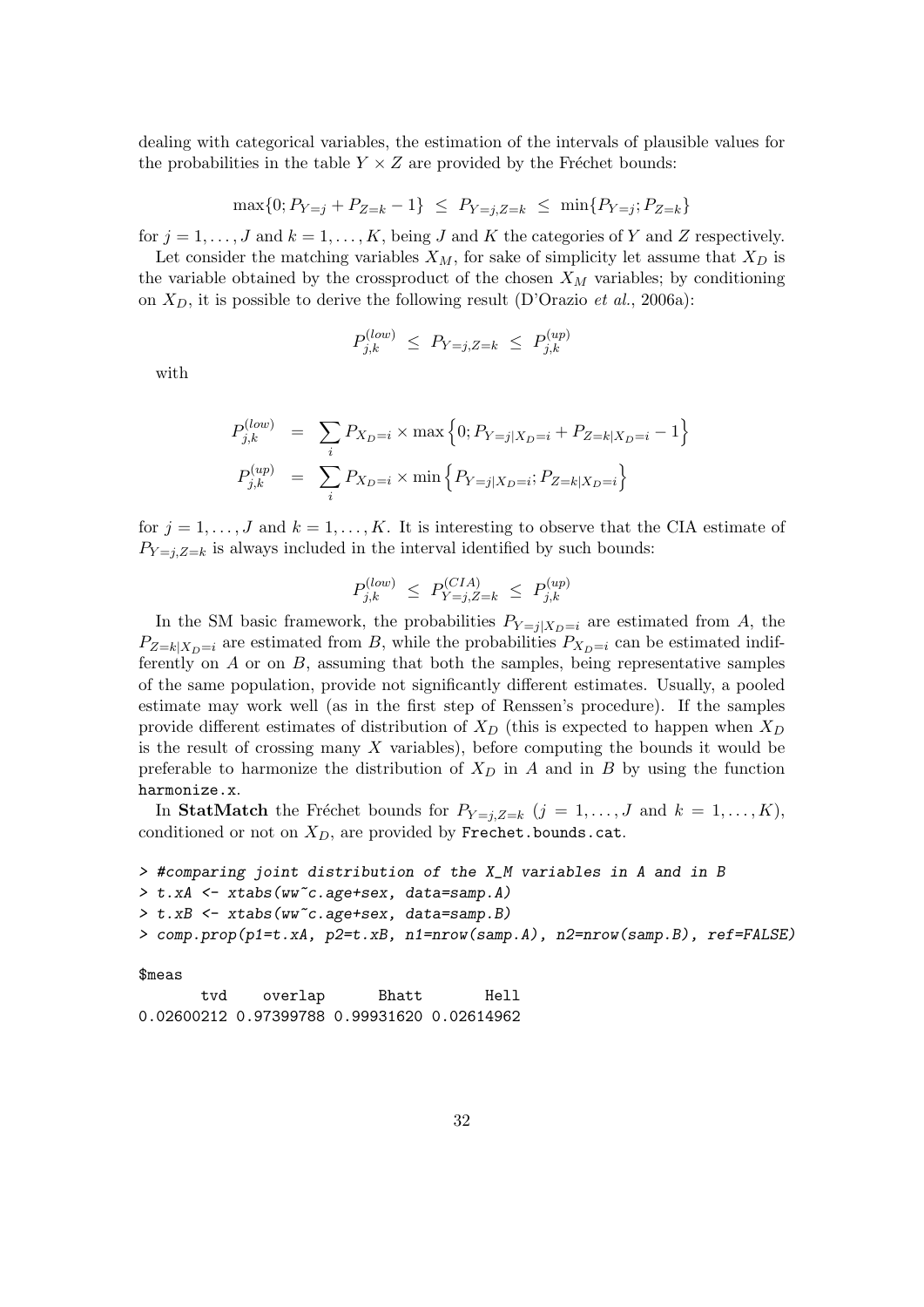```
$chi.sq
  Pearson df q0.05 delta.h0
11.3311924 9.0000000 16.9189776 0.6697327
$p.exp
        sex
c \cdot age 1 2
 [16,34] 0.11982616 0.11640939
 (34,44] 0.10203271 0.09715433
 (44,54] 0.09082844 0.08531810
 (54,64] 0.06953352 0.07641245
 (64,104] 0.10327752 0.13920738
> #
> #computing tables needed by Frechet.bounds.cat
> t.xx <- t.xA + t.xB # pooled estimate
> t.xy <- xtabs(ww~c.age+sex+c.neti, data=samp.A)
> t.xz <- xtabs(ww~c.age+sex+labour5, data=samp.B)
> out.fb <- Frechet.bounds.cat(tab.x=t.xx, tab.xy=t.xy, tab.xz=t.xz,
+ print.f="data.frame")
> out.fb
```
#### \$bounds

|              |                    | c.neti labour5 low.u |          | low(cx | CIA                                 | up.cx |
|--------------|--------------------|----------------------|----------|--------|-------------------------------------|-------|
| $\mathbf{1}$ | $(-Inf, 0]$        | 1                    | 0        |        | 0.00000000 0.072472088 0.15463031   |       |
| 2            | (0, 10]            | $\mathbf{1}$         | 0        |        | 0.00000000 0.058468583 0.13204245   |       |
| 3            | (10, 15]           | $\mathbf{1}$         | $\Omega$ |        | 0.00000000 0.053369665 0.11848145   |       |
| 4            | (15, 20)           | $\mathbf{1}$         | $\Omega$ |        | 0.00000000  0.064242564  0.12849240 |       |
| 5            | (20, 25)           | $\mathbf{1}$         | $\Omega$ |        | 0.00000000  0.041165251  0.08702353 |       |
| 6            | (25, 35)           | $\mathbf{1}$         | $\Omega$ |        | 0.00000000  0.041865184  0.08388082 |       |
| 7            | (35, Inf]          | $\mathbf{1}$         |          |        | 0.00000000  0.020466601  0.04434262 |       |
| 8            | $(-Inf, 0]$        | $\overline{2}$       |          |        | 0.00000000  0.012961389  0.04822847 |       |
| 9            | (0, 10]            | $\overline{2}$       | $\Omega$ |        | 0.00000000 0.014229295 0.06609032   |       |
| 10           | (10, 15]           | $\overline{2}$       | $\Omega$ |        | 0.00000000 0.014197094 0.07444133   |       |
| 11           | (15, 20)           | $\mathcal{D}$        | Ω        |        | 0.00000000  0.019097801  0.09156241 |       |
| 12           | (20, 25)           | $\overline{2}$       |          |        | 0.00000000  0.012146742  0.07900995 |       |
| 13           | (25, 35)           | $\overline{2}$       |          |        | 0.00000000  0.013336102  0.08305692 |       |
| 14           | $(35, \text{Inf}]$ | $\overline{2}$       | 0        |        | 0.00000000  0.006868984  0.04678104 |       |
| 15           | $(-Inf, 0]$        | 3                    | 0        |        | 0.00000000  0.015063021  0.05187882 |       |
| 16           | (0, 10]            | 3                    | Ω        |        | 0.00000000  0.010276119  0.05747485 |       |
| 17           | (10, 15]           | 3                    |          |        | 0.00000000  0.009013357  0.05747485 |       |
| 18           | (15, 20)           | 3                    |          |        | 0.00000000  0.009330572  0.05286403 |       |
| 19           | (20, 25)           | 3                    |          |        | 0.00000000 0.005601620 0.04282305   |       |
| 20           | (25, 35)           | 3                    | $\Omega$ |        | 0.00000000 0.005678821 0.04158536   |       |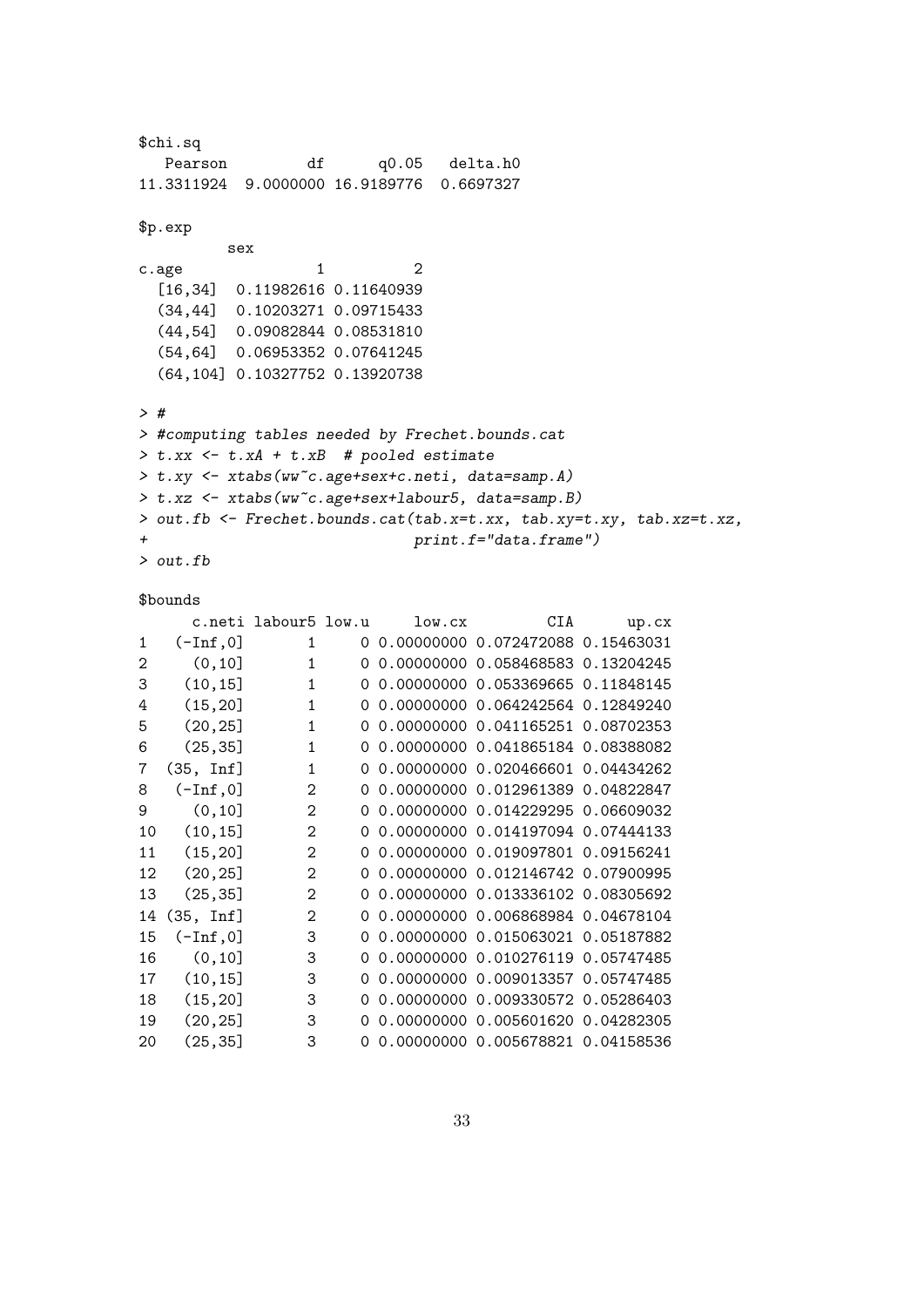|    | 21 (35, Inf]  | 3 |  | 0 0.00000000 0.002511339 0.02788260 |  |
|----|---------------|---|--|-------------------------------------|--|
| 22 | $(-Inf, 0]$   | 4 |  | 0 0.00000000 0.013946671 0.03686709 |  |
| 23 | (0, 10]       | 4 |  | 0 0.01150051 0.062321151 0.11730389 |  |
| 24 | (10, 15]      | 4 |  | 0 0.01362079 0.048862406 0.08733816 |  |
| 25 | (15, 20]      | 4 |  | 0 0.01178590 0.036744244 0.06277152 |  |
| 26 | (20, 25)      | 4 |  | 0 0.00000000 0.017040947 0.03668144 |  |
| 27 | (25, 35)      | 4 |  | 0 0.00000000 0.018134422 0.03482705 |  |
| 28 | (35, Inf]     | 4 |  | 0 0.00000000 0.011124651 0.02422228 |  |
| 29 | $(-Inf, 0]$   | 5 |  | 0 0.00524814 0.077586614 0.19202978 |  |
| 30 | (0, 10]       | 5 |  | 0 0.00000000 0.078280713 0.19127093 |  |
| 31 | (10, 15]      | 5 |  | 0 0.00000000 0.052610621 0.13880872 |  |
| 32 | (15, 20)      | 5 |  | 0 0.00000000 0.034282372 0.09531185 |  |
| 33 | (20, 25)      | 5 |  | 0 0.00000000 0.021563797 0.06968849 |  |
| 34 | (25, 35)      | 5 |  | 0 0.00000000 0.016859653 0.05652719 |  |
|    | 35 (35, Inf]  | 5 |  | 0 0.00000000 0.008279544 0.03553448 |  |
|    | up.u          |   |  |                                     |  |
| 1  | 0.19377873    |   |  |                                     |  |
| 2  | 0.22352634    |   |  |                                     |  |
| 3  | 0.17753538    |   |  |                                     |  |
| 4  | 0.16325693    |   |  |                                     |  |
| 5  | 0.09751130    |   |  |                                     |  |
| 6  | 0.09566571    |   |  |                                     |  |
| 7  | 0.04872561    |   |  |                                     |  |
| 8  | 0.09243362    |   |  |                                     |  |
| 9  | 0.09243362    |   |  |                                     |  |
|    | 10 0.09243362 |   |  |                                     |  |
|    | 11 0.09243362 |   |  |                                     |  |
|    | 12 0.09243362 |   |  |                                     |  |
|    | 13 0.09243362 |   |  |                                     |  |
|    | 14 0.04872561 |   |  |                                     |  |
|    | 15 0.05730261 |   |  |                                     |  |
|    | 16 0.05730261 |   |  |                                     |  |
|    | 17 0.05730261 |   |  |                                     |  |
|    | 18 0.05730261 |   |  |                                     |  |
|    | 19 0.05730261 |   |  |                                     |  |
|    | 20 0.05730261 |   |  |                                     |  |
|    | 21 0.04872561 |   |  |                                     |  |
|    | 22 0.19377873 |   |  |                                     |  |
|    | 23 0.21068606 |   |  |                                     |  |
|    | 24 0.17753538 |   |  |                                     |  |
|    | 25 0.16325693 |   |  |                                     |  |
|    | 26 0.09751130 |   |  |                                     |  |
|    | 27 0.09566571 |   |  |                                     |  |

28 0.04872561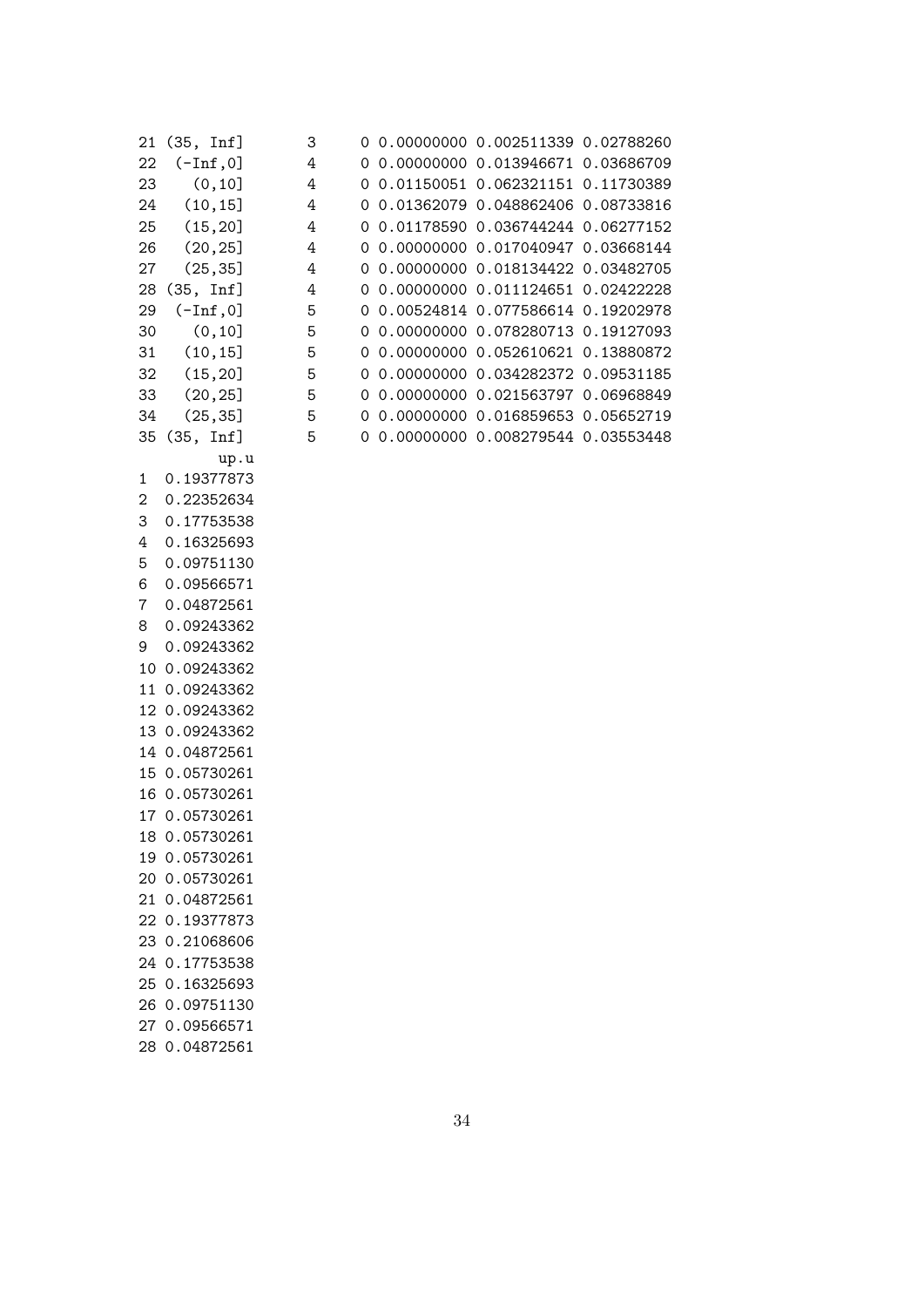```
29 0.19377873
30 0.22352634
31 0.17753538
32 0.16325693
33 0.09751130
34 0.09566571
35 0.04872561
$uncertainty
```
av.u av.cx 0.1138008 0.0773450

The final component of the output list provided by Frechet.bounds.cat summarizes the uncertainty by means of the average width of the unconditioned bounds and the average width of the bounds obtained by conditioning on  $X_D$  Please note the it would be preferable to derive the uncertainty bounds after the harmonization of the joint distribution of the  $X_D$  variables in the source data sets.

When dealing with continuous variables, if it is assumed that their joint distribution is multivariate normal, the uncertainty bounds for the correlation coefficient  $\rho_{YZ}$  can be obtained by using the function mixed.mtc with argument method="MS". The following example assumes multivariate normal distribution holding for joint distribution for age, gender (the matching variables), the log-transformed personal net income (log of "netIncome" which plays the role of  $Y$ ) and the aggregated personal economic status (binary variable "work" which plays the role of  $Z$ ).

```
> # continuous variables
> samp.A$log.netI <- log(ifelse(samp.A$n.income>0, samp.A$n.income, 0) + 1)
> lab <- as.integer(samp.B$labour5)
> samp.B$work <- factor(ifelse(lab<3, 1, 2)) # binary variable working status
> X.mtc \leq c("age", "sex")
> mix.3 <- mixed.mtc(data.rec=samp.A, data.don=samp.B, match.vars=X.mtc,
+ y.rec="log.netI", z.don="work",
+ method="MS")
input value for rho.yz is 0.0601
low(rho.yz) = -0.7808up(rho.yz)= 0.901The input value for rho.yz is admissible
```
When a single  $X$  variable is considered, the bounds can be obtained explicitly by using formula in Section 1.

# **References**

Andridge R.R., Little R.J.A. (2009) "The Use of Sample Weights in Hot Deck Imputation". Journal of Official Statistics, 25(1), 21–36.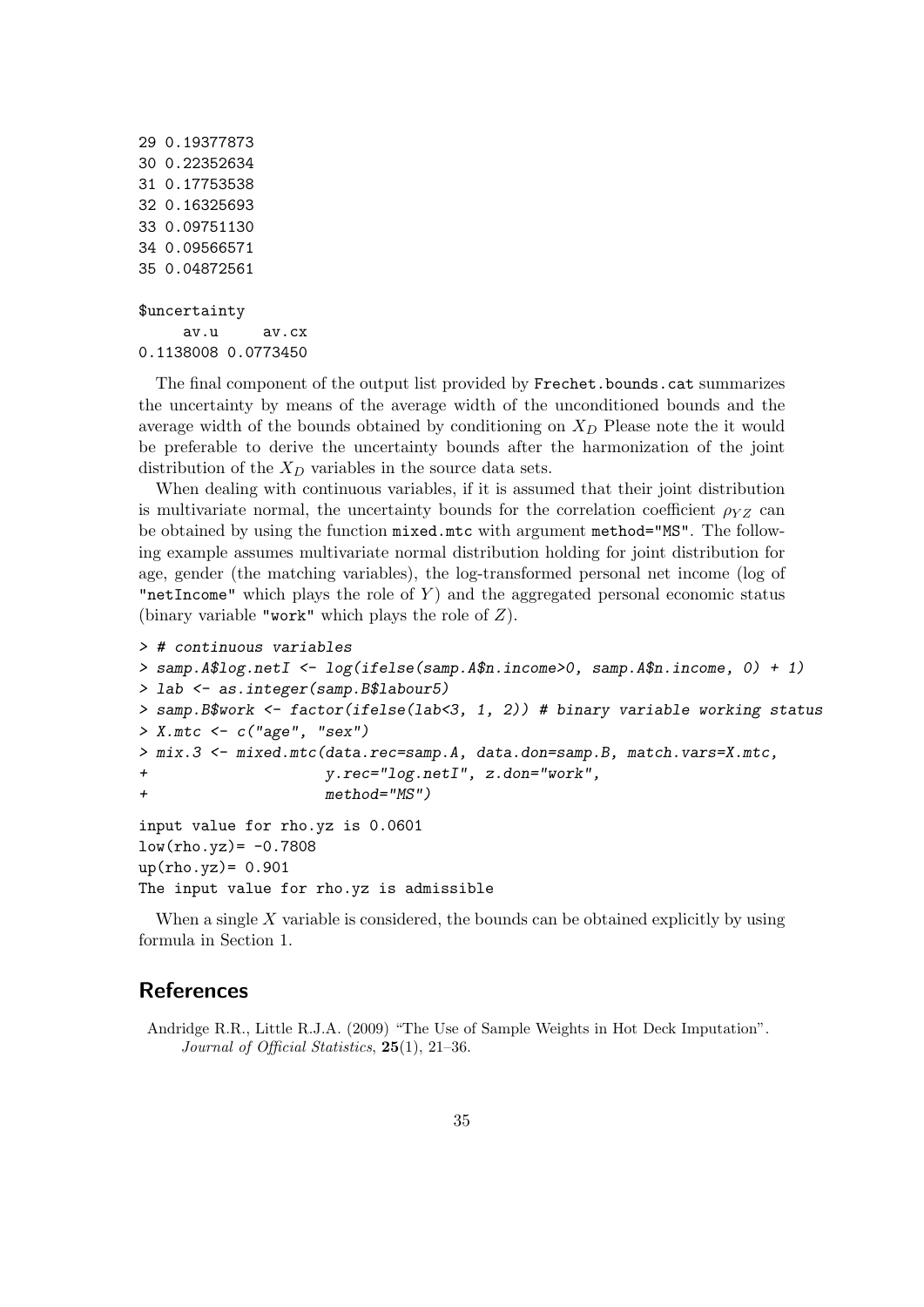- Andridge R.R., Little R.J.A. (2010) "A Review of Hot Deck Imputation for Survey Nonresponse". International Statistical Review, 78, 40–64.
- Berkelaar M. and others (2015) "lpSolve: Interface to Lpsolve v. 5.5 to solve linear–integer programs". R package version 5.6.13. <http://CRAN.R-project.org/package=lpSolve>
- Breiman, L. (2001) "Random Forests", Machine Learning, 45(1), 5-32.
- Breiman L., Friedman J. H., Olshen R. A., and Stone, C. J. (1984) Classification and Regression Trees. Wadsworth.
- Cohen M.L. (1991) "Statistical matching and microsimulation models", in Citro and Hanushek (eds) Improving Information for Social Policy Decisions: The Uses of Microsimulation Modeling. Vol II Technical papers. Washington D.C.
- D'Orazio M. (2010) "Statistical matching when dealing with data from complex survey sampling", in Report of WP1. State of the art on statistical methodologies for data integration, ESSnet project on Data Integration, 33–37, [http://www.essnet-portal.eu/sites/default/files/131/ESSnetDI\\_WP1\\_v1.32.pdf](http://www.essnet-portal.eu/sites/default/files/131/ESSnetDI_WP1_v1.32.pdf)
- D'Orazio M. (2017) "StatMatch: Statistical Matching". R package version 1.2.5. <http://CRAN.R-project.org/package=StatMatch>
- D'Orazio M., Di Zio M., Scanu, M. (2005) "A comparison among different estimators of regression parameters on statistically matched files trough an extensive simulation study". Contributi Istat, 2005/10
- D'Orazio M., Di Zio M., Scanu M. (2006a) "Statistical matching for categorical data: Displaying uncertainty and using logical constraints". Journal of Official Statistics 22, 137–157.
- D'Orazio M., Di Zio M., Scanu M. (2006b) Statistical matching: Theory and practice. Wiley, Chichester.
- D'Orazio M., Di Zio M., Scanu M. (2008) "The statistical matching workflow", in: Report of WP1: State of the art on statistical methodologies for integration of surveys and administrative data, "ESSnet Statistical Methodology Project on Integration of Survey and Administrative Data", 25–26. <http://cenex-isad.istat.it/>
- D'Orazio M., Di Zio M., Scanu M. (2010) "Old and new approaches in statistical matching when samples are drawn with complex survey designs". Proceedings of the 45th "Riunione Scientifica della Societa' Italiana di Statistica", Padova 16–18 June 2010.
- D'Orazio M., Di Zio M., Scanu M. (2012) "Statistical Matching of Data from Complex Sample Surveys". Proceedings of the European Conference on Quality in Official Statistics - Q2012, 29 May–1 June 2012, Athens, Greece.
- D'Orazio M., Di Zio M., Scanu M. (2017) "The use of uncertainty to choose the matching variables in statistical matching". International Journal of Approximate Reasoning, 90, 433–440.
- Gower J. C. (1971) "A general coefficient of similarity and some of its properties". Biometrics, 27, 623–637.
- Harrell F.E. (2015) Regression Modeling Strategies With Applications to Linear Models, Logistic Regression, and Survival Analysis. 2nd Edition. New York, Springer.
- Harrell F.E., with contributions from Charles Dupont and many others (2017). "Hmisc: Harrell Miscellaneous". R package version 4.0-1. <https://CRAN.R-project.org/package=Hmisc>
- Hornik K. (2005). "A CLUE for CLUster Ensembles". Journal of Statistical Software 14/12. [http://www.jstatsoft.org/v14/i12/]( http://www.jstatsoft.org/v14/i12/).